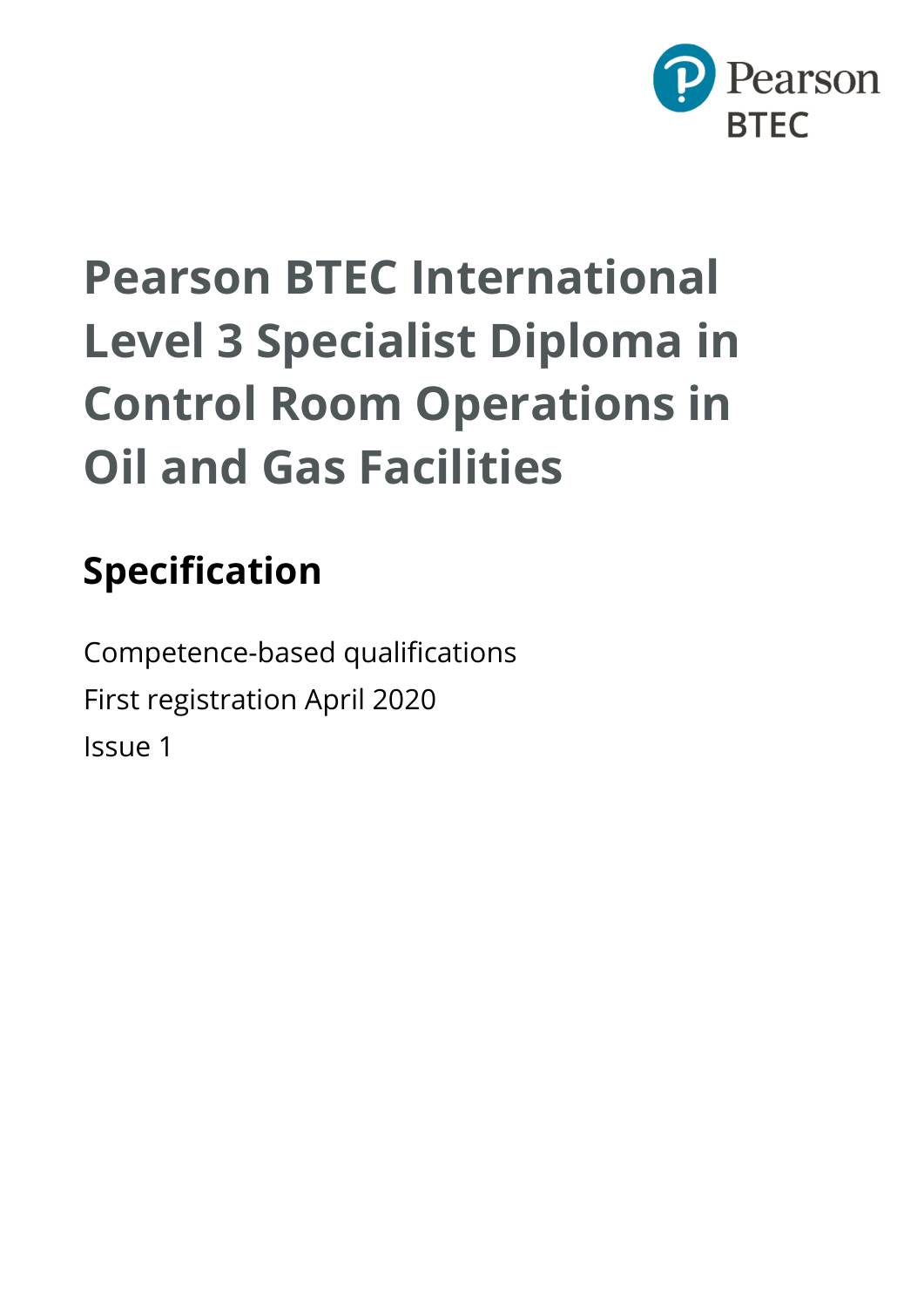#### **Edexcel, BTEC and LCCI qualifications**

Edexcel, BTEC and LCCI qualifications are awarded by Pearson, the UK's largest awarding body offering academic and vocational qualifications that are globally recognised and benchmarked. For further information, please visit our qualifications website at qualifications.pearson.com. Alternatively, you can get in touch with us using the details on our contact us page at qualifications.pearson.com/contactus

#### **About Pearson**

Pearson is the world's leading learning company, with 24,000 employees in more than 70 countries working to help people of all ages to make measurable progress in their lives through learning. We put the learner at the centre of everything we do, because wherever learning flourishes, so do people. Find out more about how we can help you and your learners at qualifications.pearson.com

*References to third-party material made in this specification are made in good faith. We do not endorse, approve or accept responsibility for the content of materials, which may be subject to change, or any opinions expressed therein. (Material may include textbooks, journals, magazines and other publications and websites.)*

ISBN 978 1 446 96664 8

All the material in this publication is copyright © Pearson Education Limited 2020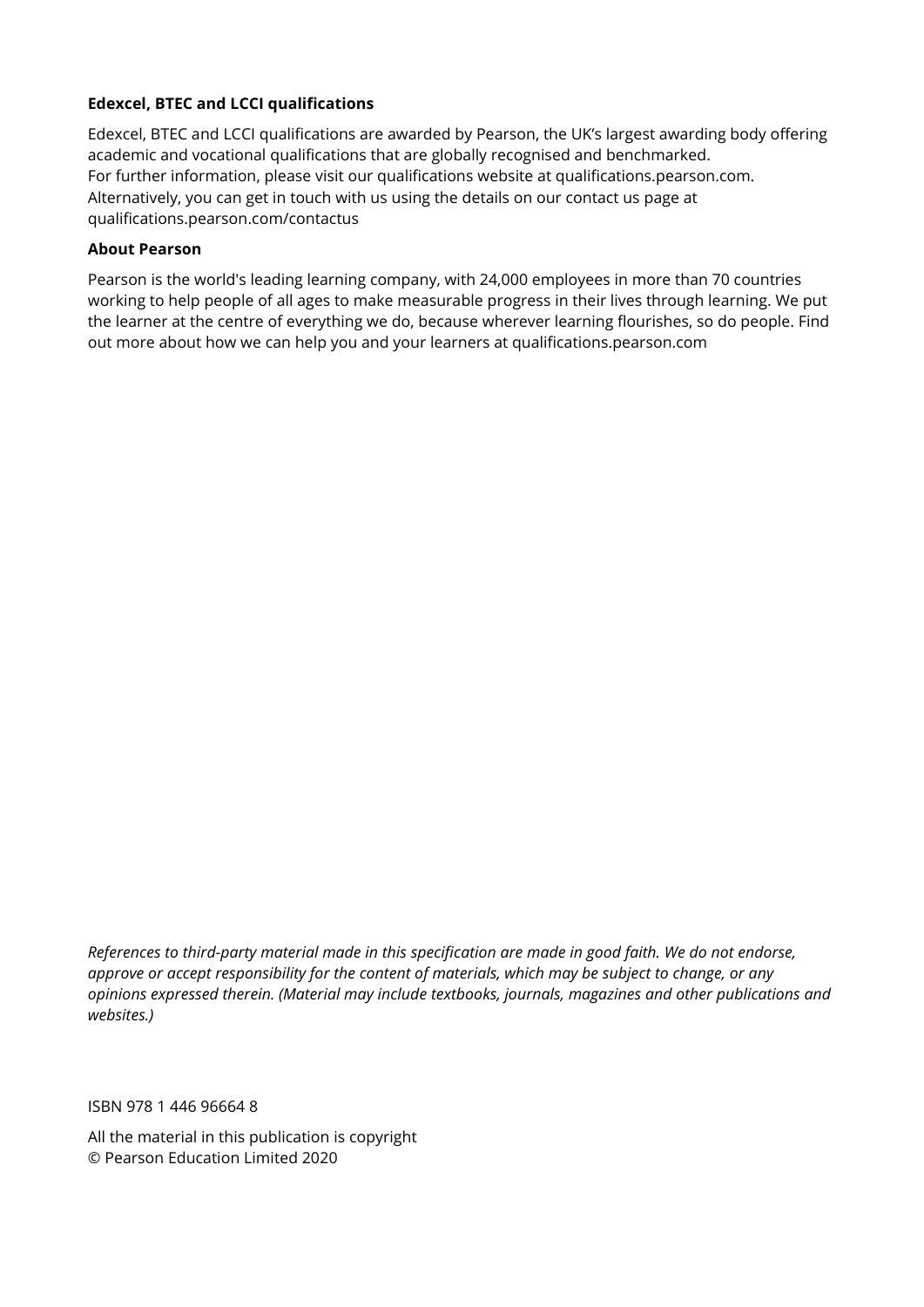# **Welcome**

With a track record built over 40 years of learner success, our BTEC International qualifications are recognised internationally by governments, industry and higher education.

# **What are BTEC International Specialist and Professional qualifications?**

These BTEC qualifications are available at Levels 1–3 (Specialist) and at Levels 4–7 (Professional). The qualifications are designed to have one of two different purposes: some aim to give learners the knowledge and/or skills that they need to prepare for employment in a sector or job role; others are competence-based qualifications.

# **What are competence-based qualifications?**

Competence-based qualifications are work-based qualifications that allow learners to develop and demonstrate their competence in the area of work or job role to which the qualification relates. Completing the qualification therefore provides evidence that learners are fully competent in the job role.

Learners will work towards their qualification in the workplace or (if permitted by the assessment requirements) in settings that replicate the working environment. Colleges, training centres and/or employers can offer these qualifications as long as they have access to appropriate physical and human resources and have the necessary quality assurance systems in place.

# **Sizes of qualification**

Pearson estimates the number of guided learning hours (GLH) that will be needed for centre staff to deliver the qualification. This includes all training that involves centre staff in teaching and supervising learners, as well as all assessment activities.

BTEC Specialist and Professional qualifications are available in the following sizes:

Award – a qualification with a GLH value of 10–120 hours

Certificate – a qualification with a GLH value of 121–369 hours

Diploma – a qualification with a GLH value of 370 or above.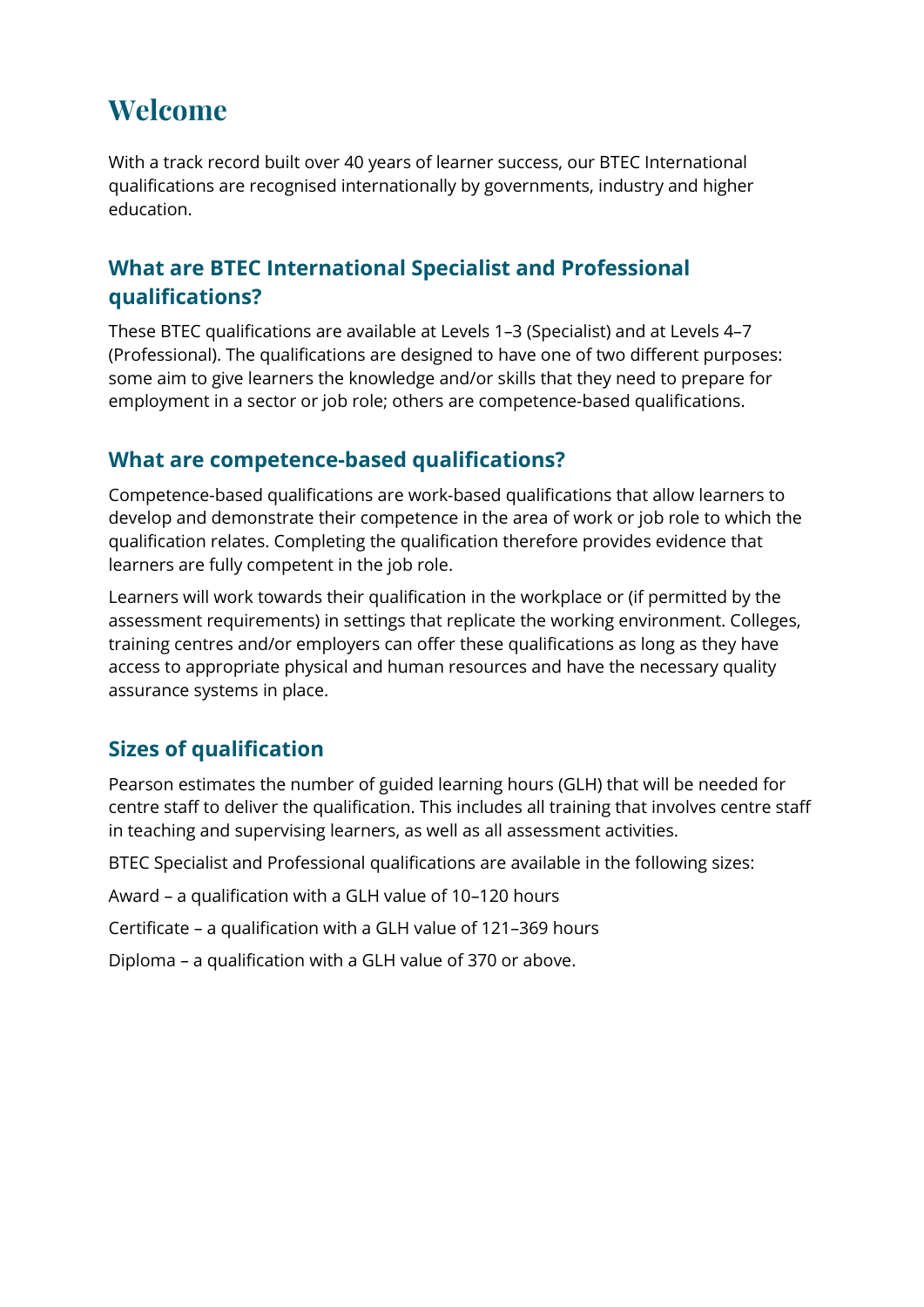# **Collaborative development**

These qualifications have been developed with input from industry experts. We are grateful to all the individuals and organisations who generously shared their time and expertise to help us develop these new qualifications.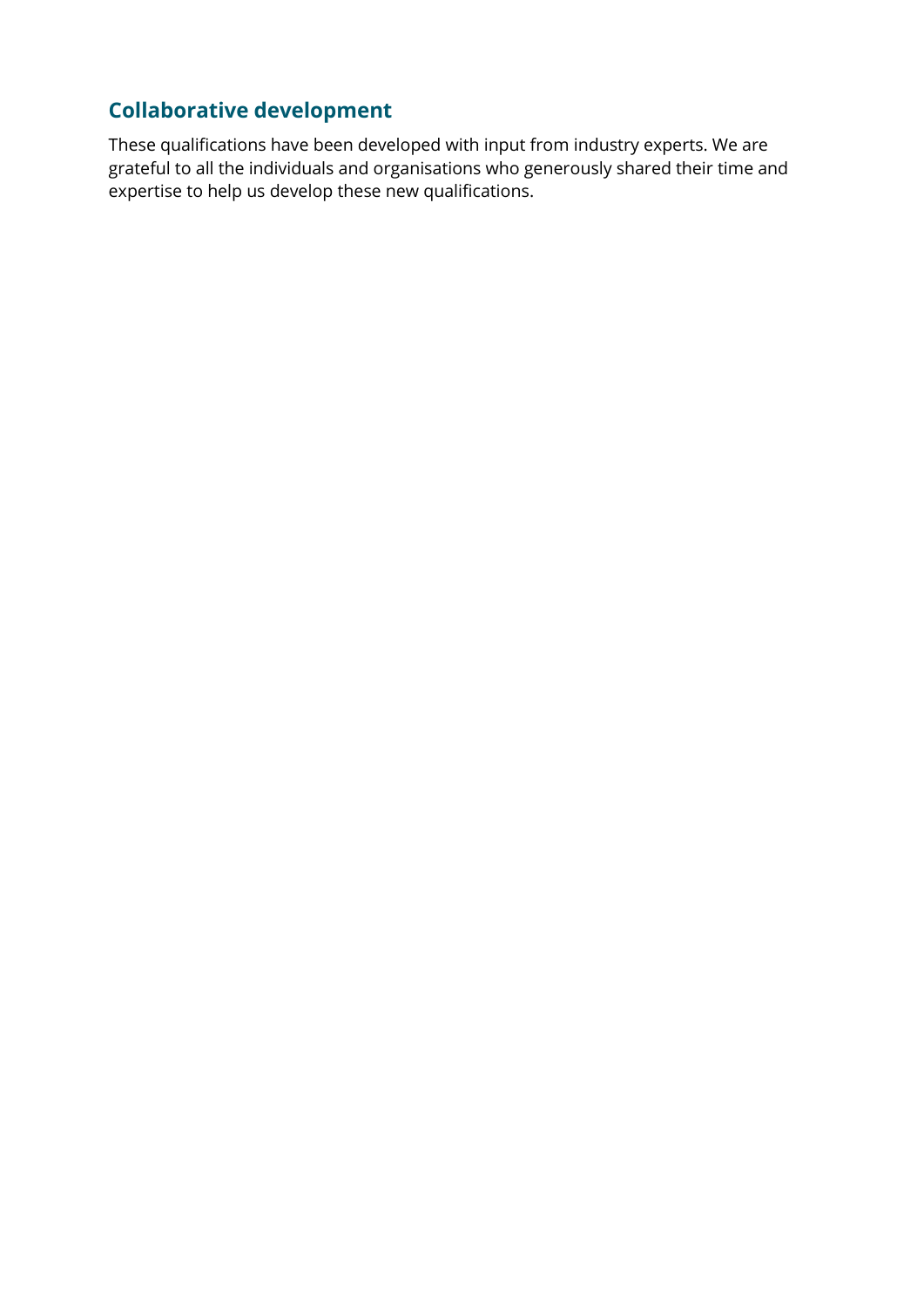# **Contents**

|                |                                                                                                                   | Introduction to BTEC International competence qualifications for                                              |                         |  |  |  |
|----------------|-------------------------------------------------------------------------------------------------------------------|---------------------------------------------------------------------------------------------------------------|-------------------------|--|--|--|
|                | the oil and gas sector                                                                                            |                                                                                                               | 1                       |  |  |  |
|                |                                                                                                                   | What other qualifications are available?                                                                      | $\mathbf{1}$            |  |  |  |
|                |                                                                                                                   | What else does this specification contain?                                                                    | $\mathbf{1}$            |  |  |  |
|                |                                                                                                                   | Overview of qualification sizes and purposes in the oil and gas suite                                         | $\overline{2}$          |  |  |  |
| 1              |                                                                                                                   | <b>Qualification purpose and progression</b>                                                                  | $\overline{\mathbf{4}}$ |  |  |  |
|                |                                                                                                                   | Pearson BTEC International Level 3 Specialist Diploma in Control Room<br>Operations in Oil and Gas Facilities | 4                       |  |  |  |
| $\overline{2}$ |                                                                                                                   | <b>Qualification summary and key information</b>                                                              | 5                       |  |  |  |
| 3              | <b>Structure</b>                                                                                                  |                                                                                                               | 6                       |  |  |  |
|                |                                                                                                                   | Qualification structure                                                                                       | 6                       |  |  |  |
| 4              | <b>Units</b>                                                                                                      |                                                                                                               | 7                       |  |  |  |
|                | Understanding your units                                                                                          |                                                                                                               |                         |  |  |  |
|                | Index of units                                                                                                    |                                                                                                               |                         |  |  |  |
|                | Unit 1:                                                                                                           | Perform Functional Testing of Integrated Process Systems<br>and Remote Control Operations                     | 11                      |  |  |  |
|                | Unit 2:                                                                                                           | Perform Central Control Room Operations                                                                       | 17                      |  |  |  |
|                | Unit 3:                                                                                                           | Coordinate the Response to Emergencies and Critical Process<br><b>Situations</b>                              | 23                      |  |  |  |
|                | Unit 4:                                                                                                           | <b>Supervise Frontline Safety Barriers</b>                                                                    | 29                      |  |  |  |
|                | Unit 5:                                                                                                           | Supervise Process Safety Within Own Area of Work                                                              | 35                      |  |  |  |
|                | Unit 6:<br>Supervise Materials Acquisition and Supply Chain Processes<br>for Process-related Frontline Activities |                                                                                                               | 43                      |  |  |  |
|                | Unit 7:                                                                                                           | Perform Constituents Testing of Process Fluids                                                                | 49                      |  |  |  |
|                | Unit 8:                                                                                                           | Maintain Flow Assurance on Subsea Wells                                                                       | 55                      |  |  |  |
|                | Unit 9:                                                                                                           | Operate and Maintain Subsea Systems                                                                           | 61                      |  |  |  |
| 5              | <b>Assessment</b>                                                                                                 |                                                                                                               | 69                      |  |  |  |
|                |                                                                                                                   | Internal assessment                                                                                           | 69                      |  |  |  |
|                | Assessment rules                                                                                                  |                                                                                                               |                         |  |  |  |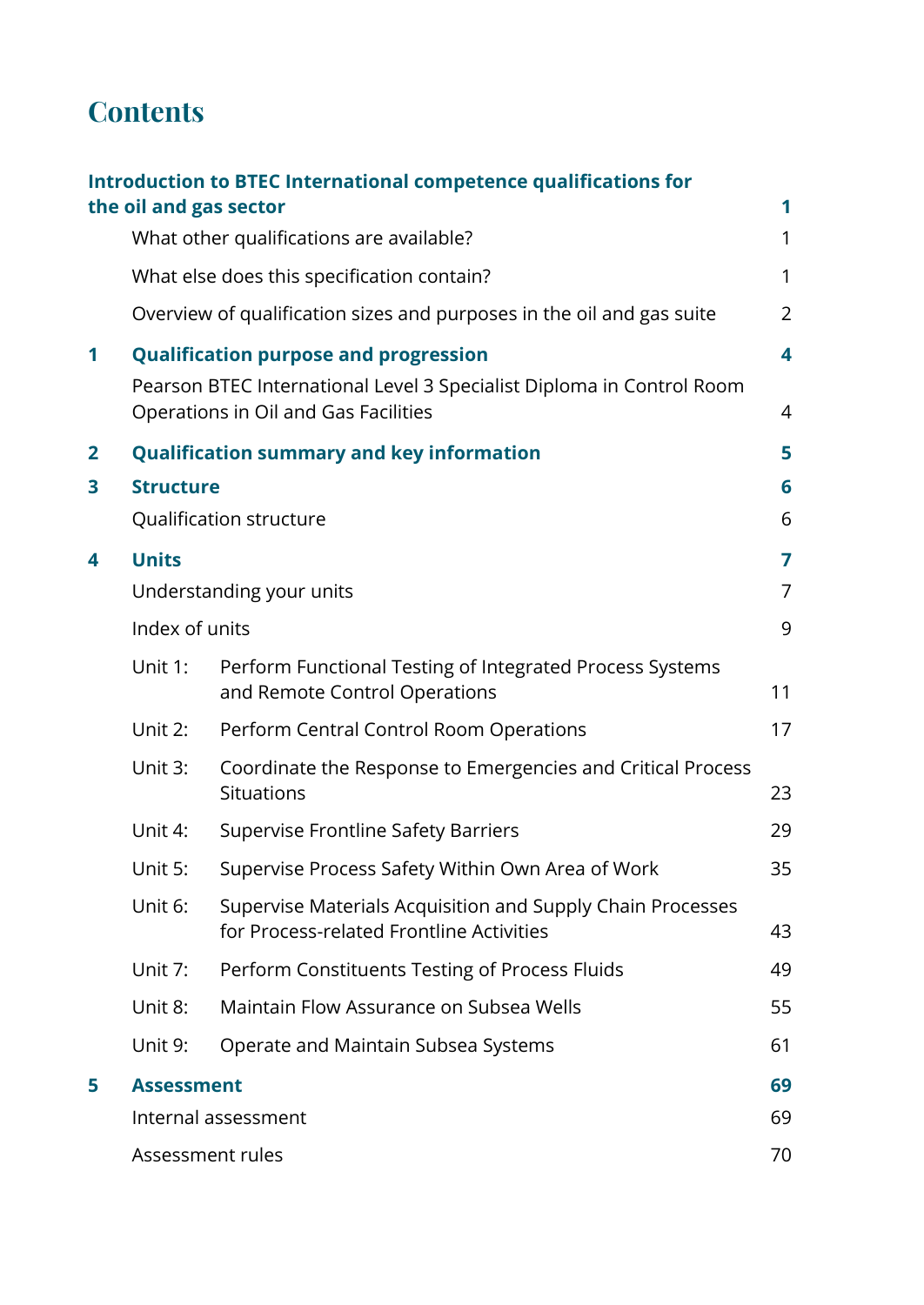|                                                                                 | Types of evidence                                       | 70 |  |
|---------------------------------------------------------------------------------|---------------------------------------------------------|----|--|
|                                                                                 | Assessment of knowledge and understanding               | 70 |  |
| 6                                                                               | <b>Administrative arrangements</b>                      | 71 |  |
|                                                                                 | Introduction                                            | 71 |  |
|                                                                                 | Learner registration and entry                          | 71 |  |
|                                                                                 | Access to assessment                                    | 71 |  |
|                                                                                 | Administrative arrangements for assessment              | 72 |  |
|                                                                                 | Dealing with malpractice in assessment                  | 73 |  |
|                                                                                 | Certification and results                               | 75 |  |
|                                                                                 | Additional documents to support centre administration   | 75 |  |
| 7                                                                               | <b>Quality assurance</b>                                | 76 |  |
|                                                                                 | Centre and qualification approval                       | 76 |  |
|                                                                                 | Continuing quality assurance and standards verification | 76 |  |
|                                                                                 | <b>Appendix A: Assessment rules</b>                     |    |  |
| Appendix B: Structures of the oil and gas qualification suite at a glance<br>82 |                                                         |    |  |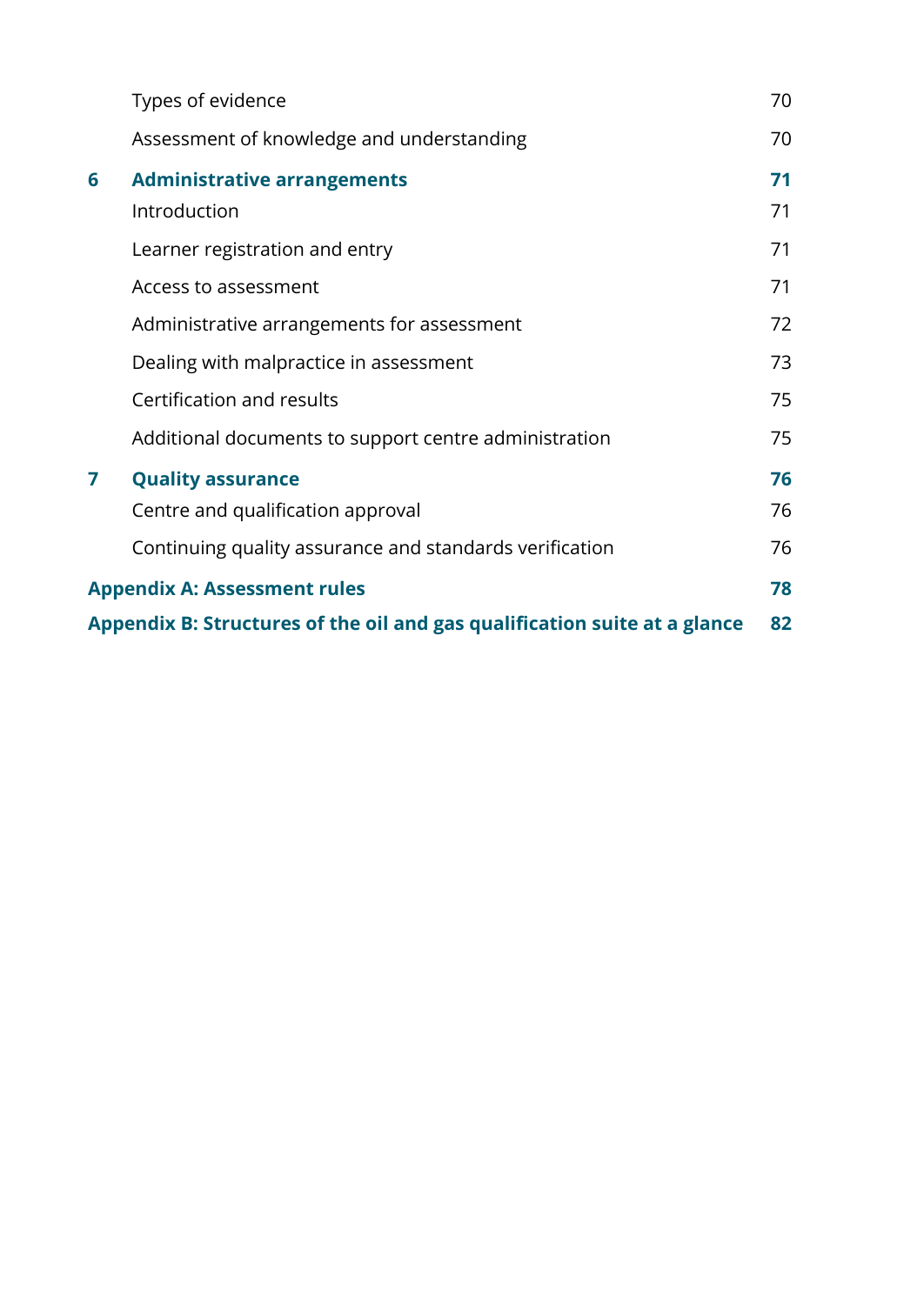# <span id="page-6-0"></span>**Introduction to BTEC International competence qualifications for the oil and gas sector**

This specification contains all the information you need to deliver the Pearson BTEC International Level 3 Specialist Diploma in Control Room Operations in Oil and Gas Facilities.

<span id="page-6-1"></span>This qualification is part of a suite of oil and gas qualifications offered by Pearson.

# **What other qualifications are available?**

The suite of oil and gas frontline production operations qualifications has been developed in collaboration with industry experts. The qualifications are designed to cover the minimum competence standards to meet the job requirements for key health, safety and environmental (HSE)-critical roles in the oil and gas industries.

In the oil and gas sector, the other qualifications are:

- Pearson BTEC International Level 2 Specialist Diploma for Process Technicians in Oil and Gas Facilities
- Pearson BTEC International Level 2 Specialist Diploma for Electrical Technicians in Oil and Gas Facilities
- Pearson BTEC International Level 2 Specialist Diploma for Instrument Technicians in Oil and Gas Facilities
- Pearson BTEC International Level 2 Specialist Diploma for Mechanical Technicians in Oil and Gas Facilities
- Pearson BTEC International Level 3 Specialist Diploma in Electrical Engineering Operations in Oil and Gas Facilities
- Pearson BTEC International Level 3 Specialist Diploma in Instrument Engineering Operations in Oil and Gas Facilities
- Pearson BTEC International Level 3 Specialist Diploma in Mechanical Engineering Operations in Oil and Gas Facilities
- Pearson BTEC International Level 4 Professional Diploma in Oil and Gas Facility Management
- Pearson BTEC International Level 4 Professional Diploma in Oil and Gas Installation Management.

<span id="page-6-2"></span>These qualifications are not regulated in England.

### **What else does this specification contain?**

This specification signposts the other essential documents and support that you need as a centre in order to deliver, assess and administer the Pearson BTEC International Level 3 Specialist Diploma in Control Room Operations in Oil and Gas Facilities, including the staff development required. A summary of all essential documents is given in *Section 6 Administrative arrangements*.

The information in this specification is correct at the time of publication.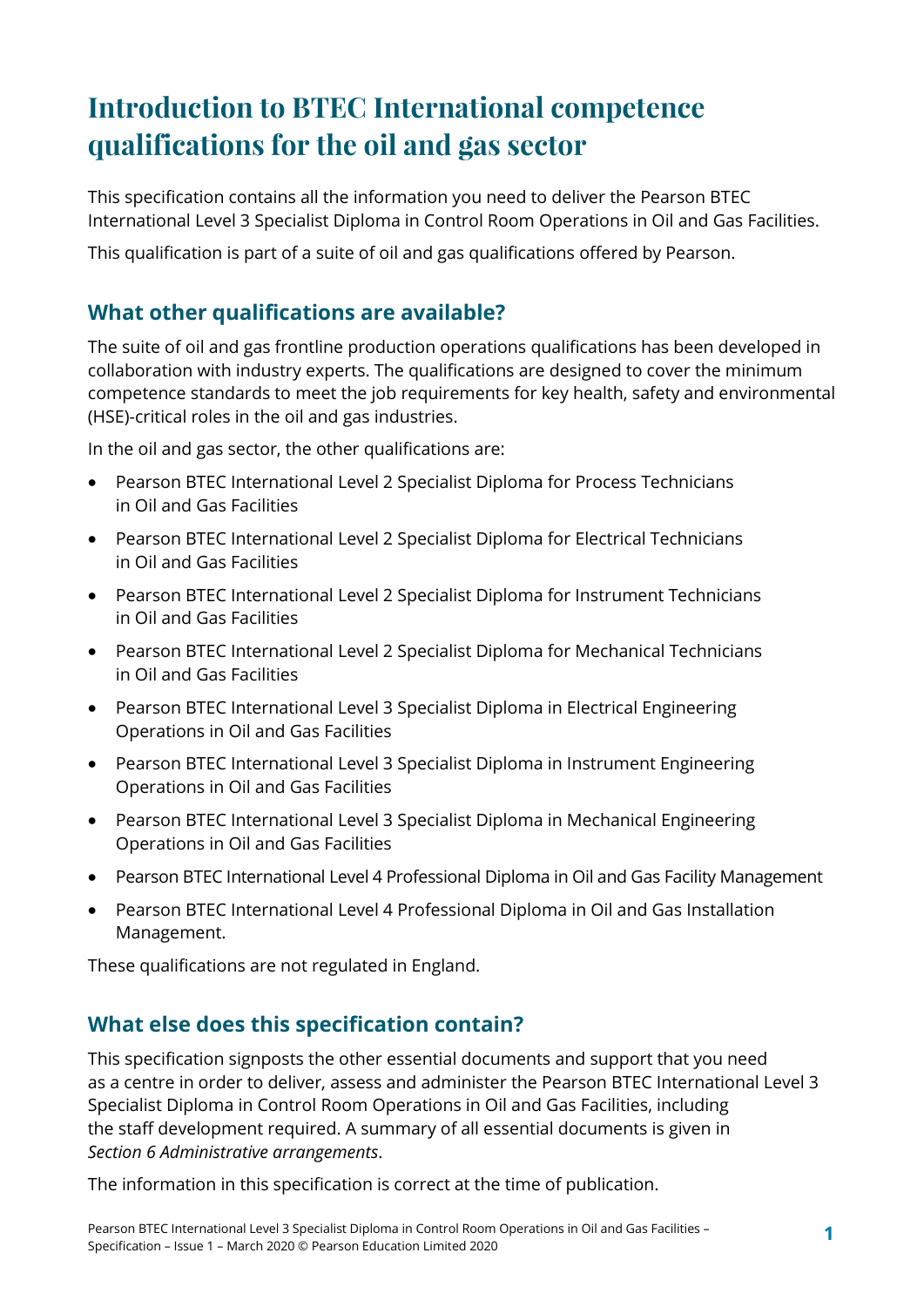# <span id="page-7-0"></span>**Overview of qualification sizes and purposes in the oil and gas suite**

#### **Level 2 qualifications**

| <b>Title</b>                                                                                                               | <b>Size and structure</b>        | <b>Summary purpose</b>                                                                                                |
|----------------------------------------------------------------------------------------------------------------------------|----------------------------------|-----------------------------------------------------------------------------------------------------------------------|
| Pearson BTEC International<br>Level 2 Specialist Diploma for<br>Process Technicians in Oil and Gas<br><b>Facilities</b>    | 605 GLH.<br>Six mandatory units. | This qualification allows learners<br>to demonstrate their<br>occupational competence as a<br>process technician.     |
| Pearson BTEC International<br>Level 2 Specialist Diploma for<br>Electrical Technicians in Oil and Gas<br><b>Facilities</b> | 540 GLH.<br>Six mandatory units. | This qualification allows learners<br>to demonstrate their<br>occupational competence as an<br>electrical technician. |
| Pearson BTEC International<br>Level 2 Specialist Diploma for<br>Instrument Technicians in Oil and<br><b>Gas Facilities</b> | 550 GLH.<br>Six mandatory units. | This qualification allows learners<br>to demonstrate their<br>occupational competence as an<br>instrument technician. |
| Pearson BTEC International<br>Level 2 Specialist Diploma for<br>Mechanical Technicians in Oil and<br><b>Gas Facilities</b> | 610 GLH.<br>Six mandatory units. | This qualification allows learners<br>to demonstrate their<br>occupational competence as a<br>mechanical technician.  |

#### **Level 3 qualifications**

| <b>Title</b>                                                                                                                         | <b>Size and structure</b>                                                                     | <b>Summary purpose</b>                                                                                                         |
|--------------------------------------------------------------------------------------------------------------------------------------|-----------------------------------------------------------------------------------------------|--------------------------------------------------------------------------------------------------------------------------------|
| <b>Pearson BTEC International</b><br>Level 3 Specialist Diploma in<br><b>Control Room Operations in Oil</b><br>and Gas Facilities    | 630 GLH.<br><b>Three mandatory</b><br>units plus optional<br>units worth at least<br>280 GLH. | <b>This qualification allows</b><br>learners to demonstrate their<br>occupational competence as a<br>control room operator.    |
| Pearson BTEC International<br>Level 3 Specialist Diploma in<br>Electrical Engineering Operations in<br>Oil and Gas Facilities        | 500 GLH.<br>Five mandatory units.                                                             | This qualification allows learners<br>to demonstrate their<br>occupational competence as an<br>electrical technician engineer. |
| Pearson BTEC International<br>Level 3 Specialist Diploma in<br><b>Instrument Engineering Operations</b><br>in Oil and Gas Facilities | 460 GLH.<br>Four mandatory units.                                                             | This qualification allows learners<br>to demonstrate their<br>occupational competence as an<br>instrument technician engineer. |
| Pearson BTEC International<br>Level 3 Specialist Diploma in<br><b>Mechanical Engineering Operations</b><br>in Oil and Gas Facilities | 480 GLH.<br>Four mandatory units.                                                             | This qualification allows learners<br>to demonstrate their<br>occupational as a mechanical<br>technician engineer.             |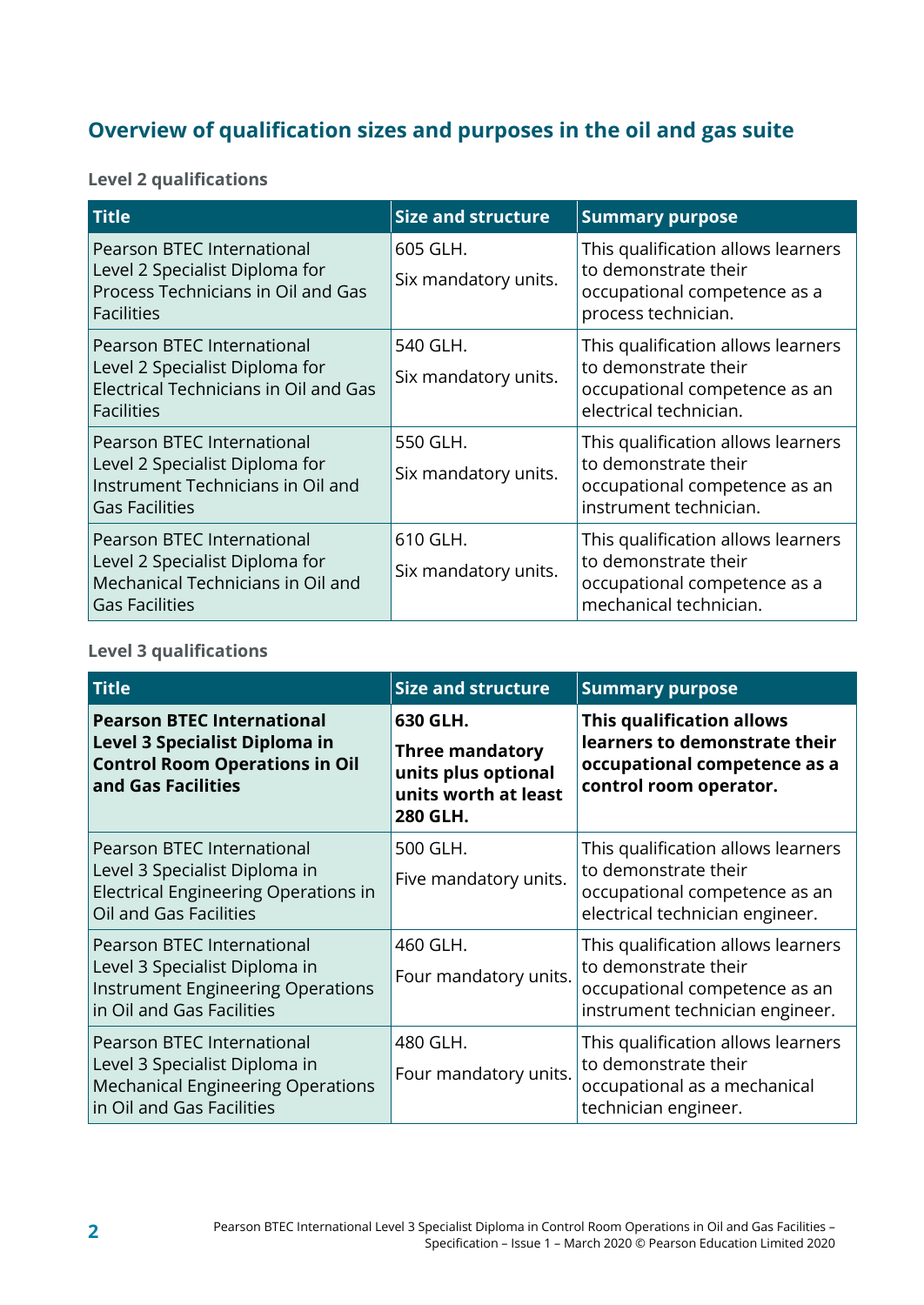#### **Level 4 qualifications**

| <b>Title</b>                                                                                         | <b>Size and structure</b>                                      | <b>Summary purpose</b>                                                                                                                                                                                                                                |
|------------------------------------------------------------------------------------------------------|----------------------------------------------------------------|-------------------------------------------------------------------------------------------------------------------------------------------------------------------------------------------------------------------------------------------------------|
| Pearson BTEC International<br>Level 4 Professional Diploma in Oil<br>and Gas Facility Management     | At least 810 GLH.<br>Four mandatory and<br>two optional units. | This qualification allows learners<br>to demonstrate their<br>occupational competence when<br>managing oil and gas production<br>facilities. It also prepares them to<br>deputise for the installation<br>manager in emergencies.                     |
| Pearson BTEC International<br>Level 4 Professional Diploma in Oil<br>and Gas Installation Management | 1020 GLH.<br>Seven mandatory units.                            | This qualification allows learners<br>to demonstrate their<br>occupational competence as the<br>manager of oil and gas<br>installations. This includes<br>managing production facilities<br>onsite and any supporting<br>facilities on- and off-site. |

An overview of the structures of these qualifications can be found in *Appendix B: Structures of the qualification suite at a glance*.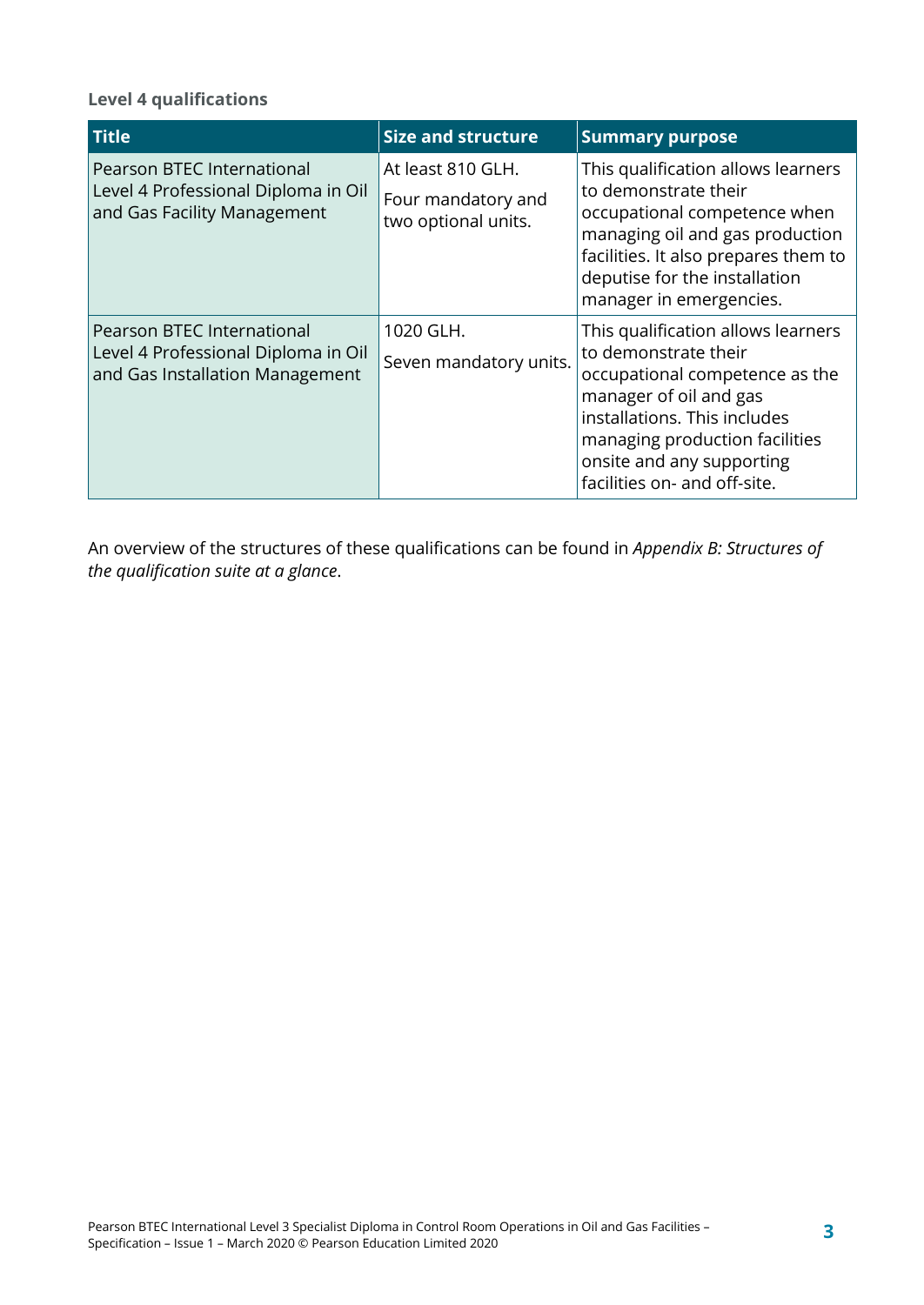# <span id="page-9-0"></span>**1 Qualification purpose and progression**

# <span id="page-9-1"></span>**Pearson BTEC International Level 3 Specialist Diploma in Control Room Operations in Oil and Gas Facilities**

**Who is this qualification for?**

This qualification is for learners who work as control room operators. It gives them the knowledge and skills to control production process operations in an oil and gas facility.

Due to the hazardous nature of oil and gas operations, all learners are required to gain mandatory knowledge and skills in process operations, including safety, by implementing and supervising oil and gas frontline safety barriers, and by responding to and recovering in emergencies.

There is a choice of optional units. Learners working in surface operations will normally take Units 4, 5, 6 and 7, while those working in subsea operations (especially deep sea operations) would choose Units 8 and 9. Learners working in integrated facilities that cover both traditional and subsea operations may choose to complete all units.

**What could this qualification lead to?**

Learners who have completed the qualification will be ready to progress on to more senior roles, for example a senior control room operator or process supervisor.

Learners wishing to become a process supervisor can also progress on to qualifications at higher levels, such as the Pearson BTEC International Level 4 Professional Diploma in Oil and Gas Facility Management.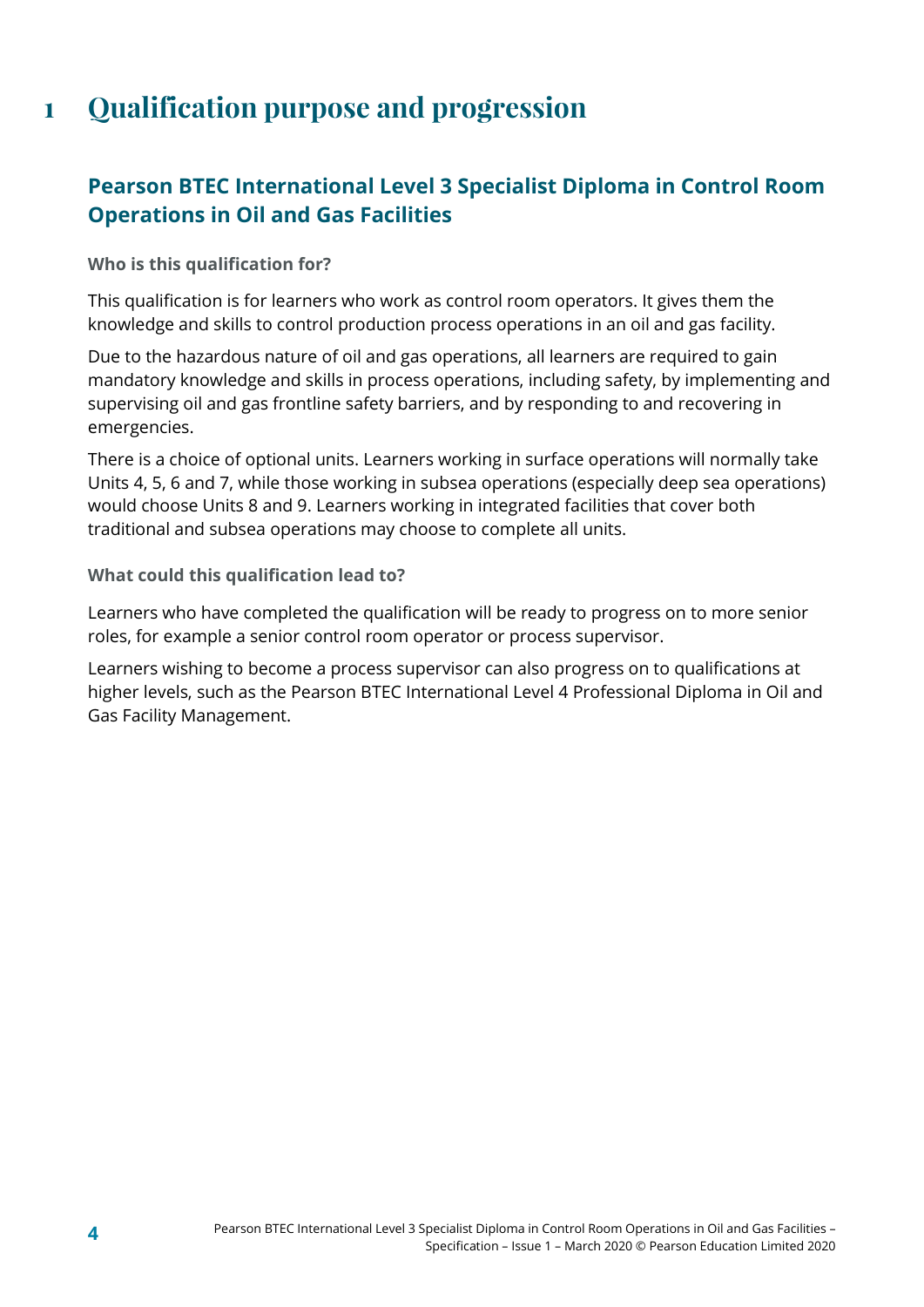# <span id="page-10-0"></span>**2 Qualification summary and key information**

| <b>Qualification title</b>         | <b>Pearson BTEC International Level 3</b><br><b>Specialist Diploma in Control Room</b><br><b>Operations in Oil and Gas Facilities</b>          |
|------------------------------------|------------------------------------------------------------------------------------------------------------------------------------------------|
| Operational start date             | 1 April 2020                                                                                                                                   |
| Entry requirements                 | Learners must be employed in a role that<br>allows them to demonstrate the knowledge<br>and skills as part of their normal work<br>activities. |
|                                    | Learners must have completed a diploma<br>(Level 3 or equivalent) in a relevant<br>engineering discipline.                                     |
|                                    | They must also EITHER have completed one<br>of the following qualifications:                                                                   |
|                                    | Pearson BTEC International Level 2 Specialist<br>Diploma for Process Technicians in Oil and<br><b>Gas Facilities</b>                           |
|                                    | Pearson SRF BTEC Level 2 Intermediate<br>Diploma for Operations Technicians in Oil<br>and Gas Facilities (Process)                             |
|                                    | <b>OR</b>                                                                                                                                      |
|                                    | have a minimum of five years' experience<br>working as process field operators in the oil<br>and gas sector.                                   |
| <b>Guided Learning Hours (GLH)</b> | A minimum of 630                                                                                                                               |
| Assessment                         | Portfolio of evidence (internal assessment)                                                                                                    |
| Grading information                | The qualification and units are graded<br>pass/fail.                                                                                           |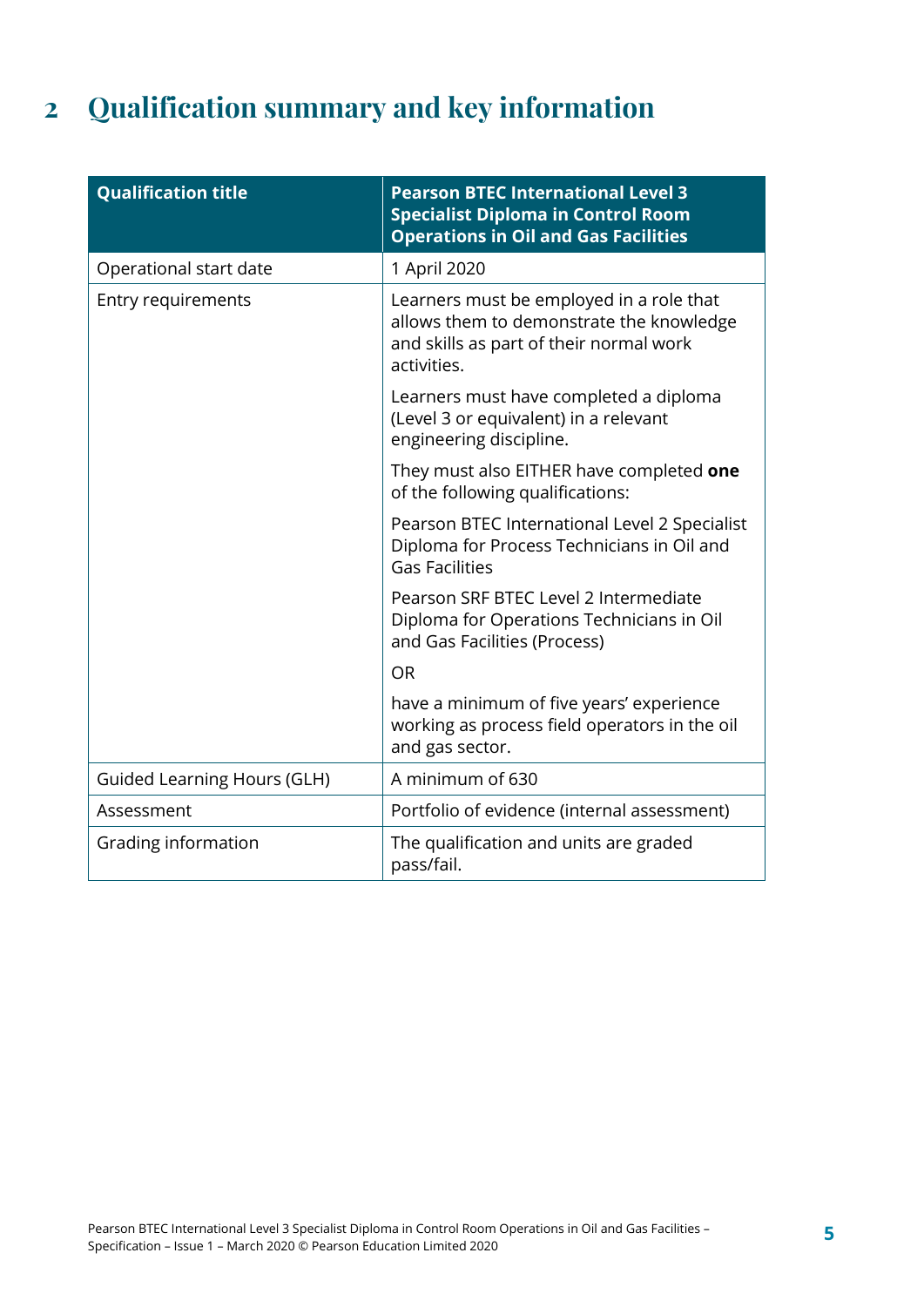# <span id="page-11-2"></span><span id="page-11-0"></span>**3 Structure**

# <span id="page-11-1"></span>**Qualification structure**

Learners will need to meet the requirements outlined in the table below before the qualification can be awarded.

| Pearson BTEC International Level 3 Specialist Diploma in Control Room Operations in<br><b>Oil and Gas Facilities</b> |                                                                                                               |     |  |  |  |
|----------------------------------------------------------------------------------------------------------------------|---------------------------------------------------------------------------------------------------------------|-----|--|--|--|
| <b>Unit</b><br>number                                                                                                | <b>Unit title</b>                                                                                             |     |  |  |  |
|                                                                                                                      | Mandatory units - learners must achieve all three units                                                       |     |  |  |  |
| 1                                                                                                                    | Perform Functional Testing of Integrated Process Systems and<br><b>Remote Control Operations</b>              | 110 |  |  |  |
| $\mathbf{2}$                                                                                                         | Perform Central Control Room Operations                                                                       |     |  |  |  |
| 3                                                                                                                    | Coordinate the Response to Emergencies and Critical Process<br><b>Situations</b>                              |     |  |  |  |
|                                                                                                                      | Optional units - learners must achieve optional units worth at least 280 GLH                                  |     |  |  |  |
| 4                                                                                                                    | Supervise Frontline Safety Barriers                                                                           | 60  |  |  |  |
| 5                                                                                                                    | Supervise Process Safety Within Own Area of Work                                                              | 90  |  |  |  |
| 6                                                                                                                    | Supervise Materials Acquisition and Supply Chain Processes for<br><b>Process-related Frontline Activities</b> | 60  |  |  |  |
| 7                                                                                                                    | Perform Constituents Testing of Process Fluids                                                                | 70  |  |  |  |
| Maintain Flow Assurance on Subsea Wells<br>8                                                                         |                                                                                                               |     |  |  |  |
| 9                                                                                                                    | Operate and Maintain Subsea Systems                                                                           | 150 |  |  |  |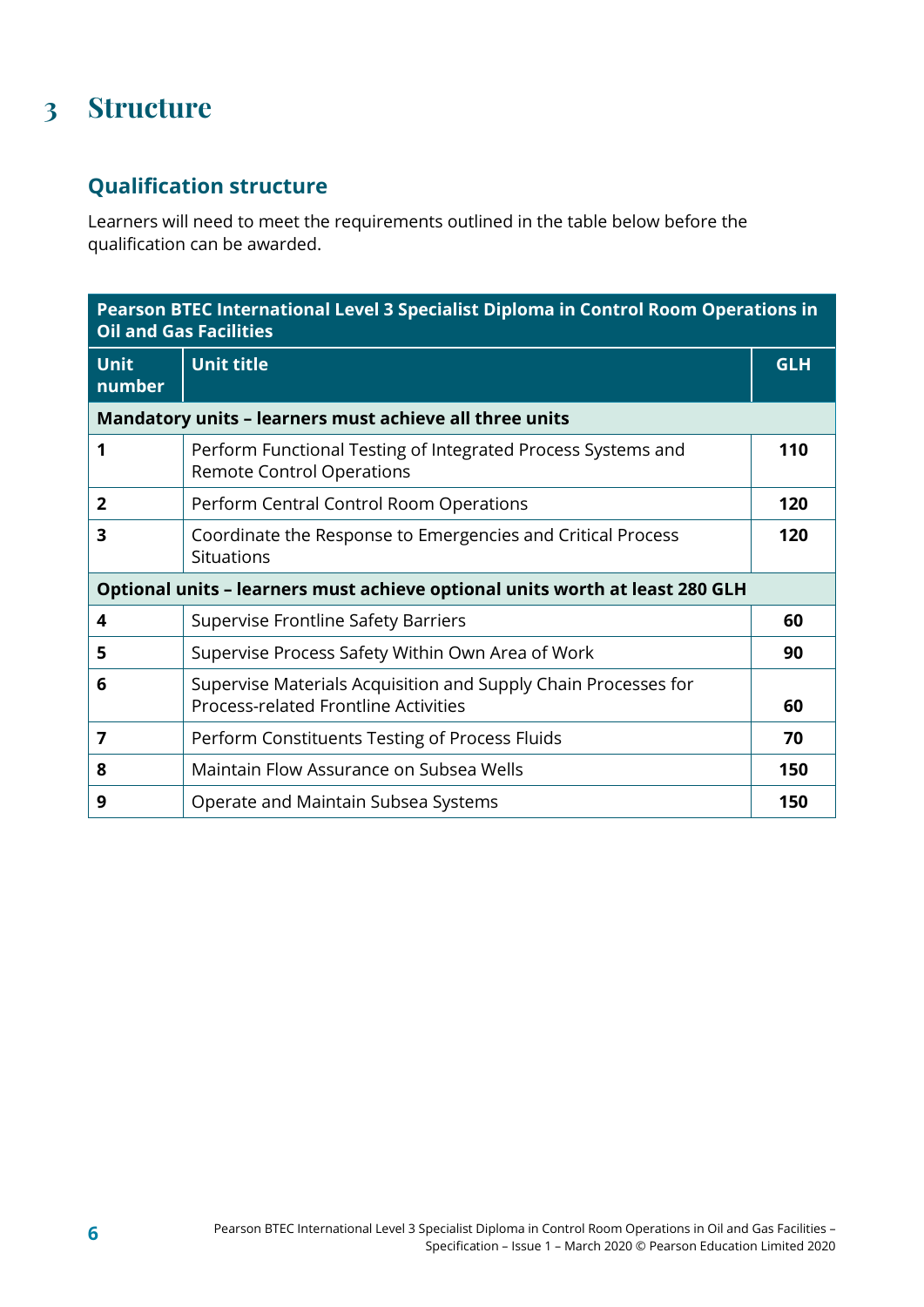# <span id="page-12-1"></span><span id="page-12-0"></span>**Understanding your units**

The units in this specification set out our expectations of assessment in a way that helps you to prepare your learners for assessment. The units help you to undertake assessment and quality assurance effectively.

Each unit in the specification is set out in a similar way. This section explains how the units work. It is important that all teachers, assessors, internal verifiers and other staff responsible for the programme review this section.

| <b>Section</b>                               | <b>Explanation</b>                                                                                                                                                                                                                                                    |
|----------------------------------------------|-----------------------------------------------------------------------------------------------------------------------------------------------------------------------------------------------------------------------------------------------------------------------|
| <b>Unit number</b>                           | The number is in a sequence in the specification. Where a<br>specification has more than one qualification, numbers may not be<br>sequential for an individual qualification.                                                                                         |
| <b>Unit title</b>                            | This is the formal title that we always use, and it will appear on<br>learners' certificates.                                                                                                                                                                         |
| <b>Level</b>                                 | All units and qualifications have a level assigned to them. The<br>levels correspond with the levels used in the UK's Regulated<br>Qualification Framework.                                                                                                           |
| <b>Unit type</b>                             | This says if the unit is mandatory or optional for the qualification.                                                                                                                                                                                                 |
| <b>Guided Learning</b><br><b>Hours (GLH)</b> | Guided Learning Hours (GLH) is an estimate of the number of<br>hours that will be needed for a typical learner to achieve the unit.<br>GLH include all training involving centre staff in teaching and<br>supervising learners, as well as all assessment activities. |
| <b>Unit summary</b>                          | This summarises the purpose of the unit.                                                                                                                                                                                                                              |
| <b>Unit assessment</b><br>requirements       | This section outlines any requirements for the assessment of the<br>unit.                                                                                                                                                                                             |
| <b>Range statements</b>                      | Range statements specify the scope and contexts to which the<br>assessment criteria apply. All items in the range must be covered,<br>except for items that follow an 'e.g.'                                                                                          |
| <b>Learning outcomes</b>                     | The learning outcomes set out what a learner must know,<br>understand or be able to do as the result of a process of learning.                                                                                                                                        |
| <b>Assessment criteria</b>                   | The assessment criteria specify the standard the learner is<br>required to meet to achieve a learning outcome. Space is provided<br>to record the date and type of evidence when the assessment<br>criteria have been evidenced.                                      |
| <b>Declarations</b>                          | This section is signed and dated by the learner and assessor after<br>all the assessment criteria have been evidenced. If sampled, it<br>must be signed and dated by the internal verifier.                                                                           |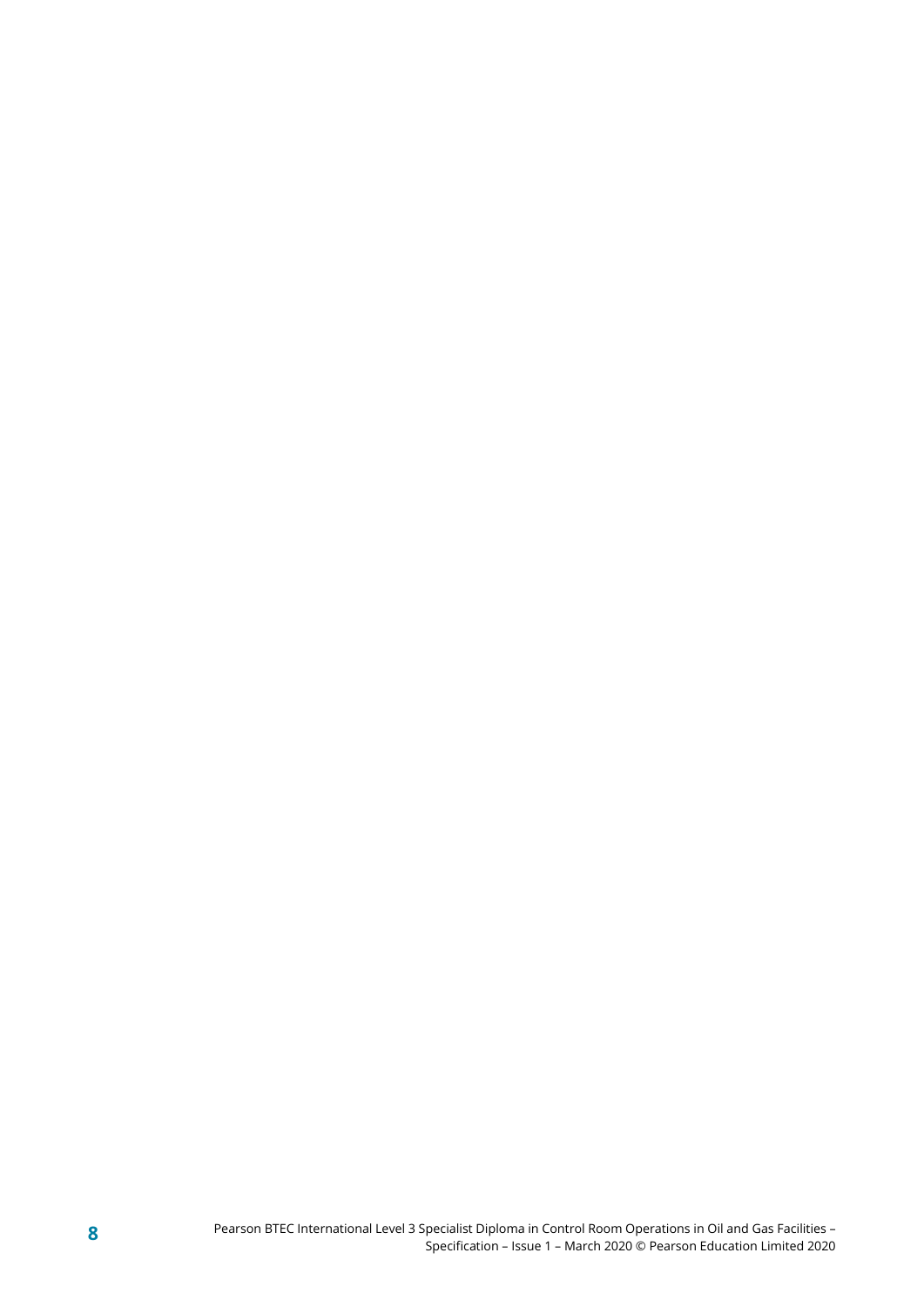# <span id="page-14-0"></span>**Index of units**

This section contains all the units developed for these qualifications. Please refer to *page [6](#page-11-2)* to check which units are available.

| Unit 1: | Perform Functional Testing of Integrated Process Systems                         | 11 |
|---------|----------------------------------------------------------------------------------|----|
|         | and Remote Control Operations                                                    |    |
| Unit 2: | Perform Central Control Room Operations                                          | 17 |
| Unit 3: | Coordinate the Response to Emergencies and Critical Process<br><b>Situations</b> | 23 |
| Unit 4: | Supervise Frontline Safety Barriers                                              | 29 |
| Unit 5: | Supervise Process Safety Within Own Area of Work                                 | 35 |
| Unit 6: | Supervise Materials Acquisition and Supply Chain Processes                       |    |
|         | for Process-related Frontline Activities                                         | 43 |
| Unit 7: | Perform Constituents Testing of Process Fluids                                   | 49 |
| Unit 8: | Maintain Flow Assurance on Subsea Wells                                          | 55 |
| Unit 9: | Operate and Maintain Subsea Systems                                              | 61 |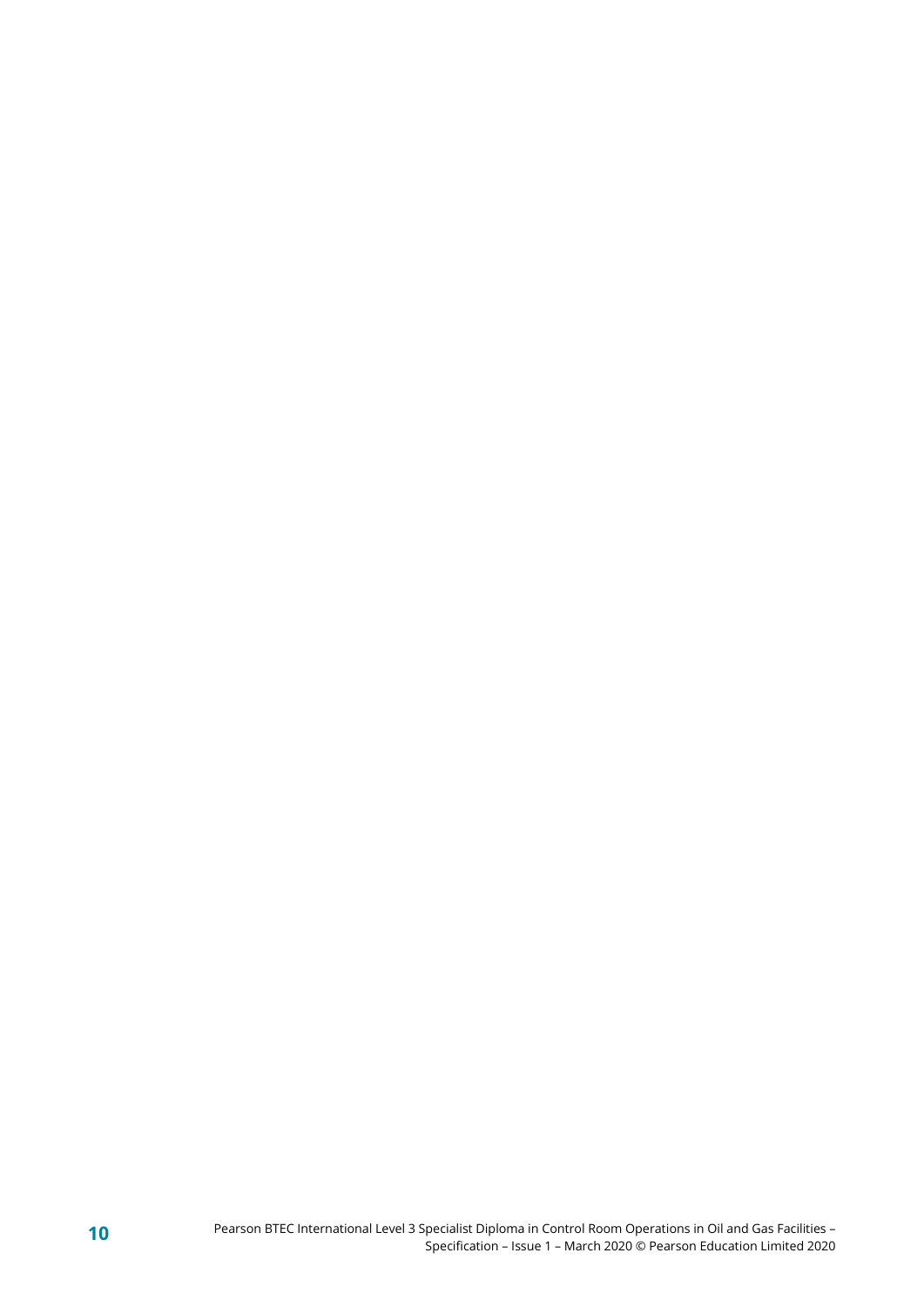# <span id="page-16-1"></span><span id="page-16-0"></span>**Unit 1: Perform Functional Testing of Integrated Process Systems and Remote Control Operations**

**Level: 3**

**Unit type: Mandatory**

#### **Guided learning hours: 110**

### **Unit summary**

This unit gives learners the knowledge and skills to perform functional tests on integrated process systems, including the remote control operations for which they are responsible, in accordance with company standards and operating procedures.

### **Unit assessment requirements**

This unit must be assessed using evidence from real work activities. For further details, please refer to *Appendix A: Assessment rules*.

Simulation is **not** permitted for this unit.

# **Range statements**

The range statements must be read in conjunction with the assessment criteria to which they relate. All items in the range must be covered, except for items that follow an 'e.g.'

- **1 Understand the functions and operating principles of processes and equipment in own facility**
- 1.1 Key processes in own facility:
	- separation
	- dehydration
	- compression
	- well test
	- distillation (where applicable)
	- produced water and effluent water treatment
	- emulsion treatment
	- water flood (where applicable)
	- export facilities
	- utilities (drinking and service water, instrument air, fuel gas and power generation).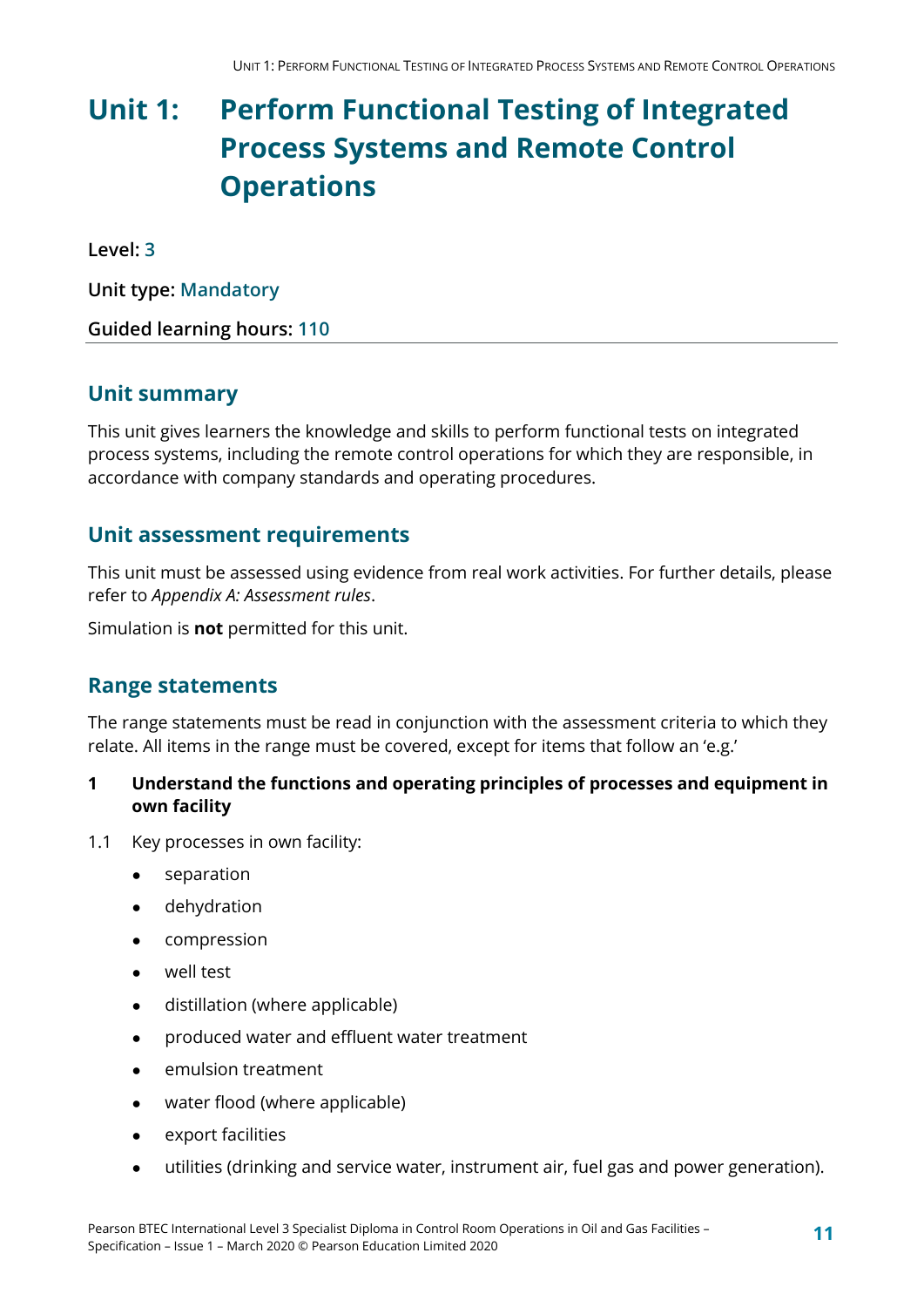UNIT 1: PERFORM FUNCTIONAL TESTING OF INTEGRATED PROCESS SYSTEMS AND REMOTE CONTROL OPERATIONS

- 1.2 Major static equipment in own facility:
	- boiler
	- furnace
	- vessels
	- contactor towers (absorption tower)
	- filtration
	- storage tanks.
- 1.3 Major rotating equipment in own facility:
	- engines
	- pumps
	- compressors
	- turbines.
- **2 Operate panel hardware for the distributed control system (DCS), programmable logic controller (PLC) or instrument protective system (IPS)**
- 2.1 Retrieve logs:
	- events
	- alarms
	- sequence of events (SoE).
- 2.2 Interpret function block and ladder logic of DCS, PLC or IPS:
	- retrieve functional block diagrams from system
	- retrieve ladder logic diagram from system
	- explain functions and causes-and-effects of logic diagrams.
- 2.3 Troubleshoot and rectify faulty DCS, PLC or IPS hardware:
	- identify PLC faults
	- identify faulty input operation (IO) signals
	- perform upload and download programs for DCS, PLC or IPS
	- organise resources to rectify faults.

#### **3 Understand key process control loops and safeguarding systems in own facility**

- 3.1 Principles of process control:
	- proportional (P), proportional integrated (PI) and proportional integrated and derivative (PID) controls and their functions
	- cascade control
	- split range control
	- selector control.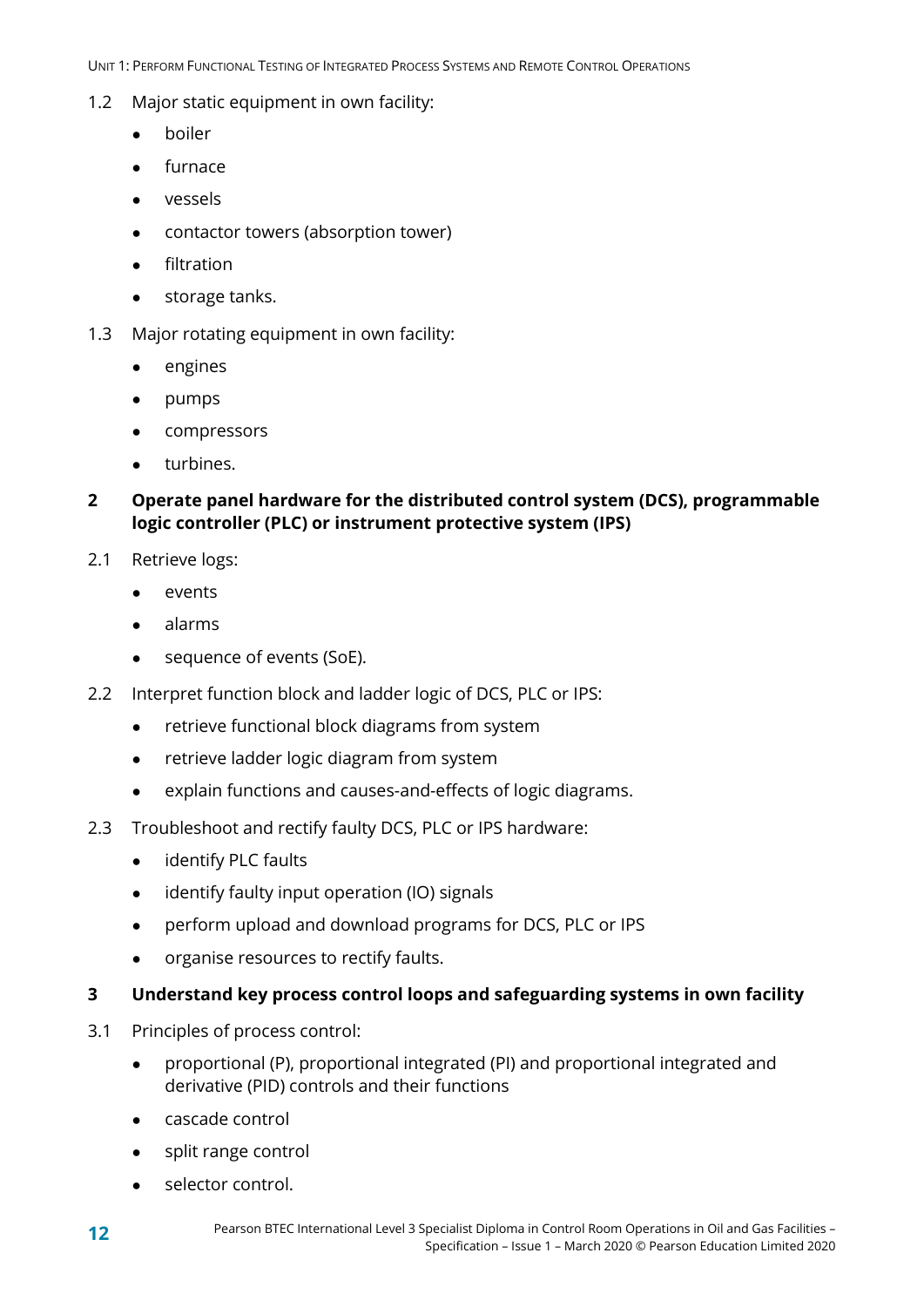- 3.2 Key process control loops in own facility:
	- two- and three-phase separation controls
	- dehydration controls
	- stabilisation controls
	- compressor anti-surge controls
	- turbine controls.
- 3.3 Wellhead control operations:
	- operating principles
	- control settings
	- operational risks and health, safety and environmental (HSE) precautions.
- 3.4 Safeguarding systems in own facility:
	- fire and gas detection (FNG)
	- automatic shutdown (ASD)
	- emergency shutdown (ESD)
	- maintenance override switch (MOS) or operational override switch (OOS)
	- high integrity pressure protection system (HIPPS)
	- safety integrity level (SIL) studies and classification of safeguarding systems.

#### **4 Be able to control the production process and prepare equipment for normal operation and maintenance**

- 4.1 Steps in shutting down or starting up the facility:
	- in accordance with company standard operating procedures (SOP)
	- compliance with all HSE and legal requirements.
- 4.2 Start-up and shutdown plan for own facility:
	- in accordance with company SOP
	- compliance with all HSE and legal requirements
	- plan endorsed by production supervisor
	- shutdown of process for planned maintenance
	- approval of shutdown by appropriate authority
	- effective communications with all relevant parties
	- all HSE issues identified and mitigation measures taken
	- shutdown process in accordance with plan
	- hand over equipment for maintenance in accordance with SOP.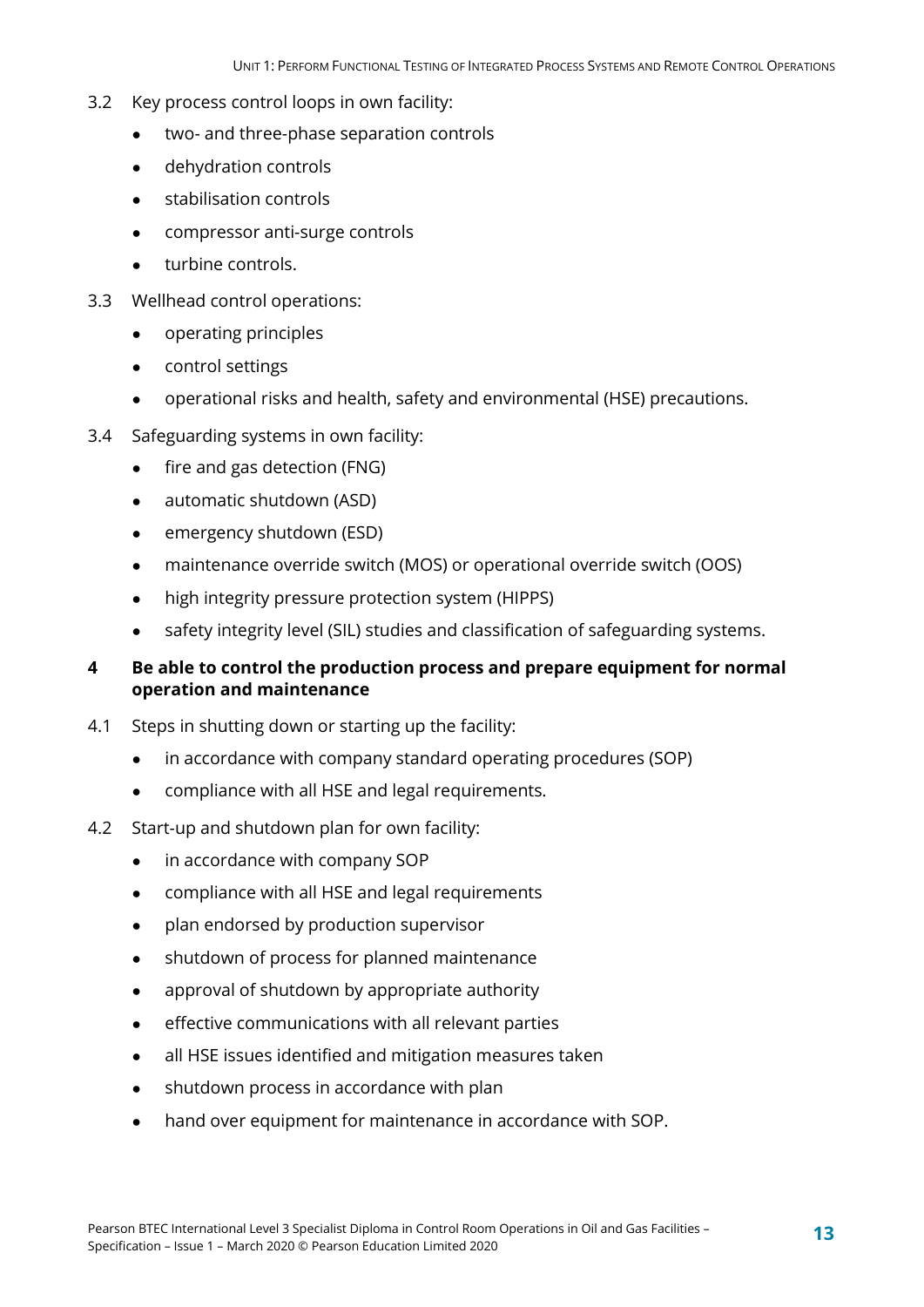- 4.3 Shut down production processes for planned maintenance:
	- verify readiness for shutdown
	- ensure effective communications with all relevant parties
	- identify all HSE issues and mitigation measures taken
	- carry out shutdown process in accordance with the plan
	- hand over equipment to maintenance in accordance with SOP
	- complete documentation and record.
- 4.4 Start-up of production processes after maintenance:
	- verify readiness for start-up
	- ensure effective communications with all relevant parties
	- identify all HSE issues and mitigation measures taken
	- carry out start-up process in accordance with the plan
	- receive equipment after maintenance in accordance with SOP
	- complete documentation and record.
- 4.5 Operate and monitor production processes and utility systems:
	- monitor processes and utility systems to ensure steady operations
	- identify process upsets and adjust controls to maintain operations within limits
	- tune process controls to ensure optimal operations
	- alert key personnel to any deviations from normal operations.
- 4.6 Process for black start-up of own facility:
	- sequence for black start-up
	- precautions and special considerations for black start-up.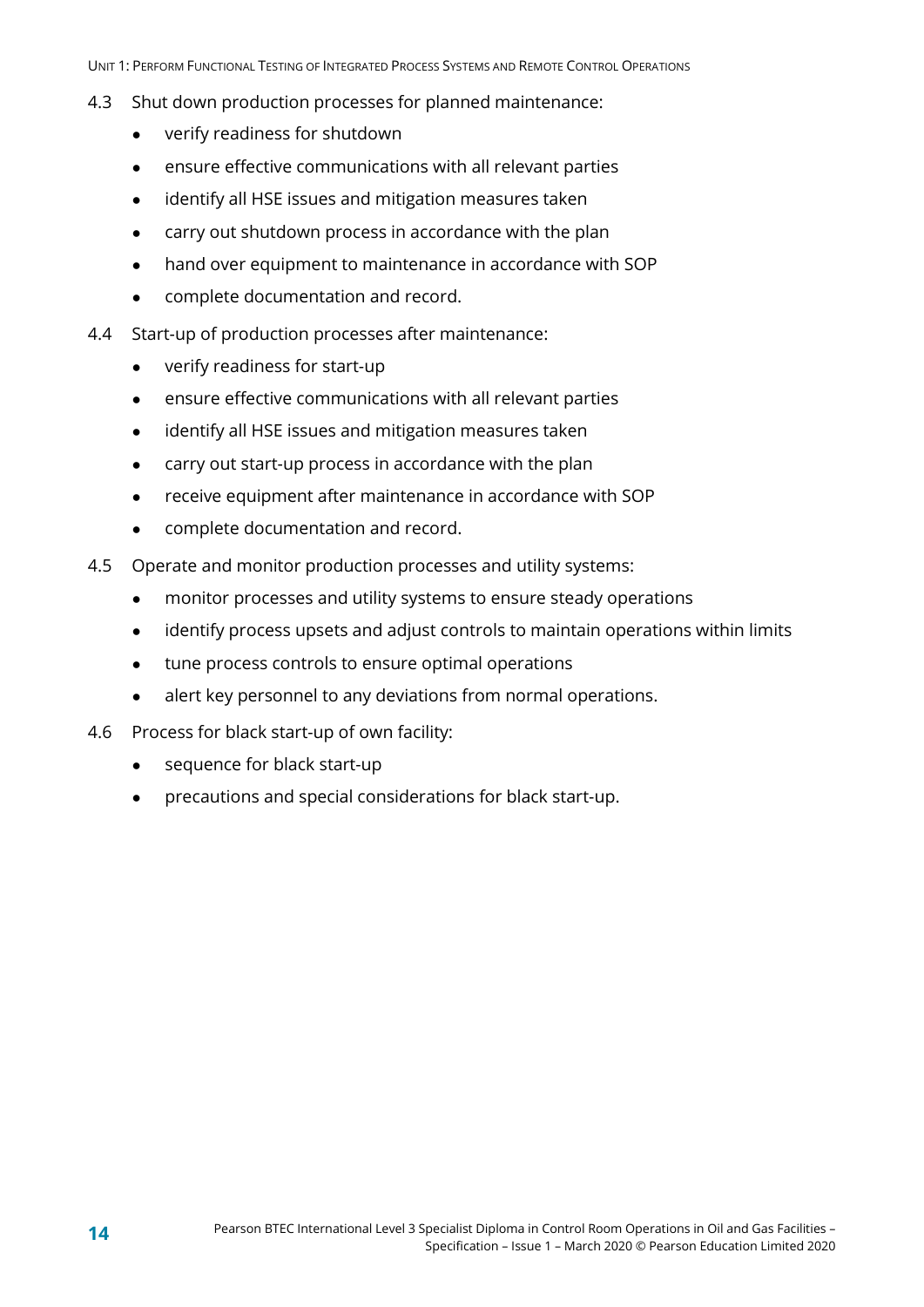# **Learning outcomes and assessment criteria**

To pass this unit, the learner needs to demonstrate that they can meet all the learning outcomes for the unit. The assessment criteria outline the requirements that the learner is expected to meet to achieve the learning outcomes and the unit.

| <b>Learning outcomes</b> |                                                                                                                                                                    |     | <b>Assessment criteria</b>                                                                         | <b>Evidence</b><br>type | <b>Portfolio</b><br>reference | <b>Date</b> |
|--------------------------|--------------------------------------------------------------------------------------------------------------------------------------------------------------------|-----|----------------------------------------------------------------------------------------------------|-------------------------|-------------------------------|-------------|
|                          | Understand the                                                                                                                                                     | 1.1 | Describe the key processes in own facility                                                         |                         |                               |             |
|                          | functions and<br>operating<br>principles of<br>processes and<br>equipment in own<br>facility                                                                       | 1.2 | Describe the functions and operating principles of the major<br>static equipment in own facility   |                         |                               |             |
|                          |                                                                                                                                                                    | 1.3 | Describe the functions and operating principles of the major<br>rotating equipment in own facility |                         |                               |             |
| $\overline{2}$           | Operate panel<br>hardware for the<br>distributed control<br>system (DCS),<br>programmable<br>logic controller<br>(PLC) or instrument<br>protective system<br>(IPS) | 2.1 | Retrieve logs from DCS, PLC or IPS                                                                 |                         |                               |             |
|                          |                                                                                                                                                                    | 2.2 | Interpret function block and logic diagram from DCS, PLC or IPS                                    |                         |                               |             |
|                          |                                                                                                                                                                    | 2.3 | Troubleshoot and rectify faulty DCS, PLC or IPS hardware                                           |                         |                               |             |
| 3                        | Understand key                                                                                                                                                     | 3.1 | Explain the principles of process control                                                          |                         |                               |             |
|                          | process control<br>loops and                                                                                                                                       | 3.2 | Explain the key process control loops in own facility                                              |                         |                               |             |
|                          | safeguarding                                                                                                                                                       | 3.3 | Explain wellhead control operations                                                                |                         |                               |             |
|                          | systems in own<br>facility                                                                                                                                         | 3.4 | Explain the safeguarding systems in own facility                                                   |                         |                               |             |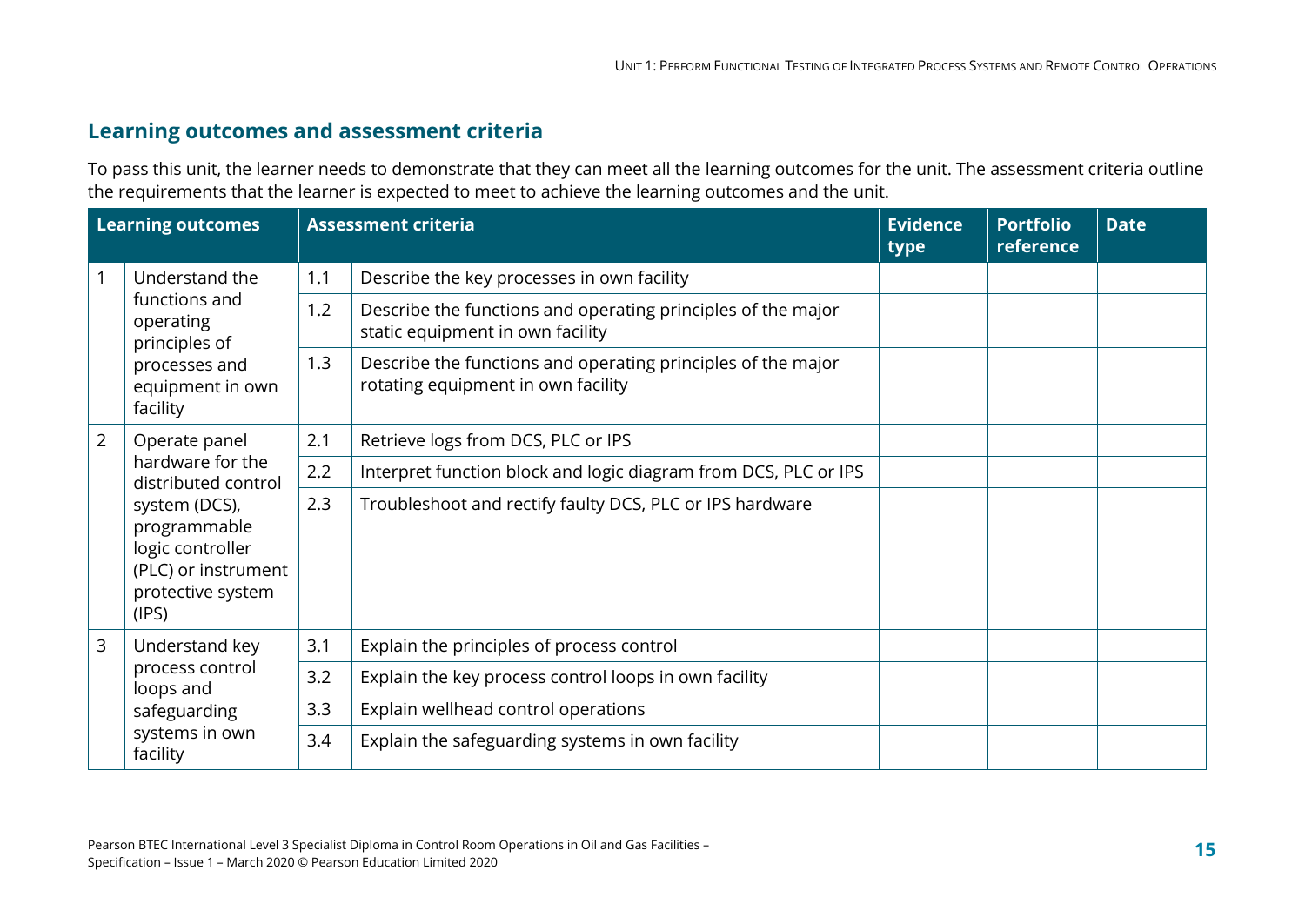UNIT 1: PERFORM FUNCTIONAL TESTING OF INTEGRATED PROCESS SYSTEMS AND REMOTE CONTROL OPERATIONS

| <b>Learning outcomes</b> |                                                           |     | <b>Assessment criteria</b>                                              | Evidence<br>type | <b>Portfolio</b><br>reference | <b>Date</b> |
|--------------------------|-----------------------------------------------------------|-----|-------------------------------------------------------------------------|------------------|-------------------------------|-------------|
| 4                        | Be able to control                                        | 4.1 | Explain the steps in shutting down or starting up the facility          |                  |                               |             |
|                          | the production<br>process and<br>prepare<br>equipment for | 4.2 | Prepare a start-up and shutdown plan for own facility                   |                  |                               |             |
|                          |                                                           | 4.3 | Perform a shutdown of the production process for planned<br>maintenance |                  |                               |             |
|                          | normal operation<br>and maintenance                       | 4.4 | Perform a start-up of the production process after maintenance          |                  |                               |             |
|                          |                                                           | 4.5 | Operate and monitor the production process and utility systems          |                  |                               |             |
|                          |                                                           | 4.6 | Describe how to carry out a black start-up of own facility              |                  |                               |             |

### **Declarations**

*I confirm that the evidence for this unit is authentic and a true representation of my own work.*

Learner name:\_\_\_\_\_\_\_\_\_\_\_\_\_\_\_\_\_\_\_\_\_\_\_\_\_\_\_\_\_\_\_\_\_\_\_\_\_\_\_\_\_\_\_\_\_\_\_\_\_\_\_\_\_\_\_\_\_\_\_\_\_\_ Learner signature: et al. 2011 and 2012 and 2013 and 2013 and 2013 and 2014 and 2013 and 2014 and 2014 and 201 *I confirm that the evidence for this unit is authentically that of the learner whose name and signature appears above. The assessment has been carried out in accordance with any specified assessment requirements for the unit and qualification.*  Assessor name: \_\_\_\_\_\_\_\_\_\_\_\_\_\_\_\_\_\_\_\_\_\_\_\_\_\_\_\_\_\_\_\_\_\_\_\_\_\_\_\_\_\_\_\_\_\_\_\_\_\_\_\_\_\_\_\_\_\_\_\_ Assessor signature: \_\_\_\_\_\_\_\_\_\_\_\_\_\_\_\_\_\_\_\_\_\_\_\_\_\_\_\_\_\_\_\_\_\_\_\_\_\_\_\_\_\_\_\_\_\_\_\_\_\_\_\_\_\_\_\_\_ Date: \_\_\_\_\_\_\_\_\_\_\_\_\_\_\_\_\_\_\_\_\_\_\_\_\_\_\_\_\_\_\_\_\_\_\_\_\_\_\_ Internal verifier signature: \_\_\_\_\_\_\_\_\_\_\_\_\_\_\_\_\_\_\_\_\_\_\_\_\_\_\_\_\_\_\_\_\_\_\_\_\_\_\_\_\_\_\_\_\_\_\_\_\_\_ (*if sampled*) Date: \_\_\_\_\_\_\_\_\_\_\_\_\_\_\_\_\_\_\_\_\_\_\_\_\_\_\_\_\_\_\_\_\_\_\_\_\_\_\_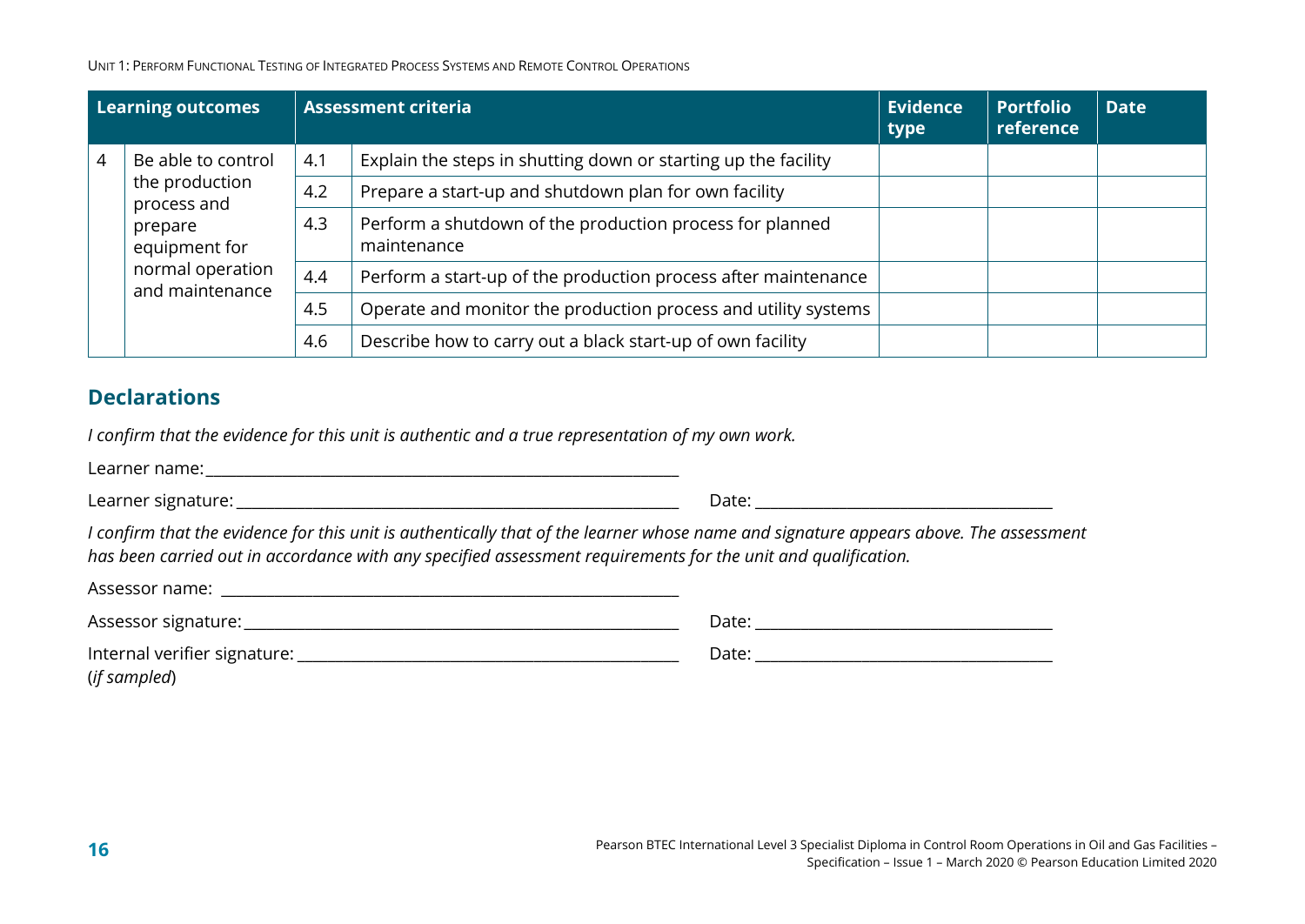# <span id="page-22-1"></span><span id="page-22-0"></span>**Unit 2: Perform Central Control Room Operations**

**Level: 3**

**Unit type: Mandatory**

**Guided learning hours: 120**

# **Unit summary**

This unit gives learners the knowledge and skills to coordinate the overall operations of an integrated process system, including remote control operations. Learners need to have an overview of the entire facility, manage the process and direct the control of the facility through field operators and technicians. This includes alarm management, process optimisation controls, the release/receipt process and maintenance of equipment when required.

### **Unit assessment requirements**

This unit must be assessed using evidence from real work activities. For further details, please refer to *Appendix A: Assessment rules*.

Simulation is **not** permitted for this unit.

### **Range statements**

The range statements must be read in conjunction with the assessment criteria to which they relate. All items in the range must be covered, except for items that follow an 'e.g.'

#### **1 Understand alarm management**

- 1.1 Minimum requirements for alarm management:
	- up-to-date and verified management of change (MOC) controlled alarm catalogue
	- track alarm key performance indicators (KPI) for the standing alarm rate and total alarm rate
	- monitor and systematically reduce nuisance alarm.
- 1.2 Differences between alarm priorities:
	- critical alarms act now
	- standard alarms act to resolve, get help as needed
	- target/alert alarms optimise, act to resolve, get help as needed.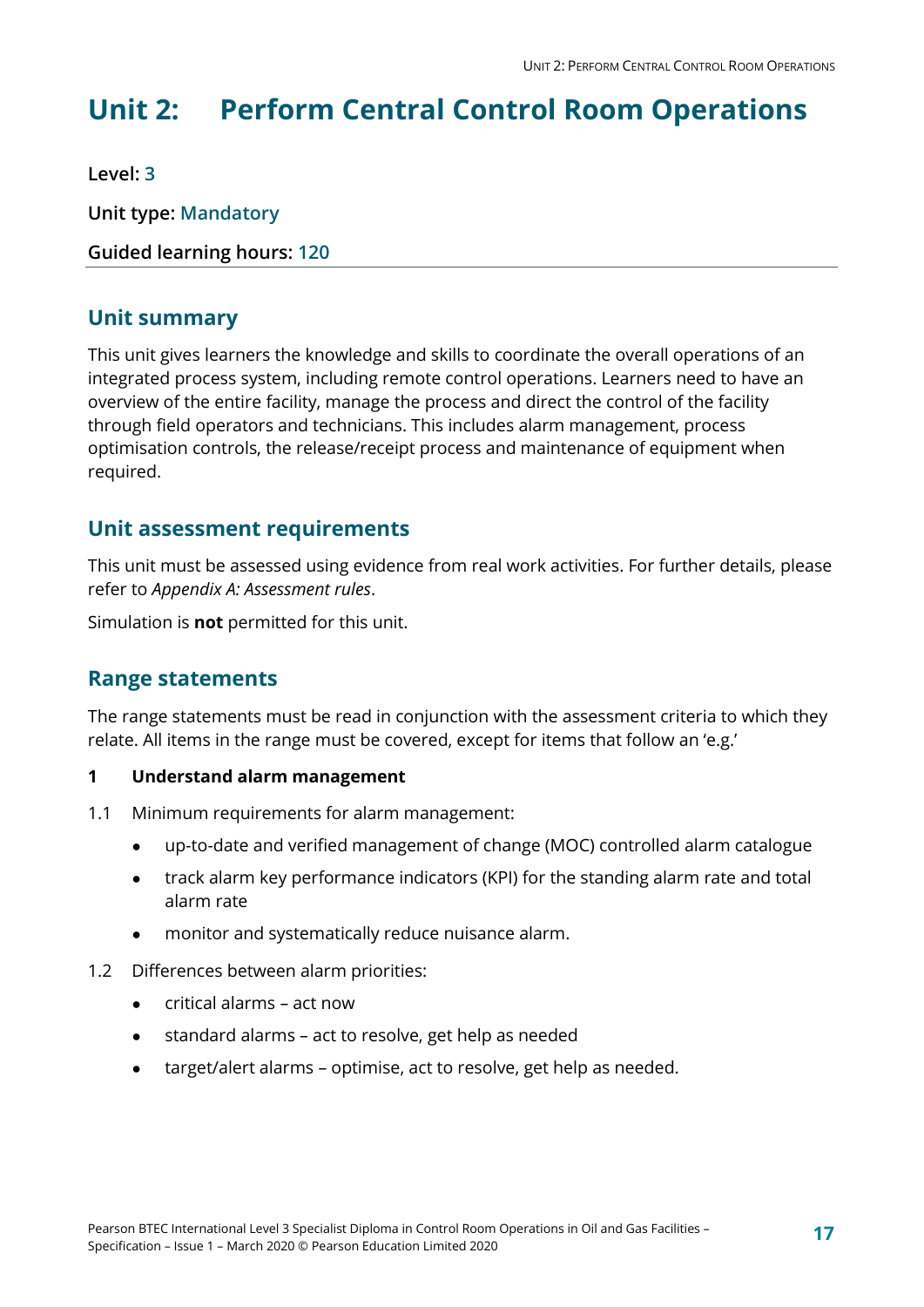#### **2 Understand cause and effect of safety critical loops**

- 2.1 Actions when a critical alarm is sounded:
	- emergency shutdown
	- blowdown
	- fire and gas detection system.
- 2.2 Steps involved in bad actor alarm analysis:
	- retrieve event list and alarm catalogue
	- identify high alarm contributors
	- cascade findings
	- prioritise actions against bad actors
	- proactive monitoring root cause analysis (RCA) of bad actor alarms and corrective maintenance.
- 2.3 Consequences of exceeding critical limits:
	- cumulative degradation of integrity or reliability of equipment
	- loss of primary containment that could potentially lead to a fire, explosion or release of toxic or hazardous material
	- exceeding an environmental operating permit limit or any risk assessment matrix (RAM) (severity 2 or greater), environmental or community impact
	- a non-orderly shutdown of the facility, or a portion of the facility, due to the activation of the next layer of protection
	- a non-orderly shutdown of the facility, or a portion of the facility, due to equipment failure or other reasons
	- any other health, safety or process safety RAM (severity 2 or greater) consequence
	- a significant negative impact on business performance
	- an inability to meet turnaround run-length expectations.

#### **3 Be able to access critical information and report anomalies**

- 3.1 Key information about alarms:
	- alarm catalogue from DCS
	- alarm trends, including sequential event recorder (SER).
- 3.2 Critical parameters and information required:
	- deviations from monthly targets, including flaring limits and effluent discharge quality
	- based on alarm catalogue and priorities relating to:
		- o critical alarms
		- o standard alarms
		- o target/alert alarms.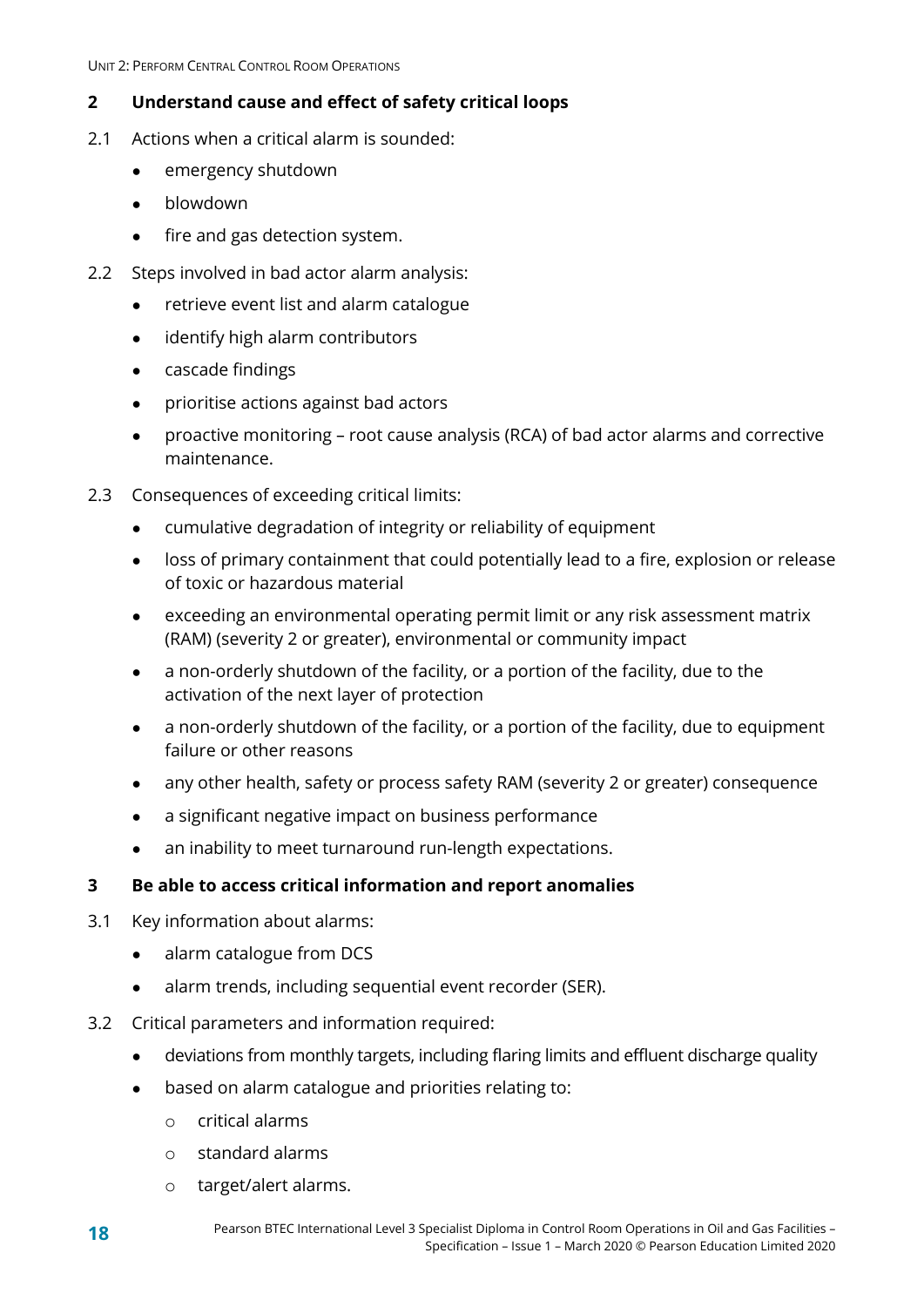- 3.3 DCS faceplate and template:
	- use operator mode only
	- use functions of a faceplate and its subsequent screens
	- develop process trending screens.

#### **4 Be able to manage and coordinate control room operations**

- 4.1 Daily operations reports, including daily event lists:
	- operations logs
	- alarms
	- bypasses
	- Permit to Work.
- 4.2 Process shift and crew change handovers:
	- brief shift crew on key activities and sign shift handover reports
	- brief roster crew on key activities and sign roster change handover reports.
- 4.3 Daily facility processes and utility activities:
	- planned activities preventative maintenance (PM), corrective maintenance (CM)
	- unscheduled activities
	- PTW management
	- alarm management
	- coordination of overrides and bypasses.
- 4.4 Safety-critical information handover:
	- operations logs
	- alarms
	- bypasses
	- Permit to Work.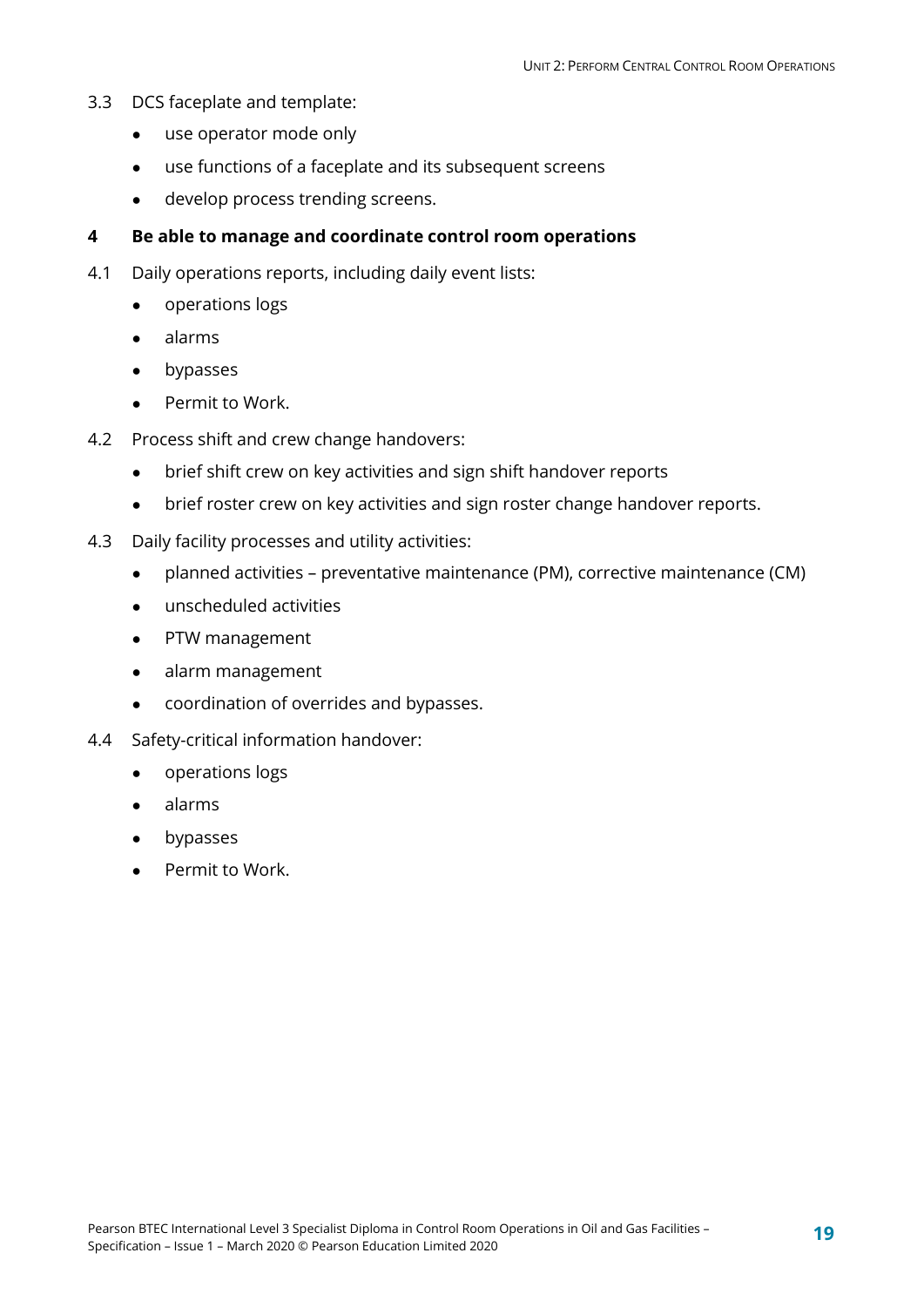# **Learning outcomes and assessment criteria**

To pass this unit, the learner needs to demonstrate that they can meet all the learning outcomes for the unit. The assessment criteria outline the requirements that the learner is expected to meet to achieve the learning outcomes and the unit.

| <b>Learning outcomes</b> |                                                                      |     | <b>Assessment criteria</b>                                                                  | <b>Evidence</b><br>type | <b>Portfolio</b><br>reference | <b>Date</b> |
|--------------------------|----------------------------------------------------------------------|-----|---------------------------------------------------------------------------------------------|-------------------------|-------------------------------|-------------|
|                          | Understand alarm                                                     | 1.1 | Explain the minimum requirements for alarm management                                       |                         |                               |             |
|                          | management                                                           | 1.2 | Explain the differences between alarm priorities                                            |                         |                               |             |
| 2                        | Understand cause                                                     | 2.1 | Explain the actions required when a critical alarm is sounded                               |                         |                               |             |
|                          | and effect of safety<br>critical loops                               | 2.2 | Describe the steps involved in bad actor alarm analysis                                     |                         |                               |             |
|                          |                                                                      | 2.3 | Explain possible consequences of exceeding critical limits in the<br>facility               |                         |                               |             |
| 3                        | Be able to access<br>critical information<br>and report<br>anomalies | 3.1 | identify and extract key information about alarms from the DCS                              |                         |                               |             |
|                          |                                                                      | 3.2 | Demonstrate which critical parameters and information are<br>required during reporting      |                         |                               |             |
|                          |                                                                      | 3.3 | Navigate between DCS faceplate and templates                                                |                         |                               |             |
| $\overline{4}$           | Be able to manage                                                    | 4.1 | Prepare daily operations reports, including daily event lists                               |                         |                               |             |
|                          | and coordinate<br>control room                                       | 4.2 | Manage process shift and crew change handovers                                              |                         |                               |             |
|                          | operations                                                           | 4.3 | Coordinate daily facility processes and utility activities from the<br>central control room |                         |                               |             |
|                          |                                                                      | 4.4 | Hand over all safety-critical information during shifts and roster                          |                         |                               |             |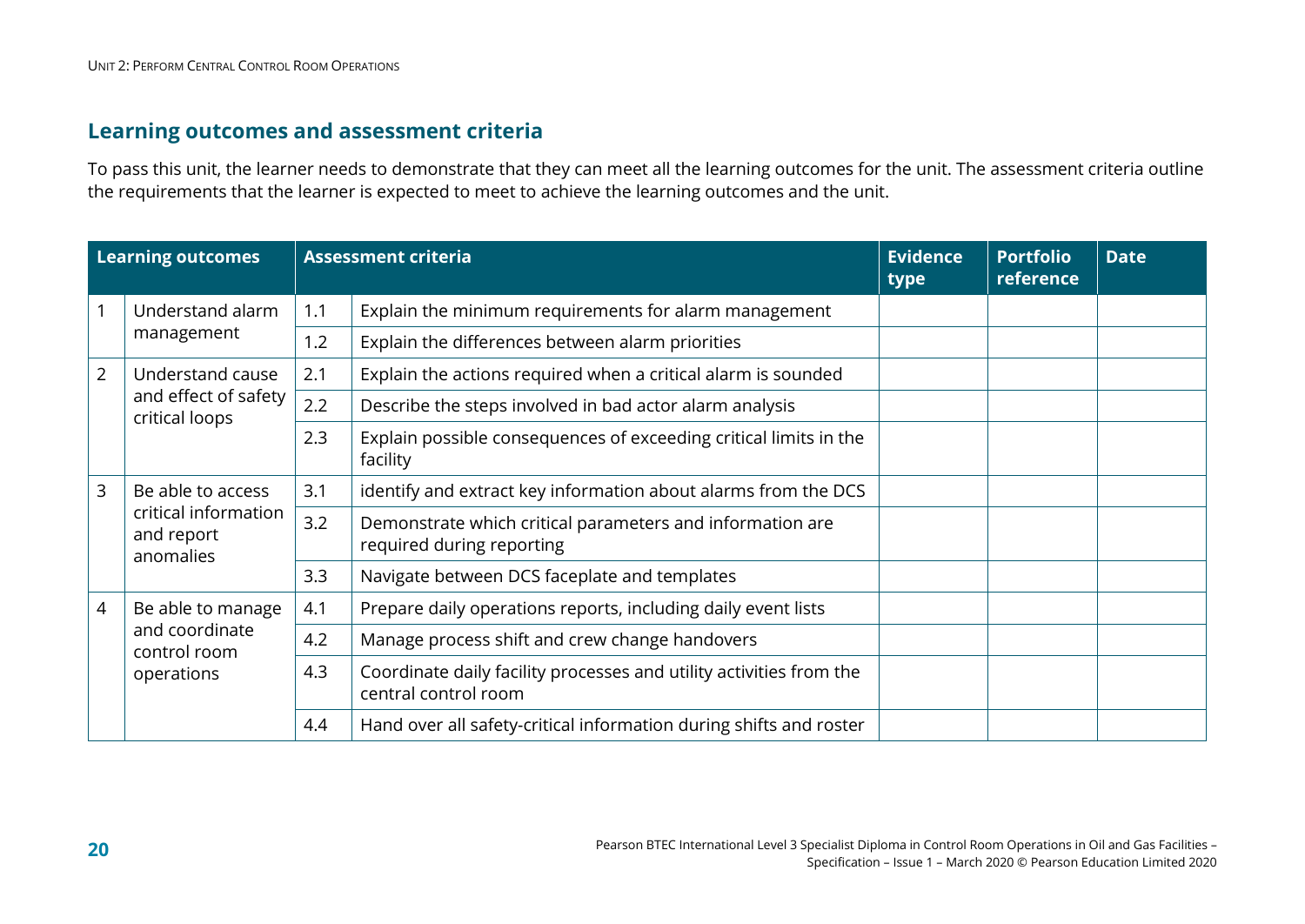# **Declarations**

| I confirm that the evidence for this unit is authentic and a true representation of my own work.                                                                                                                                                       |                                                                                                                                                                                                                                |
|--------------------------------------------------------------------------------------------------------------------------------------------------------------------------------------------------------------------------------------------------------|--------------------------------------------------------------------------------------------------------------------------------------------------------------------------------------------------------------------------------|
|                                                                                                                                                                                                                                                        |                                                                                                                                                                                                                                |
|                                                                                                                                                                                                                                                        |                                                                                                                                                                                                                                |
| I confirm that the evidence for this unit is authentically that of the learner whose name and signature appears above. The assessment<br>has been carried out in accordance with any specified assessment requirements for the unit and qualification. |                                                                                                                                                                                                                                |
|                                                                                                                                                                                                                                                        |                                                                                                                                                                                                                                |
|                                                                                                                                                                                                                                                        |                                                                                                                                                                                                                                |
| (if sampled)                                                                                                                                                                                                                                           | Date: the contract of the contract of the contract of the contract of the contract of the contract of the contract of the contract of the contract of the contract of the contract of the contract of the contract of the cont |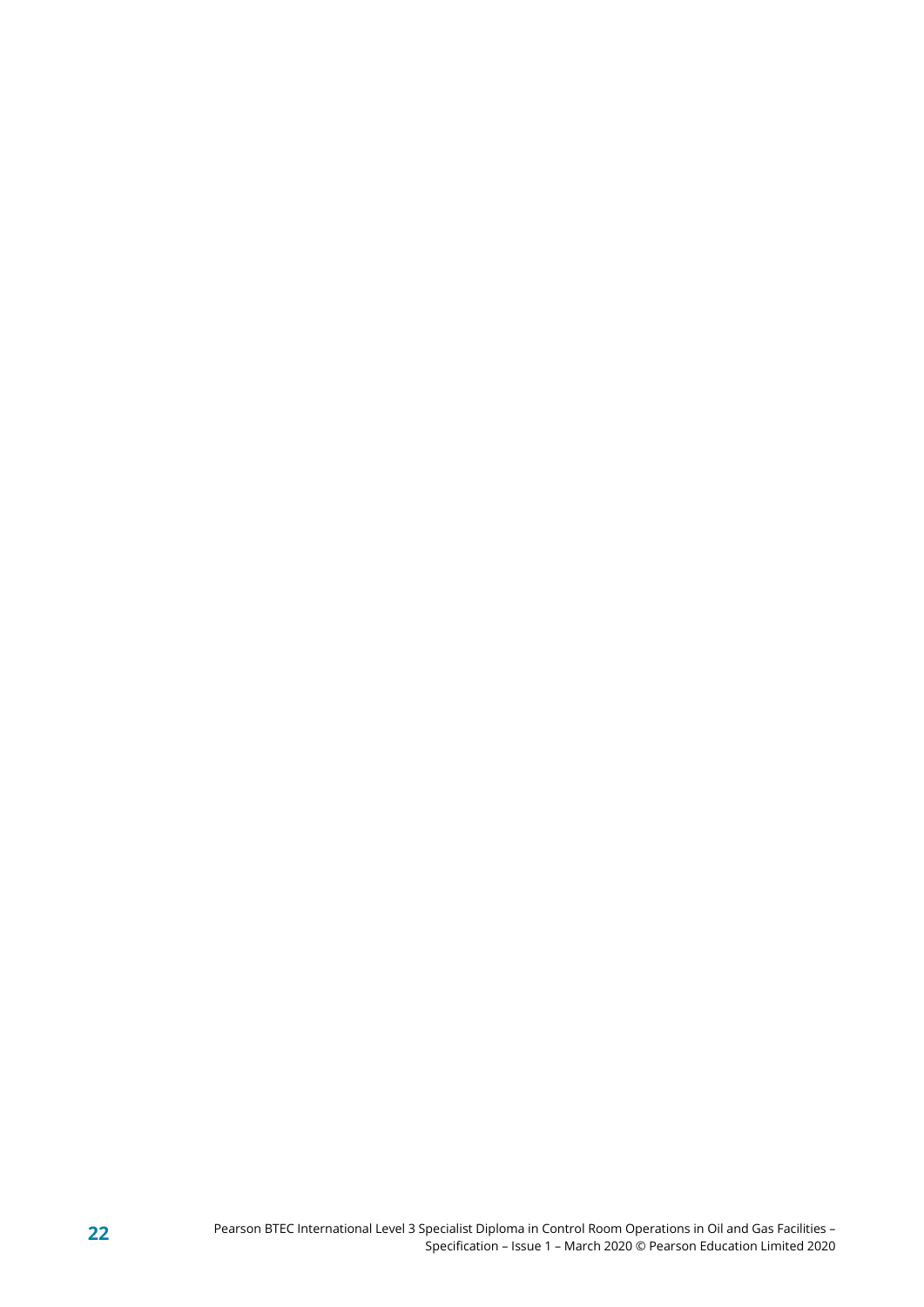# <span id="page-28-1"></span><span id="page-28-0"></span>**Unit 3: Coordinate the Response to Emergencies and Critical Process Situations**

**Level: 3**

**Unit type: Mandatory**

**Guided learning hours: 120** 

### **Unit summary**

This unit gives learners the knowledge and skills to coordinate the overall operations of an integrated process system, including remote control operations. Learners need to have an overview of the entire facility, manage the process, including alarms, and direct the control of the facility through field operators and technicians.

### **Unit assessment requirements**

Simulation is permitted for all assessment criteria, but it must be carried out in a realistic working environment, in line with the requirements of Section 2 of the *Assessment rules* (see *Appendix A*).

# **Range statements**

The range statements must be read in conjunction with the assessment criteria to which they relate. All items in the range must be covered, except for items that follow an 'e.g.'

#### **1 Be able to assess critical situations within the work area and react appropriately**

- 1.1 Identify developing and existing critical situations and act on warning signs:
	- recognise abnormal changes in process variables
	- monitor actual variables against critical alarm settings ASD, FNG and ESD
	- control variables to manage alarms.
- 1.2 Interpret relevant alarms and take actions appropriate to the situation:
	- retrieve event list and alarm catalogue
	- identify high alarm contributors
	- prioritise actions depending on whether it comes from a bad actor alarm.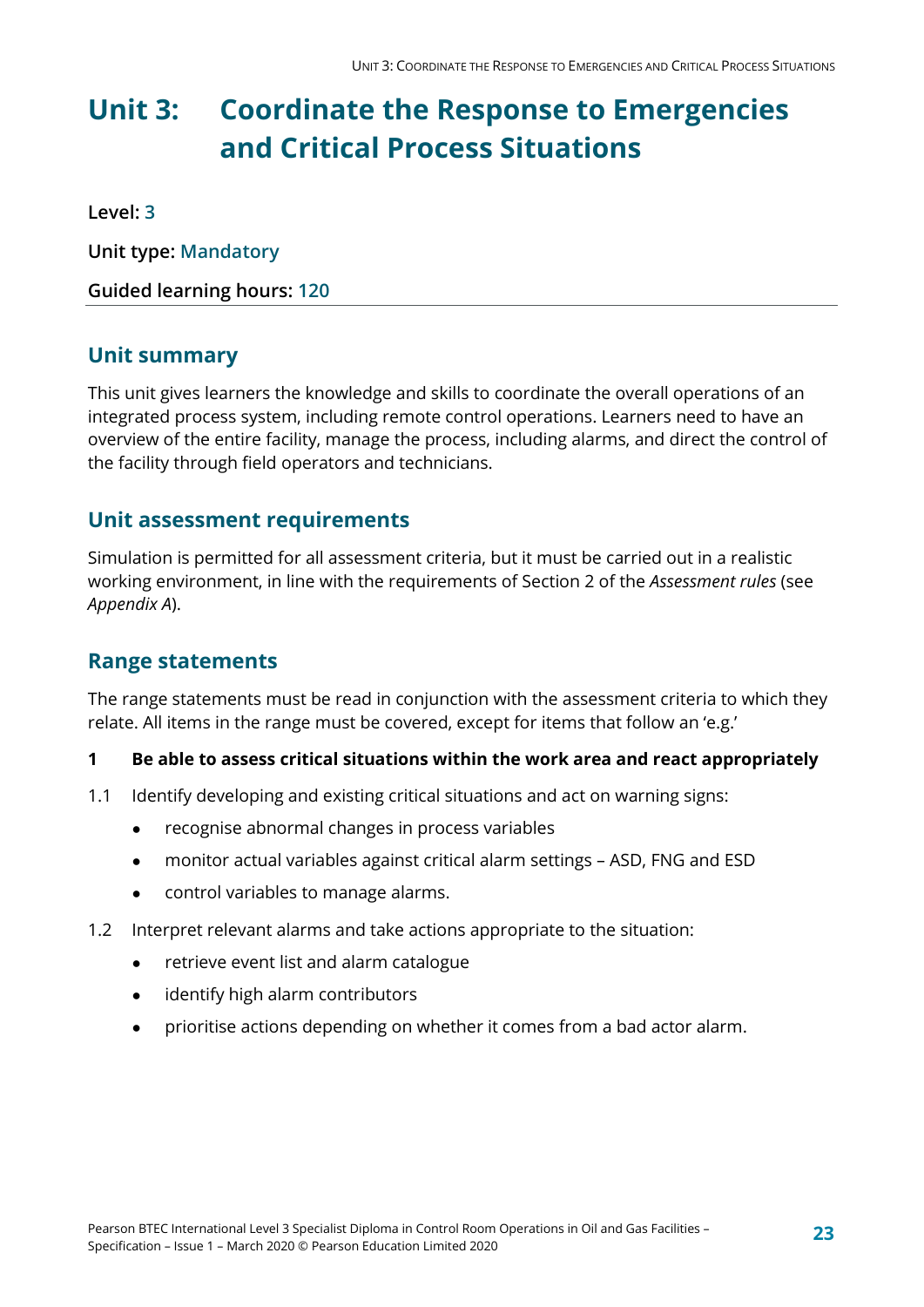- 1.3 Monitor the situation and take action to minimise risks to personnel, process, facility and equipment:
	- retrieve key information from DCS or ASD
	- adjust processes via the DCS to control situations
	- communicate with field operators to mitigate escalating events
	- raise the alarm as necessary with crews and supervisors.
- 1.4 Appropriate procedures relevant to the situation:
	- company SOP
	- site emergency response procedures
	- site HSE case guidelines.
- 1.5 Communicate the critical situation to appropriate personnel:
	- field operators
	- crews
	- supervisors.
- 1.6 Limits of authority:
	- authority to activate shutdown such as ESD and blowdown
	- authority to raise alarms such as general platform alarm (GPA) and prepare to abandon platform alarm (PAPA).
- **2 Be able to coordinate the response to emergencies**
- 2.1 Identify and immediately take actions required to make the situation safe:
	- interpret readings based on process variables approaching critical limits
	- act within authority on emergencies.
- 2.2 Relevant alarms:
	- normal alarms and annunciators
	- general platform alarm (GPA)
	- prepare to abandon alarm (PAPA).
- 2.3 Communicate all relevant information and instructions:
	- personnel field operators, crews and supervisors
	- types of communication phones, public address system and radios
	- oral instructions.
- 2.4 Clarify and act on information received:
	- verify information from DCS with field
	- verify information from DCS and ASD and vice versa
	- clarify information with relevant authorities if outside own authority.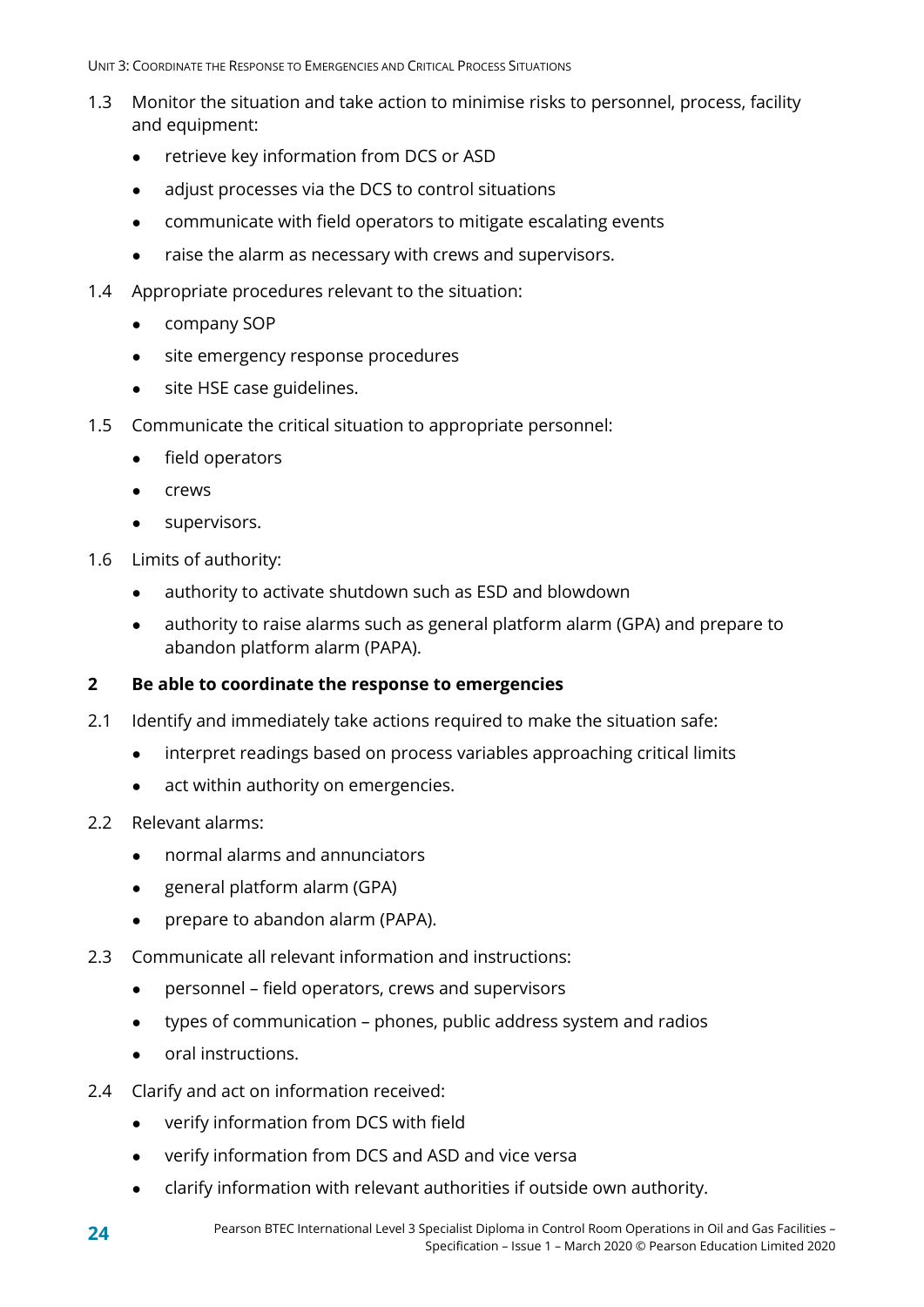#### 2.5 Recording of critical information:

- event log
- DCS records
- written notes and report.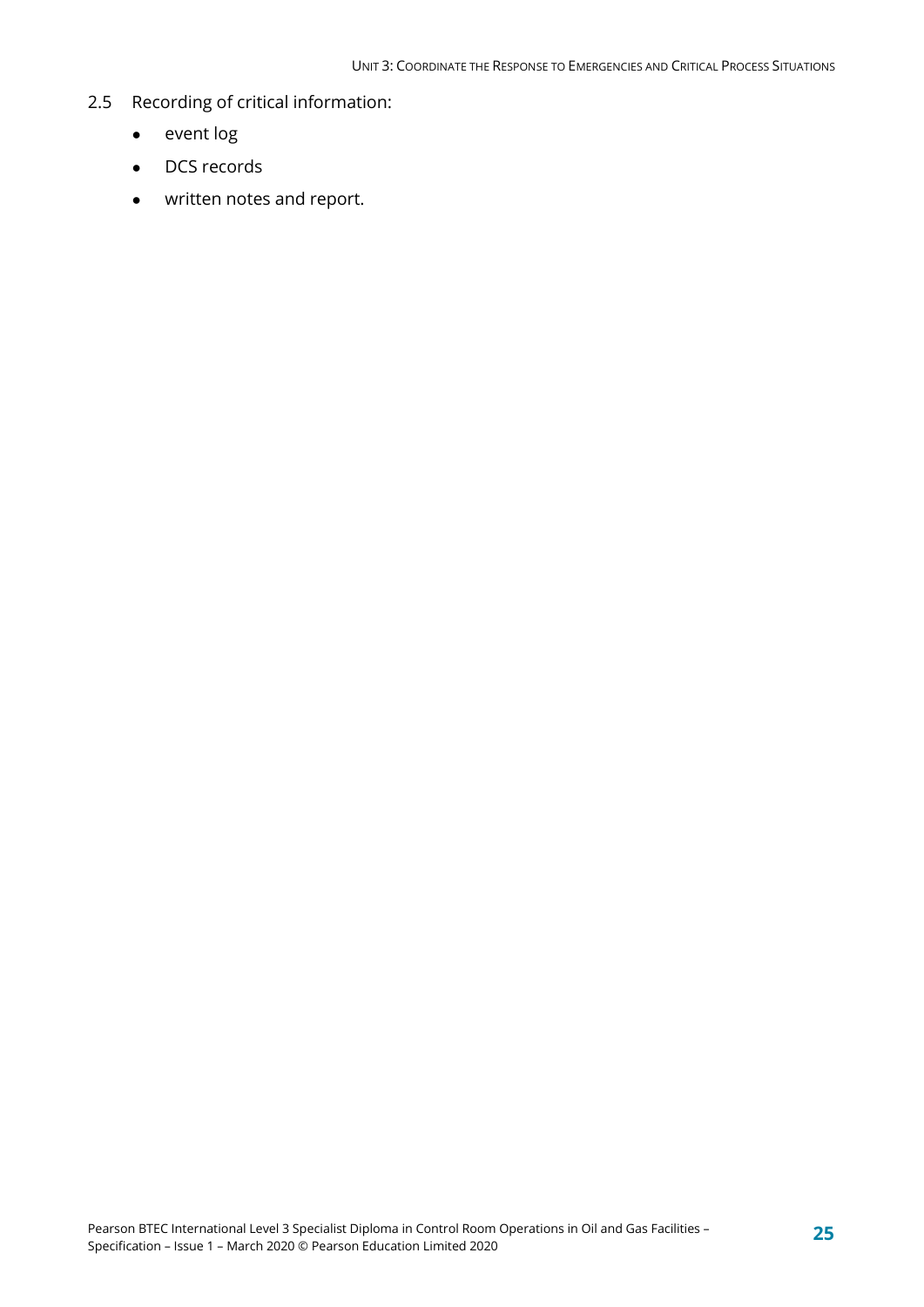### **Learning outcomes and assessment criteria**

To pass this unit, the learner needs to demonstrate that they can meet all the learning outcomes for the unit. The assessment criteria outline the requirements that the learner is expected to meet to achieve the learning outcomes and the unit.

| <b>Learning outcomes</b> |                                                                                                | <b>Assessment criteria</b> |                                                                                                                           | <b>Evidence</b><br>type | <b>Portfolio</b><br>reference | <b>Date</b> |
|--------------------------|------------------------------------------------------------------------------------------------|----------------------------|---------------------------------------------------------------------------------------------------------------------------|-------------------------|-------------------------------|-------------|
|                          | Be able to assess<br>critical situations<br>within the work<br>area and react<br>appropriately | 1.1                        | Identify developing and existing critical situations and act on<br>warning signs                                          |                         |                               |             |
|                          |                                                                                                | 1.2                        | Interpret relevant alarms and take actions that are appropriate<br>to the situation                                       |                         |                               |             |
|                          |                                                                                                | 1.3                        | Monitor the situation and take effective action<br>to minimise risks to personnel, processes, facilities and<br>equipment |                         |                               |             |
|                          |                                                                                                | 1.4                        | Use appropriate procedures that are relevant to the situation                                                             |                         |                               |             |
|                          |                                                                                                | 1.5                        | Communicate the critical situation correctly to the appropriate<br>personnel                                              |                         |                               |             |
|                          |                                                                                                | 1.6                        | Act in accordance with the limits of own authority                                                                        |                         |                               |             |
| $\overline{2}$           | Be able to<br>coordinate the<br>response to<br>emergencies                                     | 2.1                        | Accurately identify and immediately take the actions required to<br>make the situation safe                               |                         |                               |             |
|                          |                                                                                                | 2.2                        | Activate all relevant alarms                                                                                              |                         |                               |             |
|                          |                                                                                                | 2.3                        | Effectively communicate all relevant information and<br>instructions                                                      |                         |                               |             |
|                          |                                                                                                | 2.4                        | Clarify and act on information received                                                                                   |                         |                               |             |
|                          |                                                                                                | 2.5                        | Record critical information in accordance with company<br>procedures                                                      |                         |                               |             |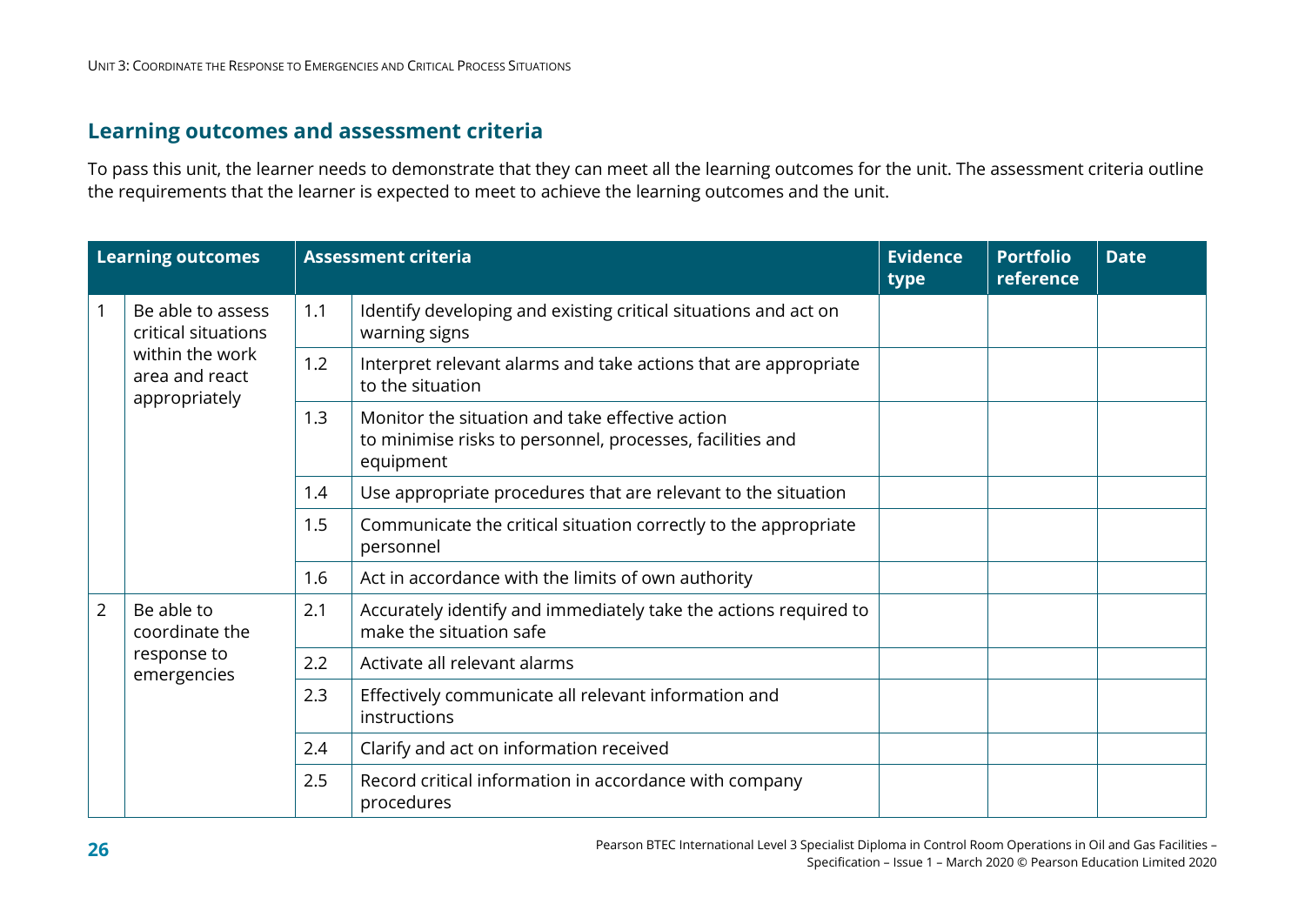# **Declarations**

| I confirm that the evidence for this unit is authentic and a true representation of my own work.                                                                                                                                                       |  |
|--------------------------------------------------------------------------------------------------------------------------------------------------------------------------------------------------------------------------------------------------------|--|
|                                                                                                                                                                                                                                                        |  |
|                                                                                                                                                                                                                                                        |  |
| I confirm that the evidence for this unit is authentically that of the learner whose name and signature appears above. The assessment<br>has been carried out in accordance with any specified assessment requirements for the unit and qualification. |  |
|                                                                                                                                                                                                                                                        |  |
|                                                                                                                                                                                                                                                        |  |
| (if sampled)                                                                                                                                                                                                                                           |  |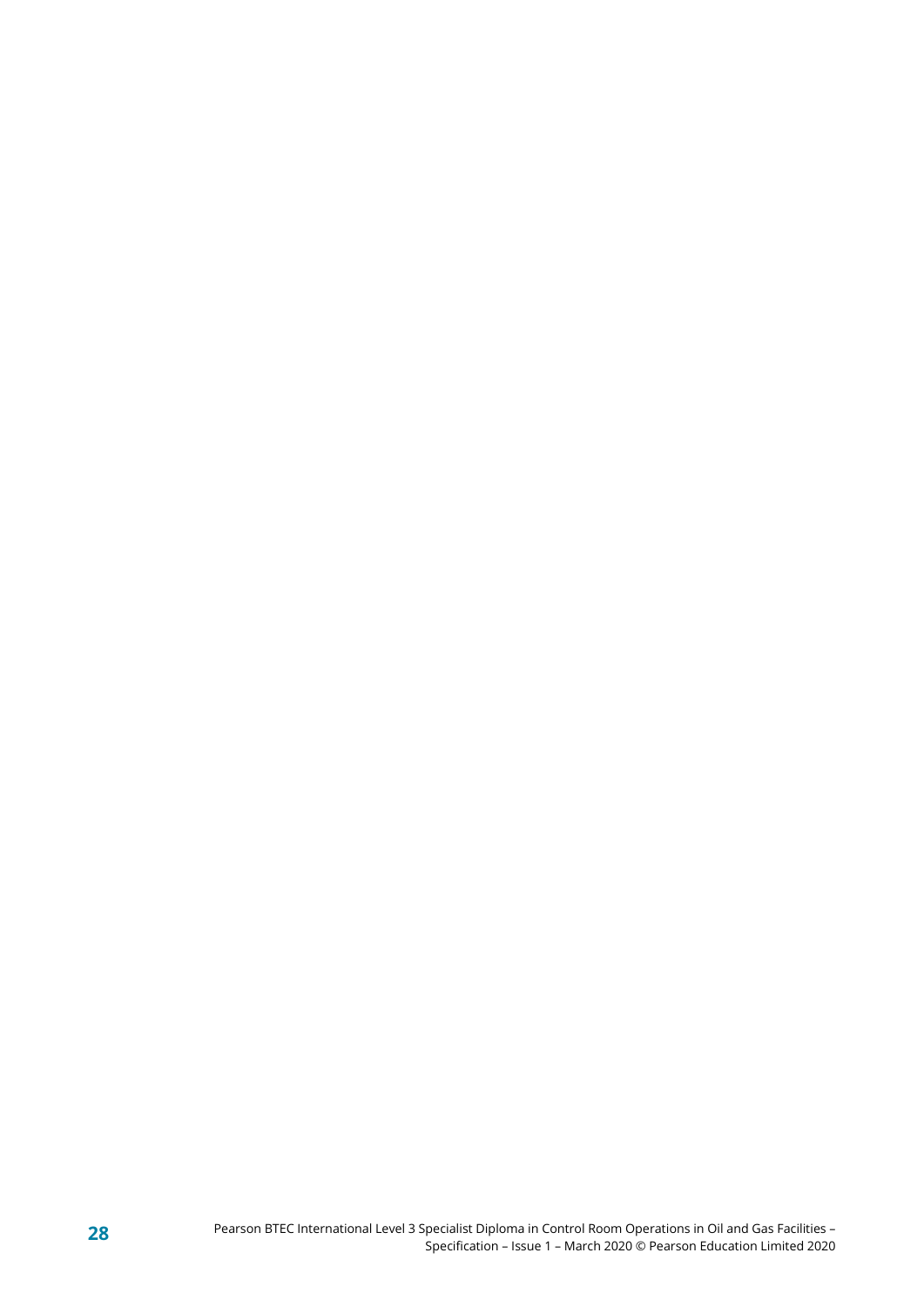# <span id="page-34-1"></span><span id="page-34-0"></span>**Unit 4: Supervise Frontline Safety Barriers**

**Level: 3**

**Unit type: Optional**

**Guided learning hours: 60**

# **Unit summary**

This unit gives learners the knowledge and skills needed to supervise the implementation of frontline barriers, including the handling and storage of chemicals, and entry into a confined space and static hazards affecting process operation activities.

# **Unit assessment requirements**

This unit must be assessed using evidence from real work activities. For further details, please refer to *Appendix A: Assessment rules*.

Simulation is **not** permitted for this unit.

### **Range statements**

The range statements must be read in conjunction with the assessment criteria to which they relate. All items in the range must be covered, except for items that follow an 'e.g.'

#### **1 Be able to supervise chemical storage and disposal**

- 1.1 Mitigation measures for hazards arising from handling chemicals used in own facility:
	- hazards:
		- o inhalation of chemical fumes
		- o contact with skin or eyes
		- o ingestion
		- o chemical reactivity, e.g. flammability and corrosiveness
	- mitigation measures:
		- o use of material safety data sheets (MSDS) and/or safety data sheets (SDS)
		- o use of safe handling of chemicals (SHOC) procedures when handling, storing or implementing emergency measures
		- o reading and interpreting symbols, signage and chemical coding.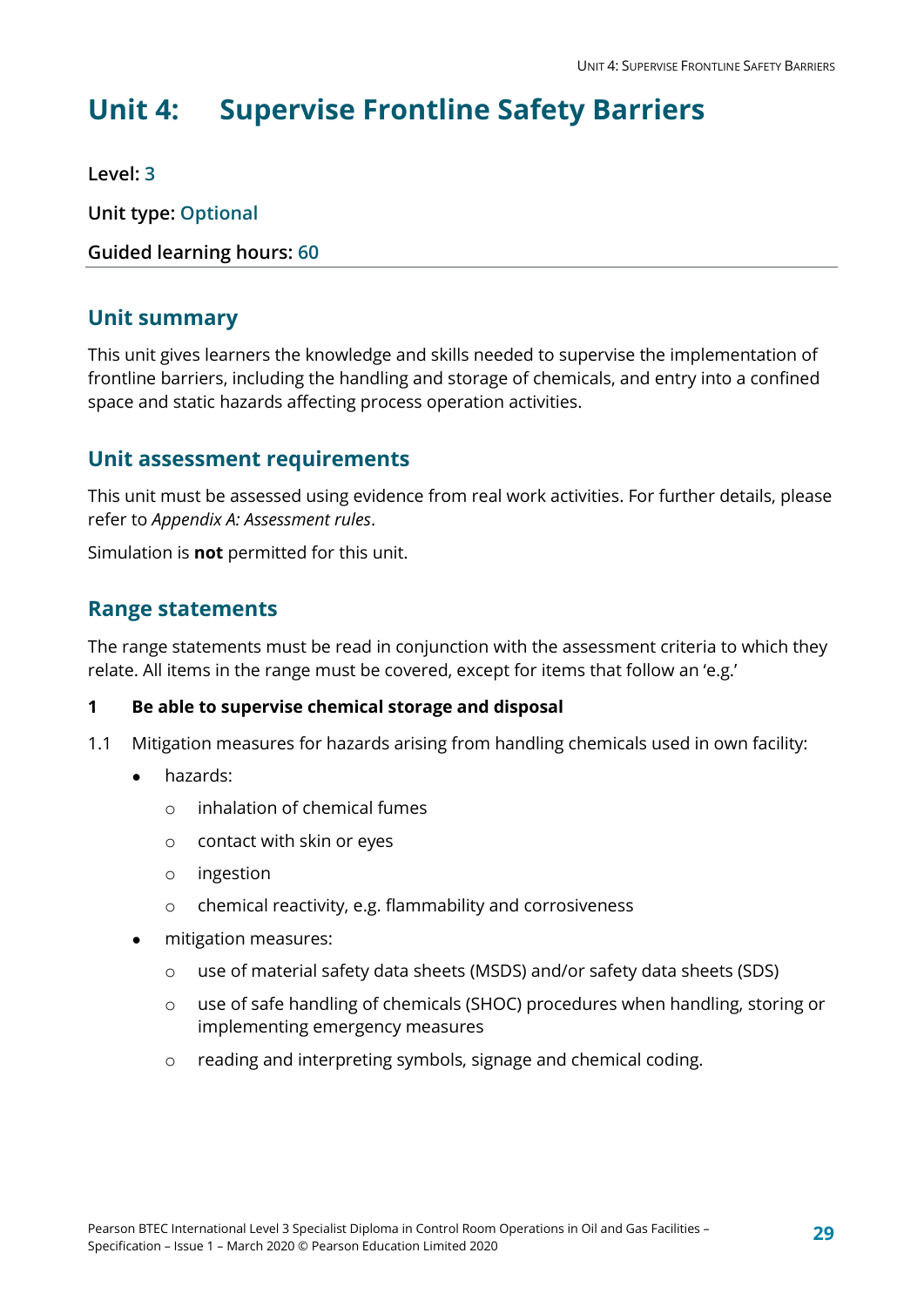- 1.2 Minimum recovery requirements prior to chemical storage or disposal:
	- use of personal protective equipment (PPE)
	- drip pan
	- eye wash
	- shower station
	- in accordance with MSDS and/or SDS document.
- 1.3 Chemical storage and disposal:
	- compliance with the Permit to Work and safe system of work
	- lead toolbox meeting and communicate effectively to the team about the job, risks and mitigation requirements
	- supervise and monitor work activities
	- check work and close Permit to Work
	- complete documentation and reports.
- **2 Be able to supervise work activities in confined spaces**
- 2.1 Risks involved in confined space entry:
	- definition of confined space
	- potential hazardous substances or conditions within the space or nearby
	- heat and darkness.
- 2.2 Mitigation measures to be taken prior and during confined space entry:
	- Permit to Work
	- safe system of work
	- confined space entry certificate
	- measures against lack of oxygen, poisonous gas, fumes or vapour
	- precautions against gas, liquids and/or solids that can suddenly fill the space
	- fire and explosion due to residues left in confined space.
- 2.3 Prepare for work activities involving confined space entry:
	- approved Permit to Work
	- ensure proper isolation of hazardous sources
	- warning signs
	- proper preparation before entry, including cleaning, ventilation and gas testing
	- proper use of special tools and lighting
	- certified personnel
	- preparation of emergency arrangements, including provision of rescue harness and readiness of first aid procedures.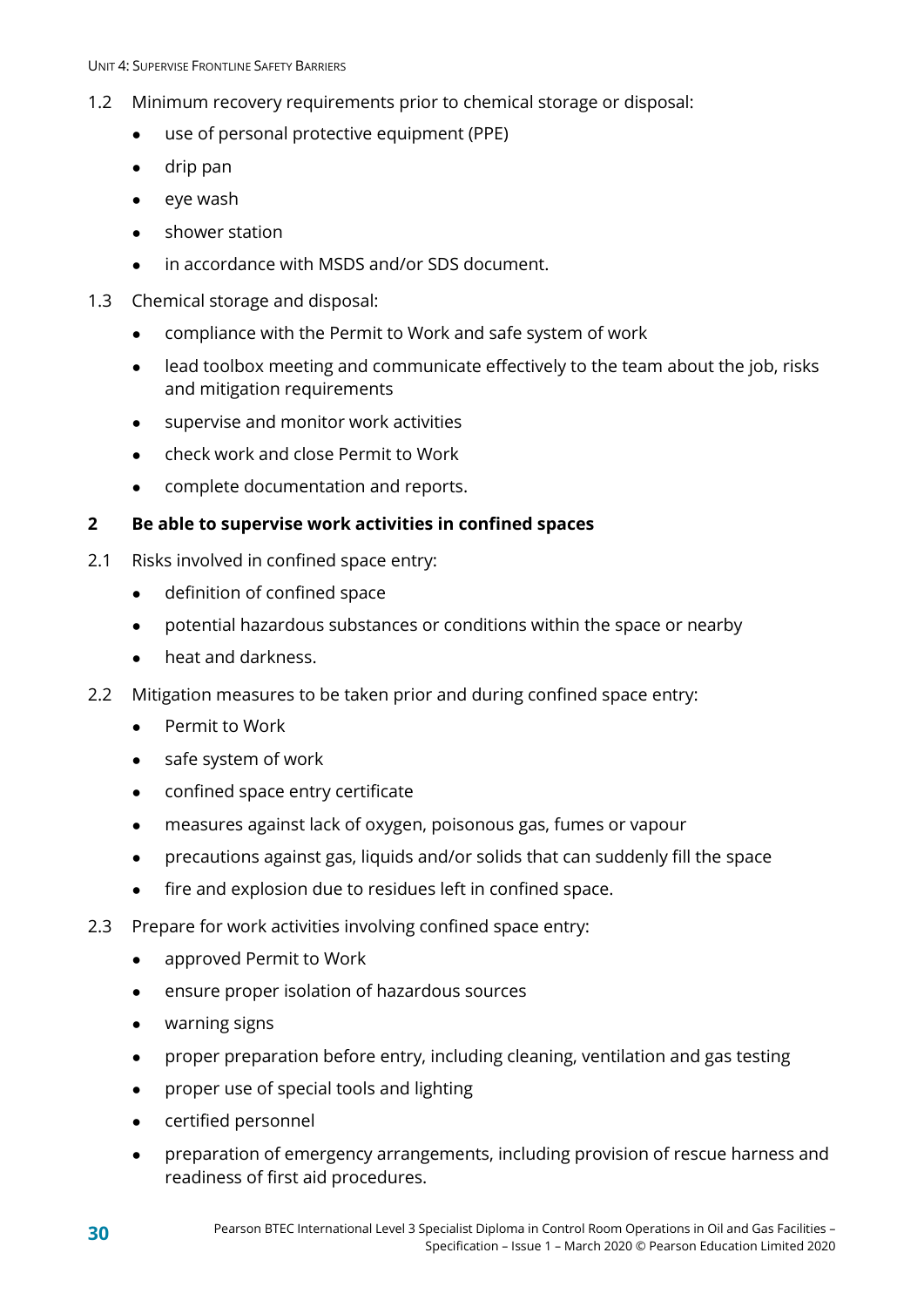- 2.4 Supervise and implement work activities involving confined space entry:
	- lead toolbox meeting
	- proper supervision of work
	- clear communication
	- closed Permit to Work.
- **3 Be able to control static hazards in the facility involving own area of work**
- 3.1 Risks from static electricity in own area of work:
	- discharge from static electricity
	- ignition of flammable or combustible substances
	- explosions when loading and offloading of oil and/or gas.
- 3.2 Mitigation measures required for potential static risks:
	- proper maintenance of static control equipment
	- precautions to mitigate static risks proper earth/ground connection, screening of signal cables
	- proper use of explosion-proof materials and maintenance.
- 3.3 Work activities involving exposure to static hazards:
	- bunkering
	- loading.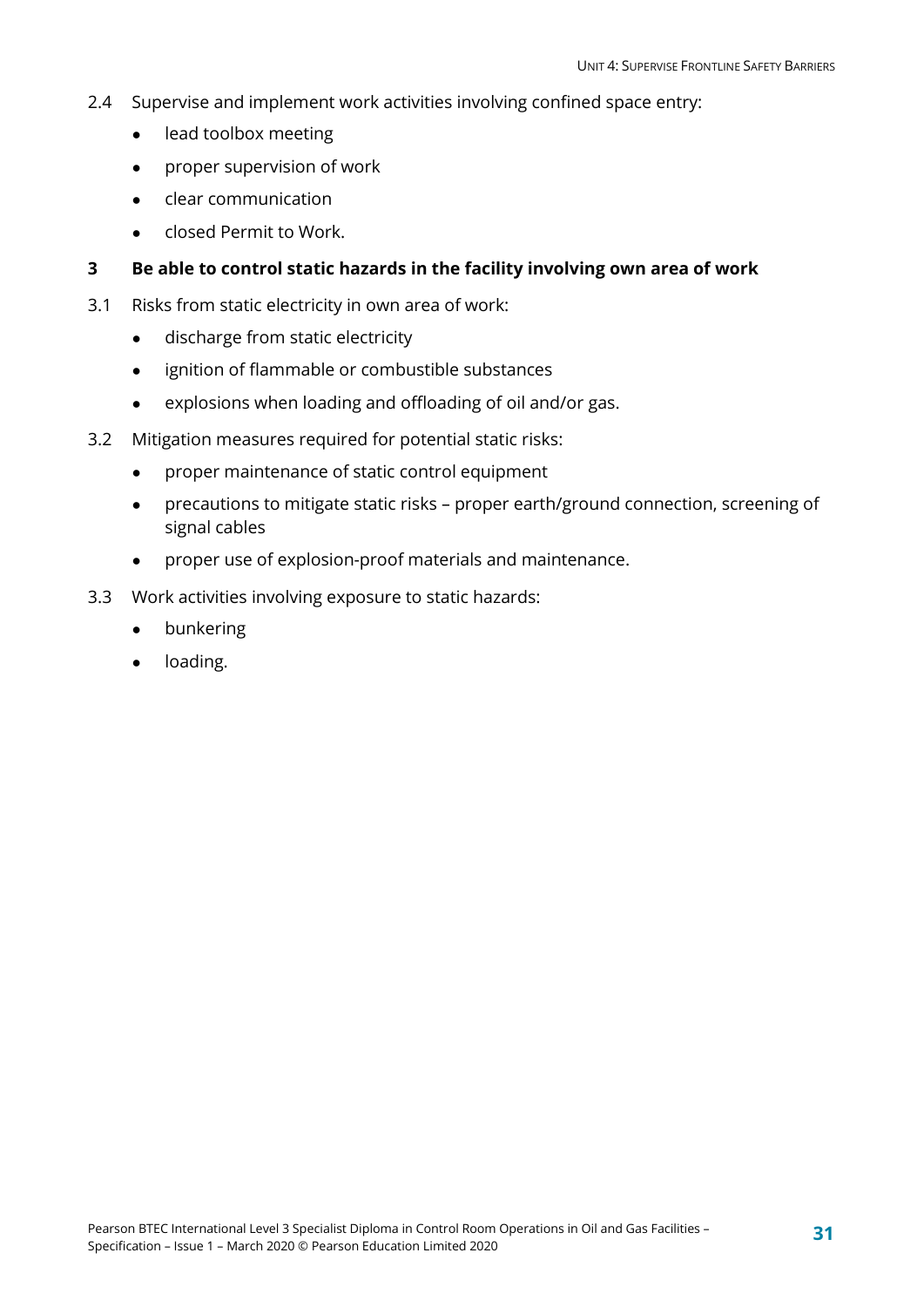| <b>Learning outcomes</b> |                                                                                          |     | <b>Assessment criteria</b>                                                                         | <b>Evidence</b><br>type | <b>Portfolio</b><br>reference | <b>Date</b> |
|--------------------------|------------------------------------------------------------------------------------------|-----|----------------------------------------------------------------------------------------------------|-------------------------|-------------------------------|-------------|
|                          | Be able to<br>supervise chemical                                                         | 1.1 | Explain risks and mitigation measures used when handling<br>chemicals used in own facility         |                         |                               |             |
|                          | storage and<br>disposal                                                                  | 1.2 | Ensure minimum recovery requirements are implemented prior<br>to chemical storage or disposal      |                         |                               |             |
|                          |                                                                                          | 1.3 | Supervise staff to ensure proper chemical storage and disposal                                     |                         |                               |             |
| $\overline{2}$           | Be able to<br>supervise work<br>activities in<br>confined spaces                         | 2.1 | Explain the risks involved in entering confined spaces                                             |                         |                               |             |
|                          |                                                                                          | 2.2 | Describe the necessary mitigation measures to be taken prior<br>to and during confined space entry |                         |                               |             |
|                          |                                                                                          | 2.3 | Prepare for work activities involving confined space entry                                         |                         |                               |             |
|                          |                                                                                          | 2.4 | Supervise and implement work activities involving entry into<br>confined space                     |                         |                               |             |
| 3                        | Be able to control<br>static hazards in<br>the facility<br>involving own area<br>of work | 3.1 | Manage the risks associated with static electricity in own areas<br>of work                        |                         |                               |             |
|                          |                                                                                          | 3.2 | Explain the measures required to mitigate risks from static<br>electricity                         |                         |                               |             |
|                          |                                                                                          | 3.3 | Perform work activities involving exposure to hazards caused by<br>static electricity              |                         |                               |             |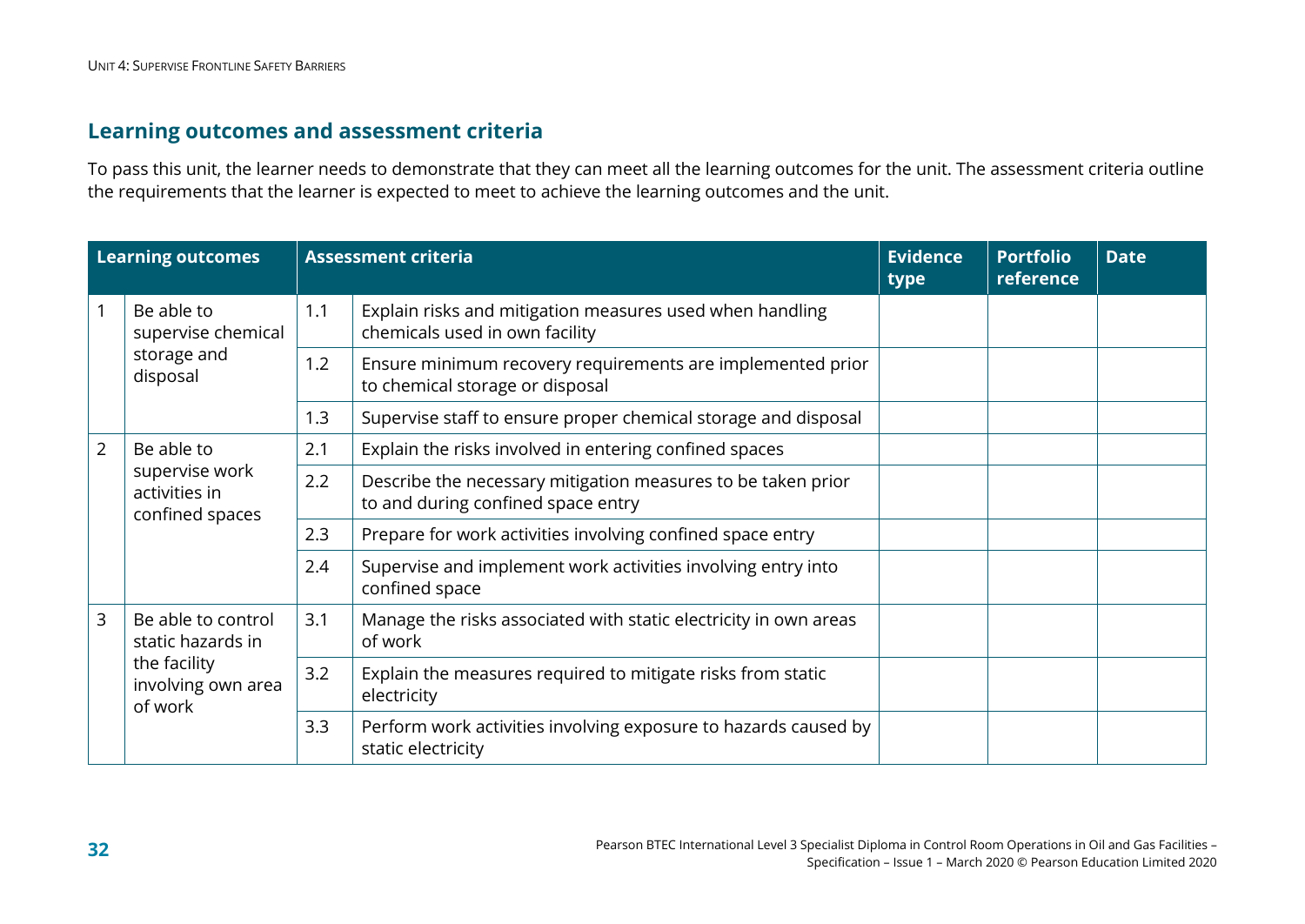## **Declarations**

| I confirm that the evidence for this unit is authentic and a true representation of my own work.                                                                                                                                                       |             |
|--------------------------------------------------------------------------------------------------------------------------------------------------------------------------------------------------------------------------------------------------------|-------------|
|                                                                                                                                                                                                                                                        |             |
|                                                                                                                                                                                                                                                        |             |
| I confirm that the evidence for this unit is authentically that of the learner whose name and signature appears above. The assessment<br>has been carried out in accordance with any specified assessment requirements for the unit and qualification. |             |
|                                                                                                                                                                                                                                                        |             |
|                                                                                                                                                                                                                                                        | Date: Date: |
| (if sampled)                                                                                                                                                                                                                                           |             |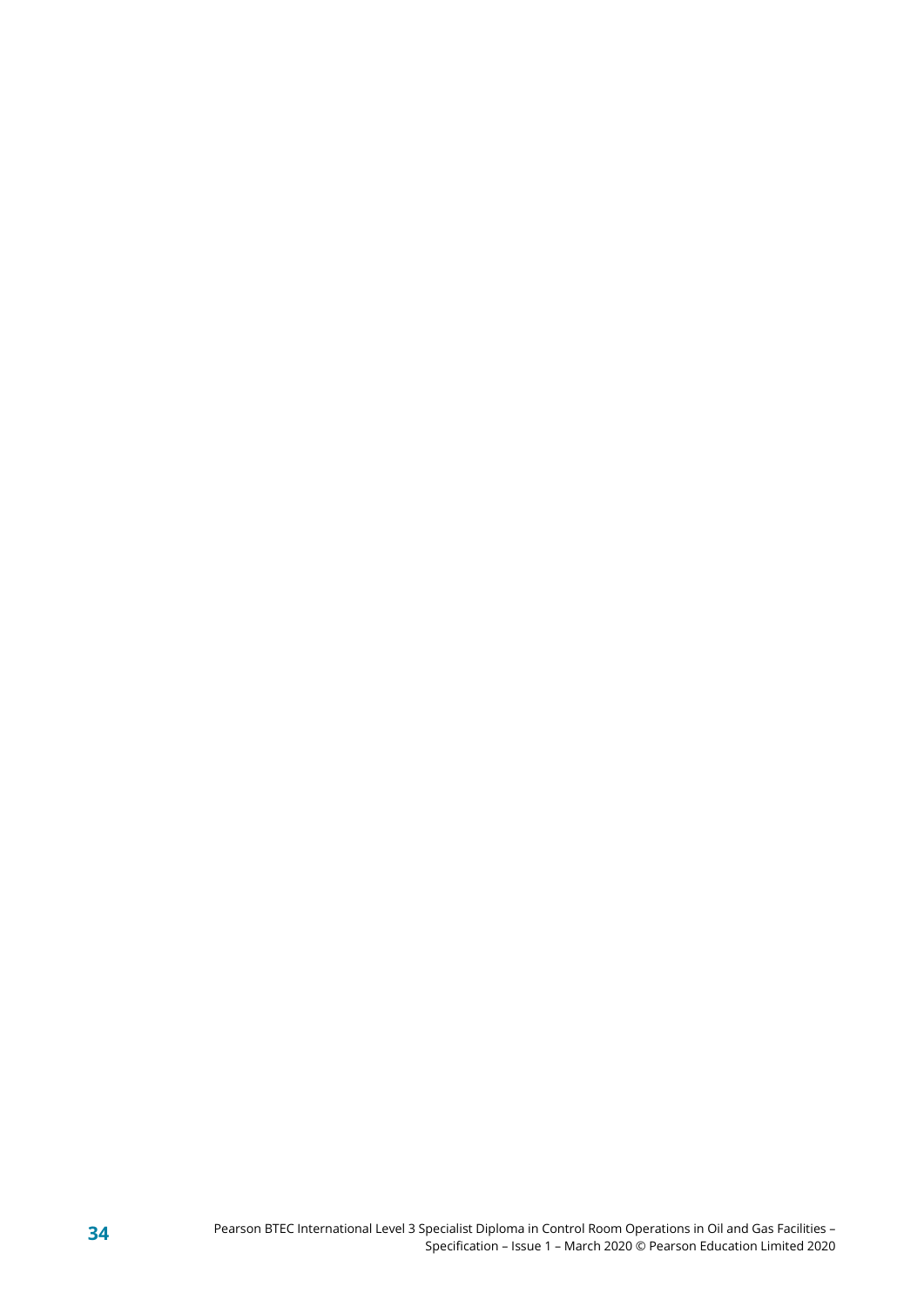## **Unit 5: Supervise Process Safety Within Own Area of Work**

**Level: 3**

**Unit type: Optional**

**Guided learning hours: 90**

## **Unit summary**

This unit gives learners the knowledge and skills to supervise the implementation of process safety, including the handling of temporary facility changes, working in a hazardous atmosphere, application of overrides and bypasses, gas-freeing operations and coordination of the Permit to Work system.

## **Unit assessment requirements**

This unit must be assessed using evidence from real work activities. For further details, please refer to *Appendix A: Assessment rules*.

Simulation is **not** permitted for this unit.

## **Range statements**

The range statements must be read in conjunction with the assessment criteria to which they relate. All items in the range must be covered, except for items that follow an 'e.g.'

#### **1 Be able to supervise temporary facility changes**

- 1.1 Facility changes related to process safety:
	- in accordance with company health, safety and environment management system (HSEMS) and company management of change system
	- justify changes based on process safety
	- assess the criticality of facility changes based on risk assessment matrix.
- 1.2 Hazards and risks prior to the changes using company risk matrix:
	- apply hazard and effects management process (HEMP) and job hazards analysis
	- refer to site HSE case
	- participate in HAZID.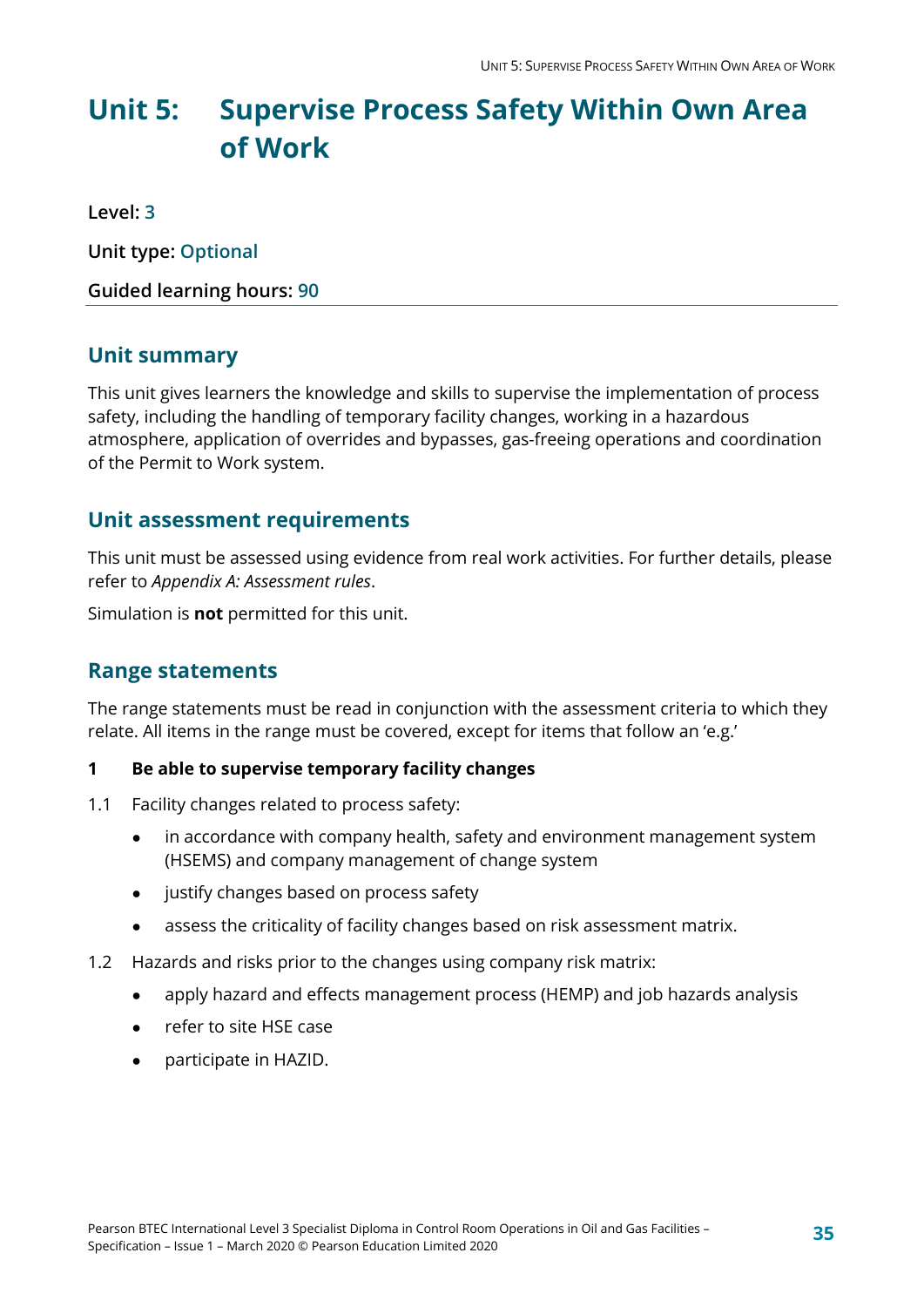- 1.3 Supervise the execution of facility change on-site:
	- obtain approved facility change
	- ensure Permit to Work is completed
	- act in accordance with company procedures for facility change.
- 1.4 Update any documentation:
	- piping and instrument diagrams (P&ID), hazardous area/safety equipment layout, HSE case, using red line mark-ups
	- communication to appropriate follow-up action parties.

### **2 Be able to supervise work in areas with a hazardous atmosphere**

- 2.1 Personal exposure limits for toxic gas found in own oil and gas field:
	- duration of exposures to toxic gases
	- safe concentration of poisonous/toxic gas.
- 2.2 Mitigations for work done in a hazardous atmosphere:
	- safe system of work, including continuous monitoring of gas testing, etc.
	- use of approved equipment, e.g. use of intrinsically safe (IS) and explosion proof (Ex) rated equipment only
- 2.3 Ways to reduce exposure of personnel to a hazardous atmosphere:
	- conduct ALARP assessment in accordance with company SOP and health, safety and environment management systems (HSEMS)
	- use of a hazard hierarchy to demonstrate risk has been reduced.
- 2.4 Communication with personnel on the existence of hazardous atmosphere:
	- inform staff about risk boundaries using a hazardous area classification drawing and P&ID
	- alert staff to hazardous gases in process piping associated with maintenance work.
- 2.5 Supervise work in hazardous areas:
	- ensure Permit to Work is completed
	- continuous monitoring of hazardous area, including continuous monitoring of gas testing
	- act in accordance with company procedures for facility change.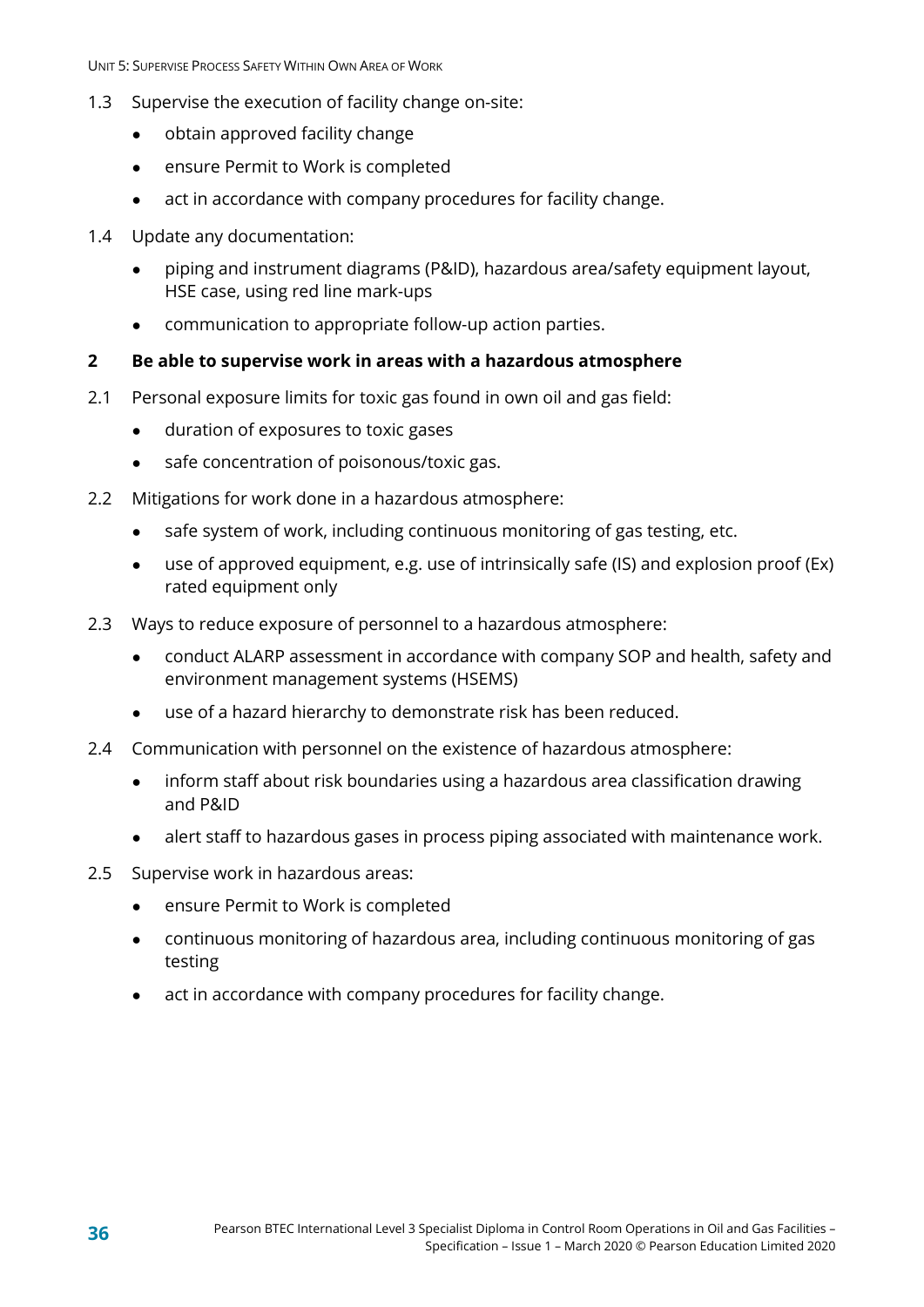#### **3 Be able to supervise work activities involving maintenance and operation override switches (MOS/OOS)**

- 3.1 Company standards on safety system isolation certificate (SSSI) and register:
	- short-term override, e.g. MOS
	- long-term override, e.g. MOC
	- isolation extension, e.g. locked open and/or locked closed valves
	- temporary equipment, e.g. use of welding sets, portable generators, air compressors
	- temporary repairs
	- temporary hoses
	- handover requirements, including passing valves.
- 3.2 Appropriate SSIC prior to isolation:
	- perform risks and mitigations assessment
	- conduct ALARP using layered protection barriers and safeguards
	- ensure proper documentation and registers
	- assess fire and gas coverage, e.g. 85% or 90% coverage with 2 or N detectors.
- 3.3 Review and advise on mitigation measures:
	- identification of controls for each risk identified in job hazard analysis
	- the use of passing valves, temporary equipment and repairs.
- 3.4 Supervise the execution of work involving overrides:
	- obtain approval for overrides, both MOS or OOS
	- ensure proper application of Permit to Work, including tagout and lockout if applied
	- act in accordance with company procedures for facility change.
- 3.5 Reinstate system to normal:
	- reinstatement after isolation.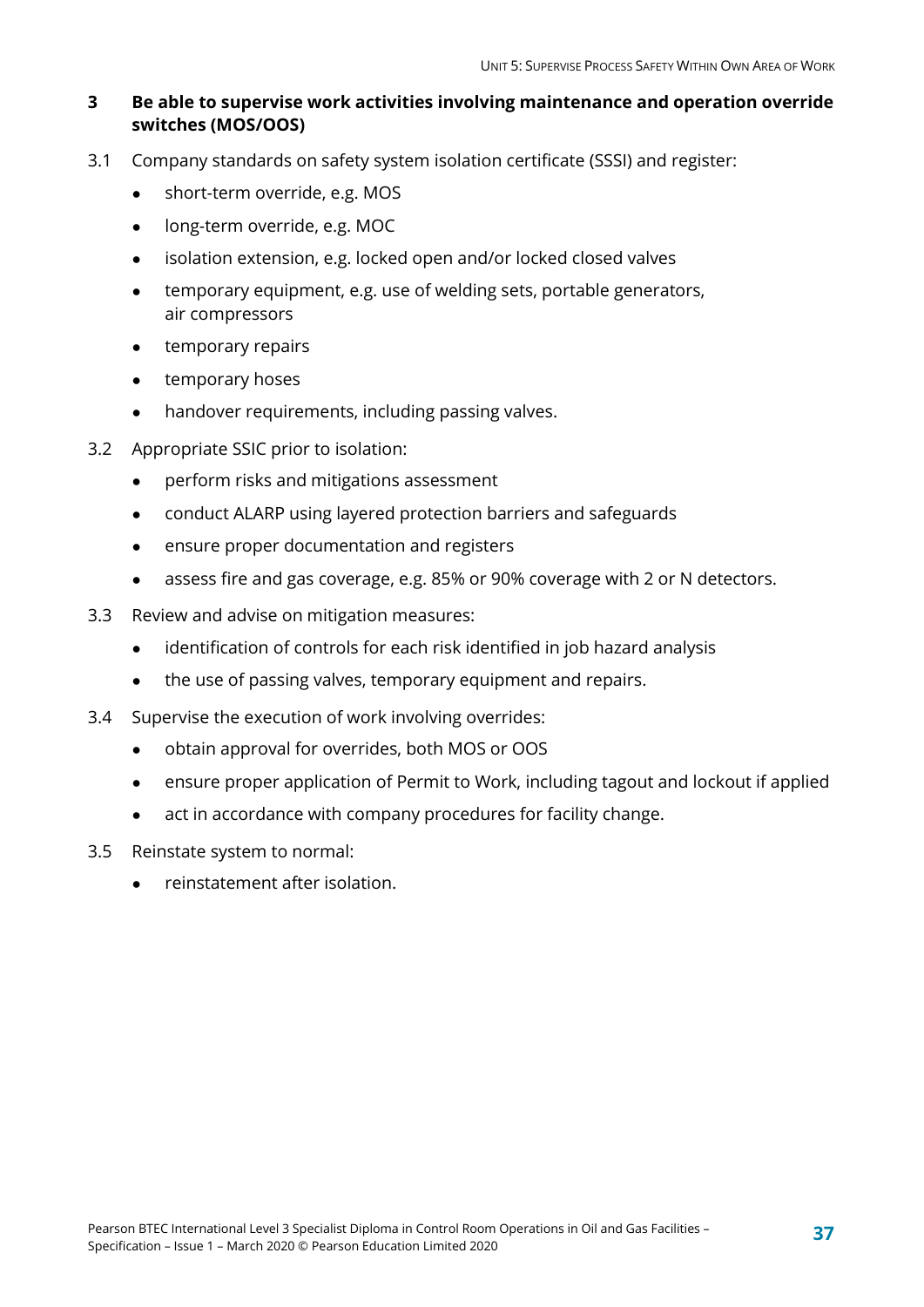#### **4 Be able to supervise work activities involving hydrocarbon-freeing operations**

- 4.1 Isolation for gas depressurisation:
	- following company guidelines for positive isolation
	- carrying out safety system overrides
	- carrying out sectional depressurisation during:
		- o pressurised vessel or tank maintenance
		- o retrieval and launching of operation pig
		- o valve, piping nozzles and instrument maintenance
		- o hot work without habitat, e.g. structural replacement or monti bristle or sand blasting
		- o pipeline depressurisation
		- o turbine enclosure (for turbine wash, etc.).
- 4.2 Coordinate simultaneous activities to ensure no conflicting hot work:
	- communication with parties involved
	- multiple hot work activities
	- avoidance of conflicting activities.
- 4.3 Communication and supervision of personnel to prevent simultaneous hot work activity:
	- avoidance of simultaneous activities, including gas-freeing and hot work activity
	- exposure of hot work and nature of other work
	- risk and mitigation
	- company guidelines for SIMOPS.
- 4.4 Ensure compliance with approved Permit to Work:
	- maintain overview of Permit to Work activities in own facility
	- advise supervisor of any concern or breach of safe system at work.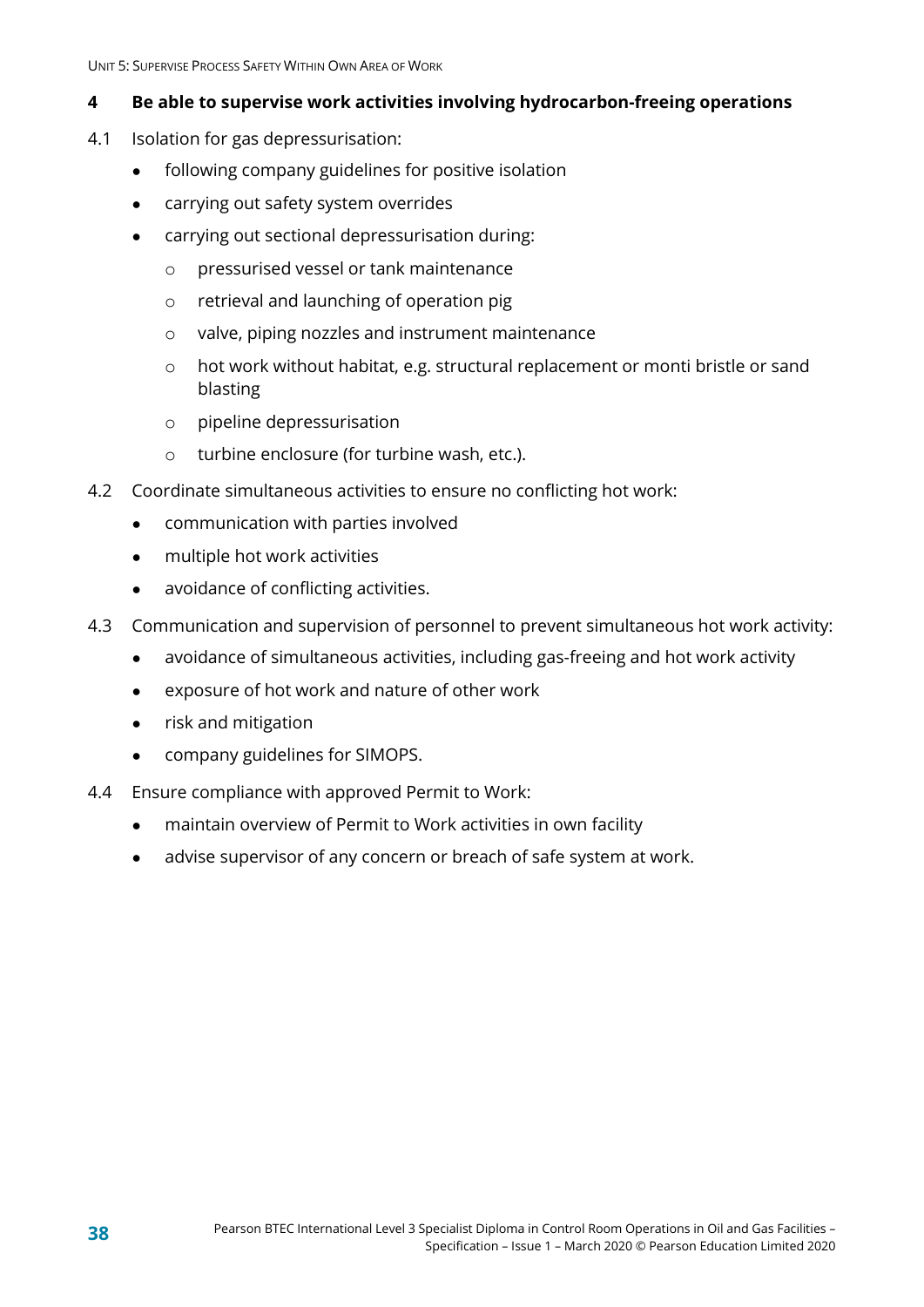| <b>Learning outcomes</b> |                                                                            |     | <b>Assessment criteria</b>                                                                        | <b>Evidence</b><br>type | <b>Portfolio</b><br>reference | <b>Date</b> |
|--------------------------|----------------------------------------------------------------------------|-----|---------------------------------------------------------------------------------------------------|-------------------------|-------------------------------|-------------|
|                          | Be able to                                                                 | 1.1 | Propose facility changes related to process safety                                                |                         |                               |             |
|                          | supervise<br>temporary facility<br>changes                                 | 1.2 | Identify hazards and risks prior to the changes with the use of<br>the company risk matrix        |                         |                               |             |
|                          |                                                                            | 1.3 | Supervise the execution of facility changes on site                                               |                         |                               |             |
|                          |                                                                            | 1.4 | Update documents before making them available on site                                             |                         |                               |             |
| $\overline{2}$           | Be able to<br>supervise work in<br>areas with a<br>hazardous<br>atmosphere | 2.1 | Describe personal exposure limits for toxic gases                                                 |                         |                               |             |
|                          |                                                                            | 2.2 | Identify and put in place mitigations for work done in a<br>hazardous atmosphere                  |                         |                               |             |
|                          |                                                                            | 2.3 | Assess ways of reducing exposure of personnel to a hazardous<br>atmosphere                        |                         |                               |             |
|                          |                                                                            | 2.4 | Communicate with personnel on-site with regard to the<br>hazardous atmosphere that exists on site |                         |                               |             |
|                          |                                                                            | 2.5 | Supervise the execution of work in areas with a hazardous<br>atmosphere                           |                         |                               |             |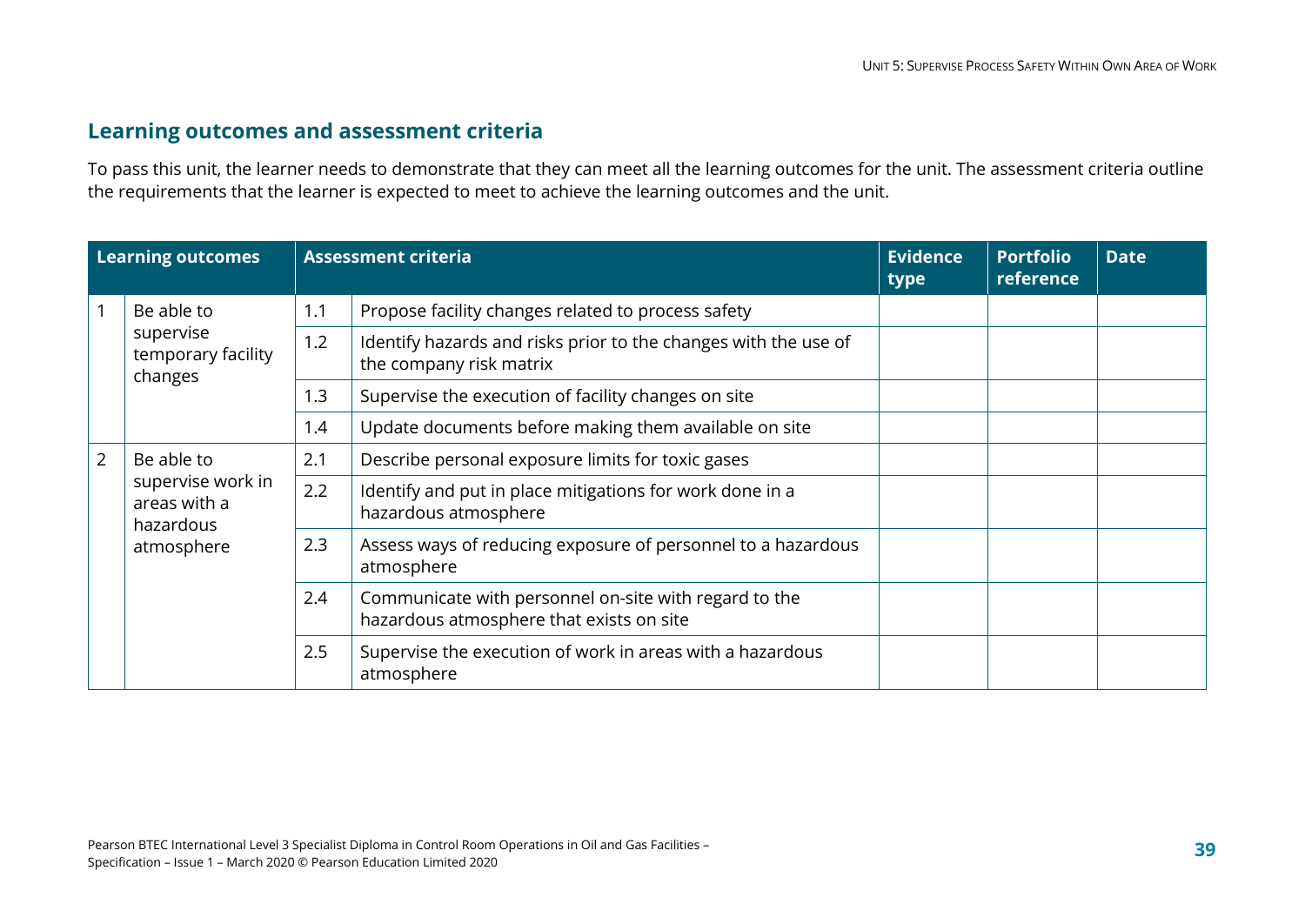#### UNIT 5: SUPERVISE PROCESS SAFETY WITHIN OWN AREA OF WORK

| <b>Learning outcomes</b> |                                                                                            |     | <b>Assessment criteria</b>                                                                                   | <b>Evidence</b><br>type | <b>Portfolio</b><br>reference | <b>Date</b> |
|--------------------------|--------------------------------------------------------------------------------------------|-----|--------------------------------------------------------------------------------------------------------------|-------------------------|-------------------------------|-------------|
| 3                        | Be able to<br>supervise work                                                               | 3.1 | Explain company standards on safety system isolation<br>certificates (SSIC and other isolation certificates) |                         |                               |             |
|                          | activities involving<br>maintenance and                                                    | 3.2 | Ensure that the SSICs are appropriate for the planned work                                                   |                         |                               |             |
|                          | operations                                                                                 | 3.3 | Review and advise on mitigation measures                                                                     |                         |                               |             |
|                          | override switches<br>(MOS/OOS)                                                             | 3.4 | Supervise work involving maintenance and operations overrides                                                |                         |                               |             |
|                          |                                                                                            | 3.5 | Reinstate the system to normal                                                                               |                         |                               |             |
| $\overline{4}$           | Be able to<br>supervise work<br>activities involving<br>hydrocarbon-<br>freeing operations | 4.1 | Carry out isolation for gas depressurisation and<br>positive isolation                                       |                         |                               |             |
|                          |                                                                                            | 4.2 | Coordinate simultaneous activities to ensure there is no<br>conflicting hot work on-site                     |                         |                               |             |
|                          |                                                                                            | 4.3 | Communicate with all personnel to prevent any simultaneous<br>hot work activity on site                      |                         |                               |             |
|                          |                                                                                            | 4.4 | Supervise work to ensure compliance with the approved permit<br>to work                                      |                         |                               |             |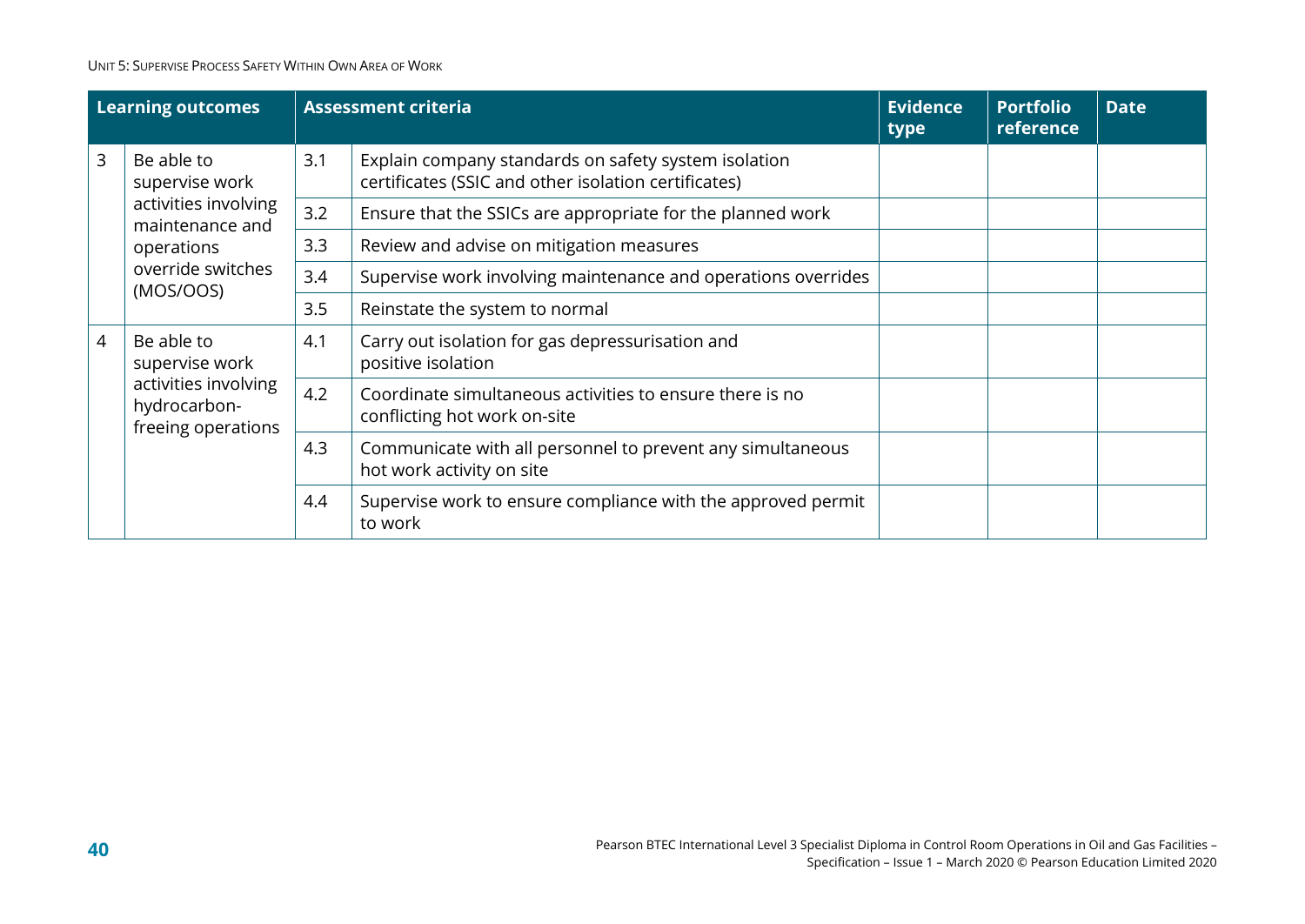## **Declarations**

| I confirm that the evidence for this unit is authentic and a true representation of my own work.                                                                                                                                                       |                                                                                                                                                                                                                               |
|--------------------------------------------------------------------------------------------------------------------------------------------------------------------------------------------------------------------------------------------------------|-------------------------------------------------------------------------------------------------------------------------------------------------------------------------------------------------------------------------------|
|                                                                                                                                                                                                                                                        |                                                                                                                                                                                                                               |
|                                                                                                                                                                                                                                                        | Date: Date:                                                                                                                                                                                                                   |
| I confirm that the evidence for this unit is authentically that of the learner whose name and signature appears above. The assessment<br>has been carried out in accordance with any specified assessment requirements for the unit and qualification. |                                                                                                                                                                                                                               |
|                                                                                                                                                                                                                                                        |                                                                                                                                                                                                                               |
|                                                                                                                                                                                                                                                        |                                                                                                                                                                                                                               |
| (if sampled)                                                                                                                                                                                                                                           | Date: will be a series of the series of the series of the series of the series of the series of the series of the series of the series of the series of the series of the series of the series of the series of the series of |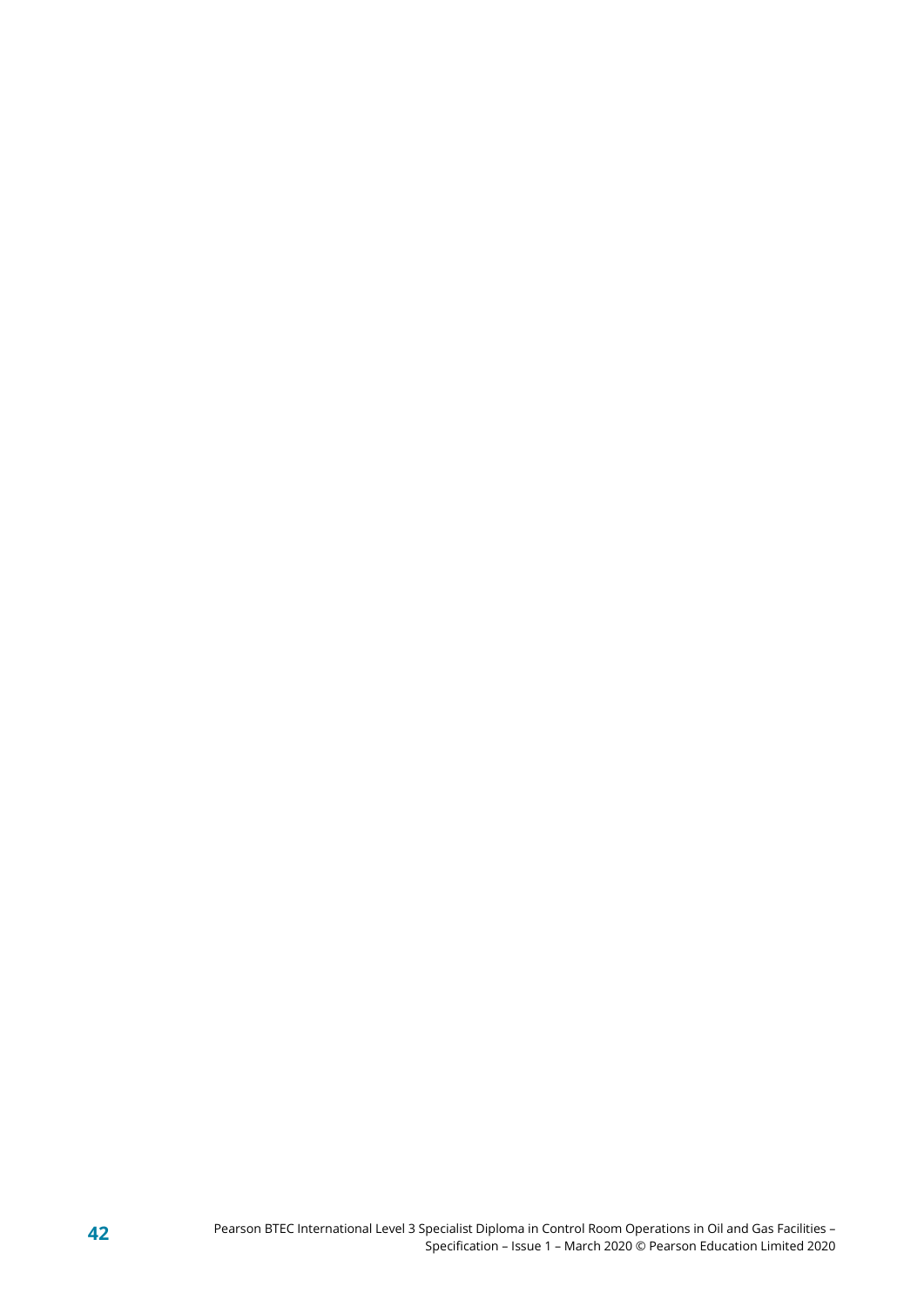# **Unit 6: Supervise Materials Acquisition and Supply Chain Processes for Process-related Frontline Activities**

**Level: 3**

**Unit type: Optional**

### **Guided learning hours: 60**

## **Unit summary**

This unit gives learners the knowledge and skills required coordinate and supervise materials acquisition to comply with the minimum stocking levels required to support the operations in their facility. This includes being able to rationalise requirements based on projects and budget, raise quotations, gain approval and follow up requisitions until receipt and storage take place.

## **Unit assessment requirements**

This unit must be assessed using evidence from real work activities. For further details, please refer to *Appendix A: Assessment rules*.

Simulation is **not** permitted for this unit.

## **Range statements**

The range statements must be read in conjunction with the assessment criteria to which they relate. All items in the range must be covered, except for items that follow an 'e.g.'

### **1 Be able to plan material requirements to support frontline activities**

- 1.1 Coordination with site teams to establish detailed requirements based on projected activities, e.g.:
	- planned maintenance
	- unplanned/corrective maintenance
	- facility change requests
	- major maintenance/turnaround activities
	- simultaneous activities.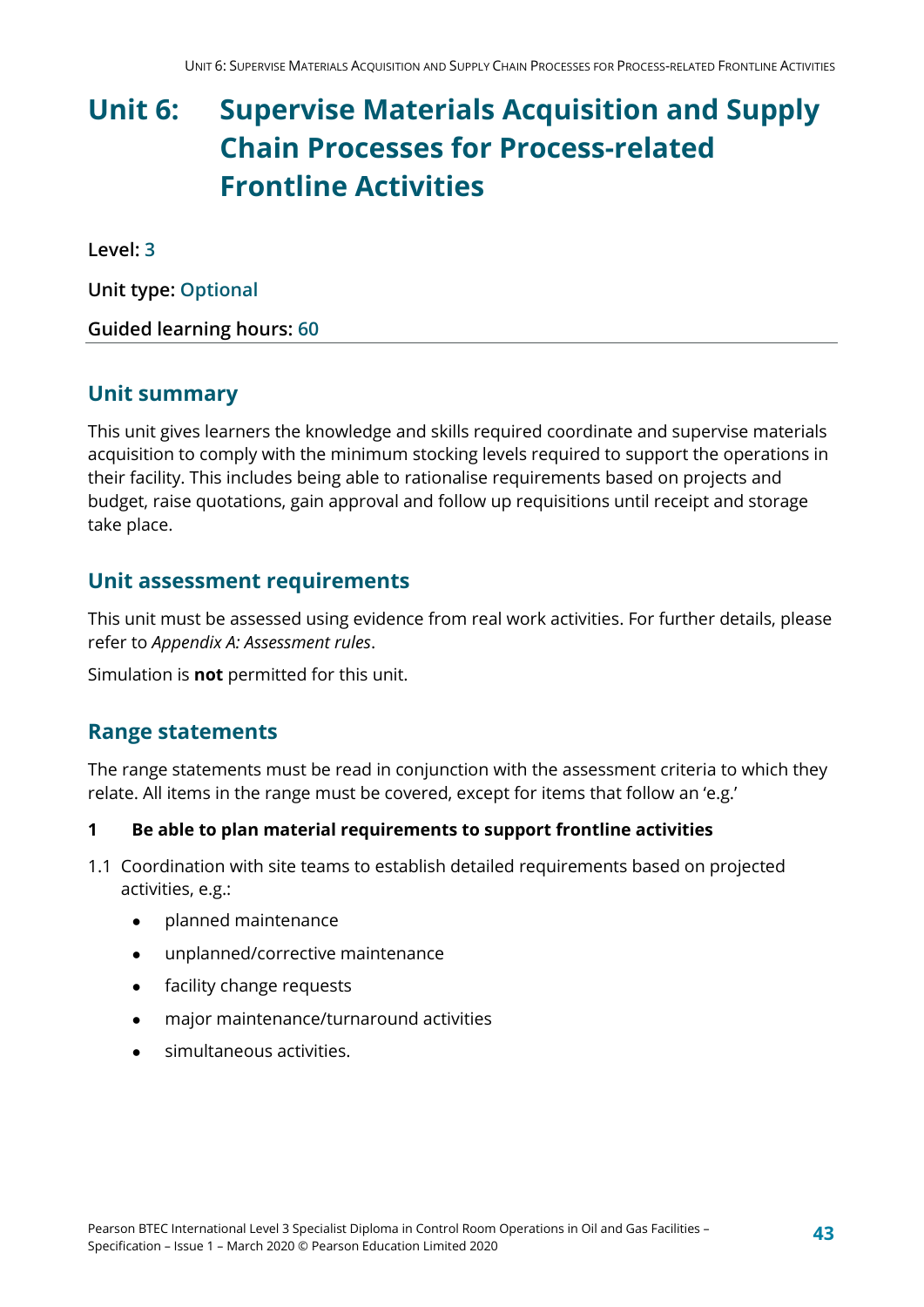- 1.2 Integrated materials requirements:
	- integrate materials requirements from site teams
	- justify and rationalise requests.
- 1.3 Approval from site management for acquisition:
	- present integrated materials requirements
	- gain formal approval to proceed.
- 1.4 Compliance with minimum stock on-site:
	- maintain minimum stock on-site based on agreed guidelines
	- review minimum stock requirements with site teams to ensure compliance with company materials stock management guidelines and standards.

#### **2 Be able to raise materials requisitions from site**

- 2.1 Prioritise materials requisition based on budget and urgency:
	- operational requirements
	- budget availability
	- integrate materials requisition with projects to avoid double ordering of spares.
- 2.2 Obtaining quotations from suppliers or vendors:
	- minimum of three quotations
	- selection of suppliers and/or vendors from company-approved supplier/vendor list
	- clarification of requirements and delivery capabilities of supplier or vendor.
- 2.3 Evaluation of proposals from suppliers and vendors and select best option:
	- set selection criteria
	- evaluate proposals from suppliers and vendors
	- select successful bidder
	- propose selection to site management for approval.
- 2.4 Raise material requisition to ensure timely delivery of materials:
	- raise materials requisition after approval from site management
	- follow up with central materials department on delivery and specifications.

#### **3 Be able to track the status of material requisitions**

- 3.1 Follow-up procedure with supplier or vendor for timely delivery of materials:
	- track status of materials delivery
	- escalate to higher authority if there are issues with delivery and specifications.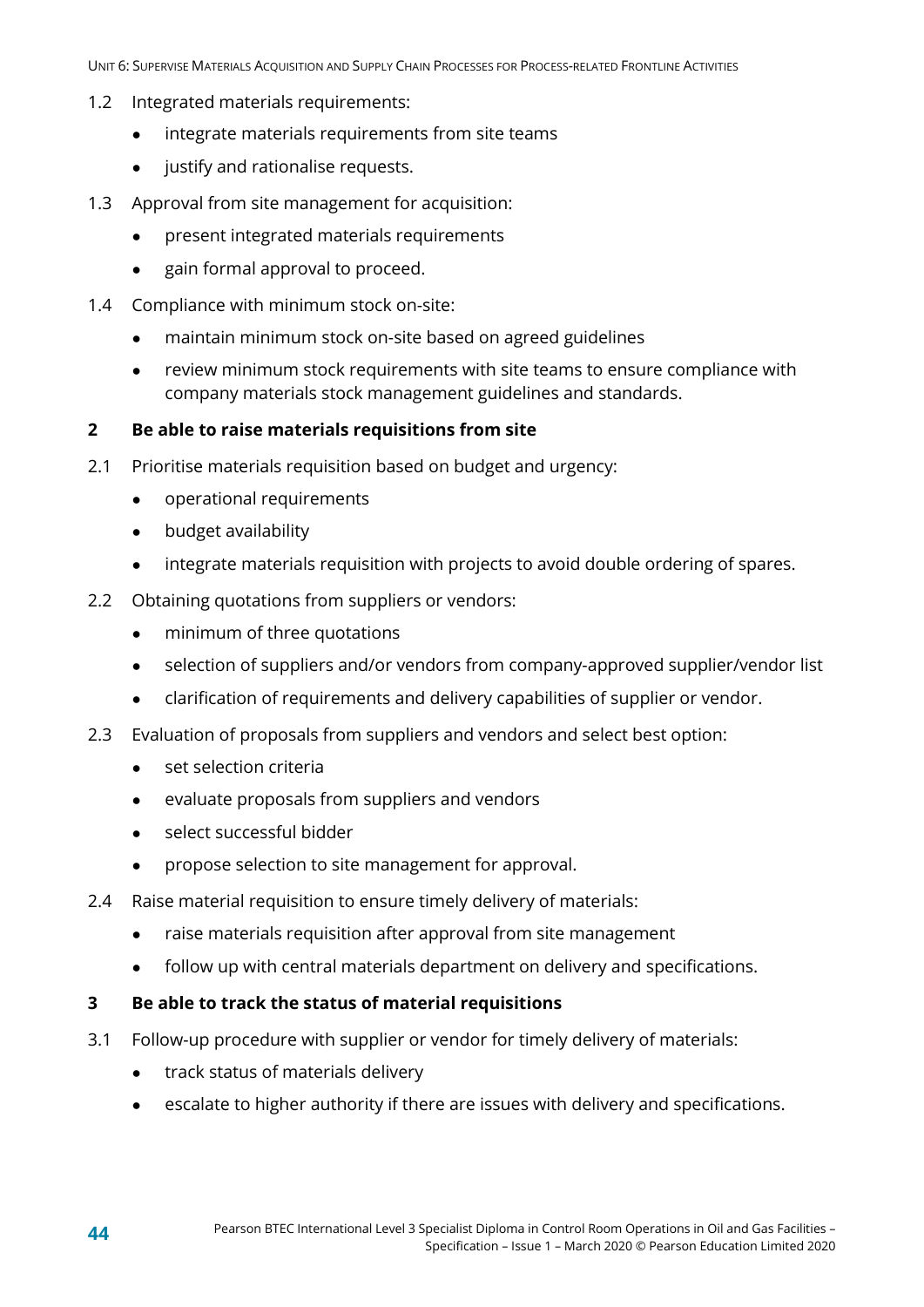- 3.2 Deal with disputes with supplier or vendor:
	- intervention when there are changes to specifications or delivery from supplier or vendor
	- resolve disputes.
- 3.3 Receive materials in accordance with company procedures for materials receipt:
	- verify products on receipt
	- acknowledge receipt
	- close the materials requisition process.

#### **4 Be able to supervise the storage and preservation of materials**

- 4.1 Supervise storage of materials on-site:
	- coordination with materials coordinator to ensure proper storage
	- update site database for stock.
- 4.2 Store materials, including ensuring proper preservation as recommended by manufacturers:
	- preserve materials in accordance with company SOP
- 4.3 Document and plan storage of materials to ensure easy retrieval of materials:
	- updating site storage record.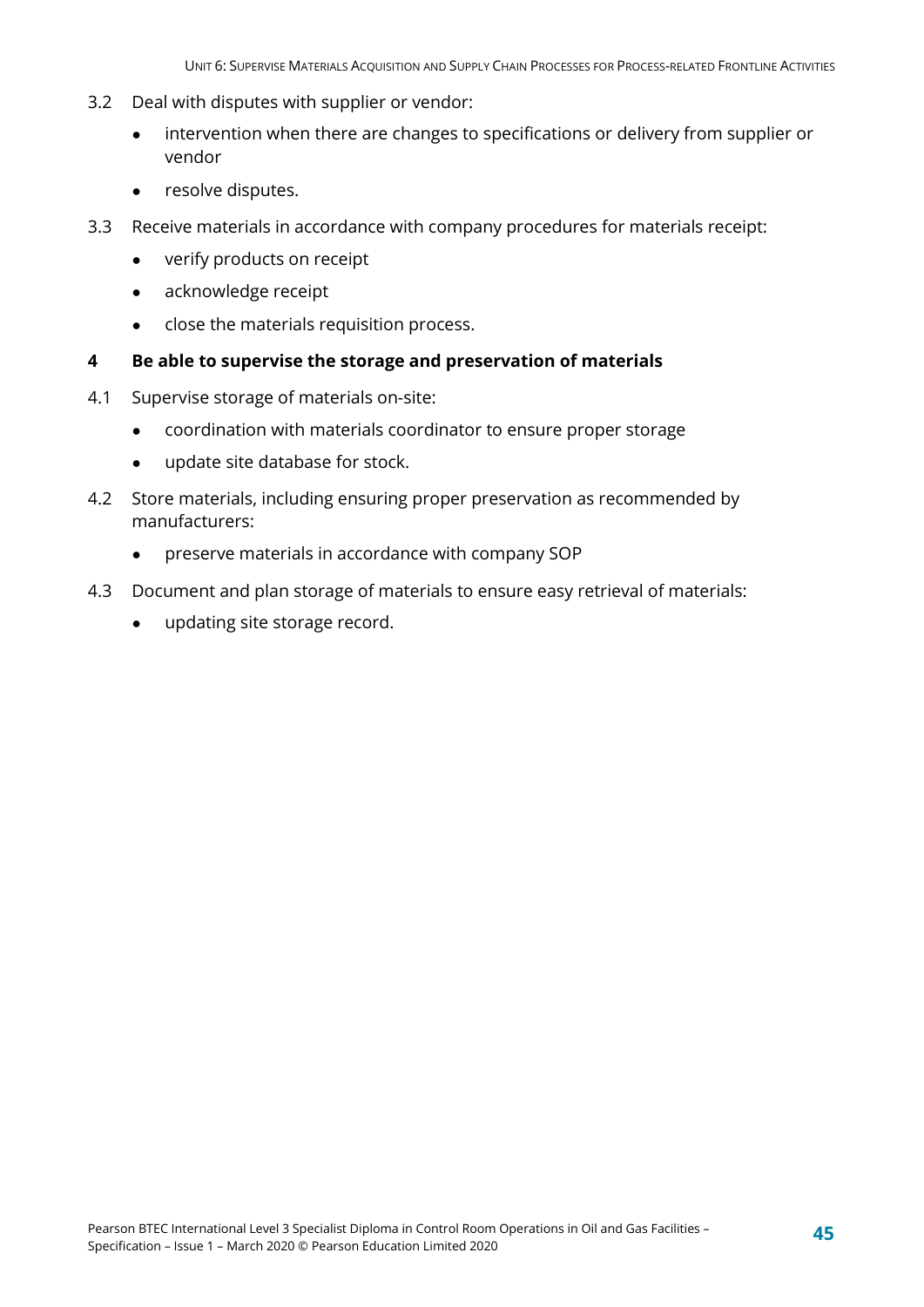| <b>Learning outcomes</b> |                                                           |     | <b>Assessment criteria</b>                                                                     | <b>Evidence</b><br>type | <b>Portfolio</b><br>reference | <b>Date</b> |
|--------------------------|-----------------------------------------------------------|-----|------------------------------------------------------------------------------------------------|-------------------------|-------------------------------|-------------|
|                          | Be able to plan<br>material                               | 1.1 | Coordinate with site teams to establish detailed requirements<br>based on projected activities |                         |                               |             |
|                          | requirements to<br>support frontline                      | 1.2 | Develop integrated materials requirements                                                      |                         |                               |             |
|                          | activities                                                | 1.3 | Obtain approval from site management for acquisition                                           |                         |                               |             |
|                          |                                                           | 1.4 | Ensure compliance with minimum required levels of stock on<br>site                             |                         |                               |             |
| $\overline{2}$           | Be able to raise<br>material<br>requisitions from<br>site | 2.1 | Prioritise material requisitions based on budget and urgency                                   |                         |                               |             |
|                          |                                                           | 2.2 | Obtain quotations from suppliers or vendors in accordance with<br>company procedures           |                         |                               |             |
|                          |                                                           | 2.3 | Evaluate proposals from suppliers and vendors and select the<br>best option                    |                         |                               |             |
|                          |                                                           | 2.4 | Raise material requisitions to ensure timely delivery of materials                             |                         |                               |             |
| 3                        | Be able to track<br>the status of                         | 3.1 | Follow up with the supplier or vendor for timely delivery of<br>materials                      |                         |                               |             |
|                          | material<br>requisitions                                  | 3.2 | Intervene and resolve disputes with the supplier or vendor                                     |                         |                               |             |
|                          |                                                           | 3.3 | Receive materials in accordance with company procedures for<br>materials receipt               |                         |                               |             |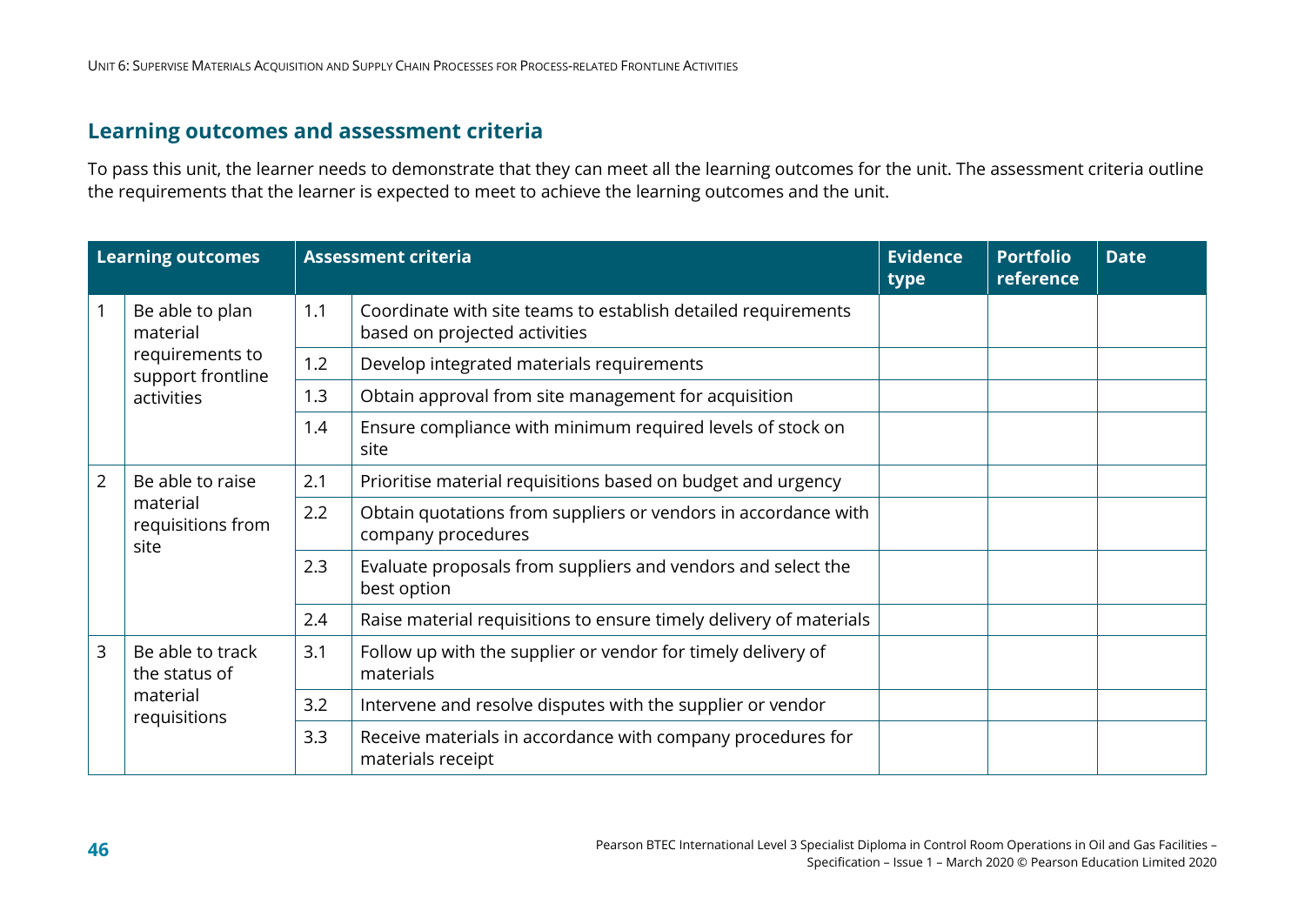UNIT 6: SUPERVISE MATERIALS ACQUISITION AND SUPPLY CHAIN PROCESSES FOR PROCESS-RELATED FRONTLINE ACTIVITIES

| <b>Learning outcomes</b> |                                                                            |     | <b>Assessment criteria</b>                                                                  | Evidence<br>type | <b>Portfolio</b><br>reference | <b>Date</b> |
|--------------------------|----------------------------------------------------------------------------|-----|---------------------------------------------------------------------------------------------|------------------|-------------------------------|-------------|
| 4                        | Be able to<br>supervise the<br>storage and<br>preservation of<br>materials | 4.1 | Supervise the storage of materials on site                                                  |                  |                               |             |
|                          |                                                                            | 4.2 | Store materials, including ensuring proper preservation, as<br>recommended by manufacturers |                  |                               |             |
|                          |                                                                            | 4.3 | Document and plan storage of materials to ensure their easy<br>retrieval                    |                  |                               |             |

## **Declarations**

*I confirm that the evidence for this unit is authentic and a true representation of my own work.*

Learner name:\_\_\_\_\_\_\_\_\_\_\_\_\_\_\_\_\_\_\_\_\_\_\_\_\_\_\_\_\_\_\_\_\_\_\_\_\_\_\_\_\_\_\_\_\_\_\_\_\_\_\_\_\_\_\_\_\_\_\_\_\_\_

Learner signature: \_\_\_\_\_\_\_\_\_\_\_\_\_\_\_\_\_\_\_\_\_\_\_\_\_\_\_\_\_\_\_\_\_\_\_\_\_\_\_\_\_\_\_\_\_\_\_\_\_\_\_\_\_\_\_\_\_\_ Date: \_\_\_\_\_\_\_\_\_\_\_\_\_\_\_\_\_\_\_\_\_\_\_\_\_\_\_\_\_\_\_\_\_\_\_\_\_\_\_

*I confirm that the evidence for this unit is authentically that of the learner whose name and signature appears above. The assessment has been carried out in accordance with any specified assessment requirements for the unit and qualification.* 

| Assessor name:               |       |
|------------------------------|-------|
| Assessor signature:          | Date: |
| Internal verifier signature: | Date: |
| (if sampled)                 |       |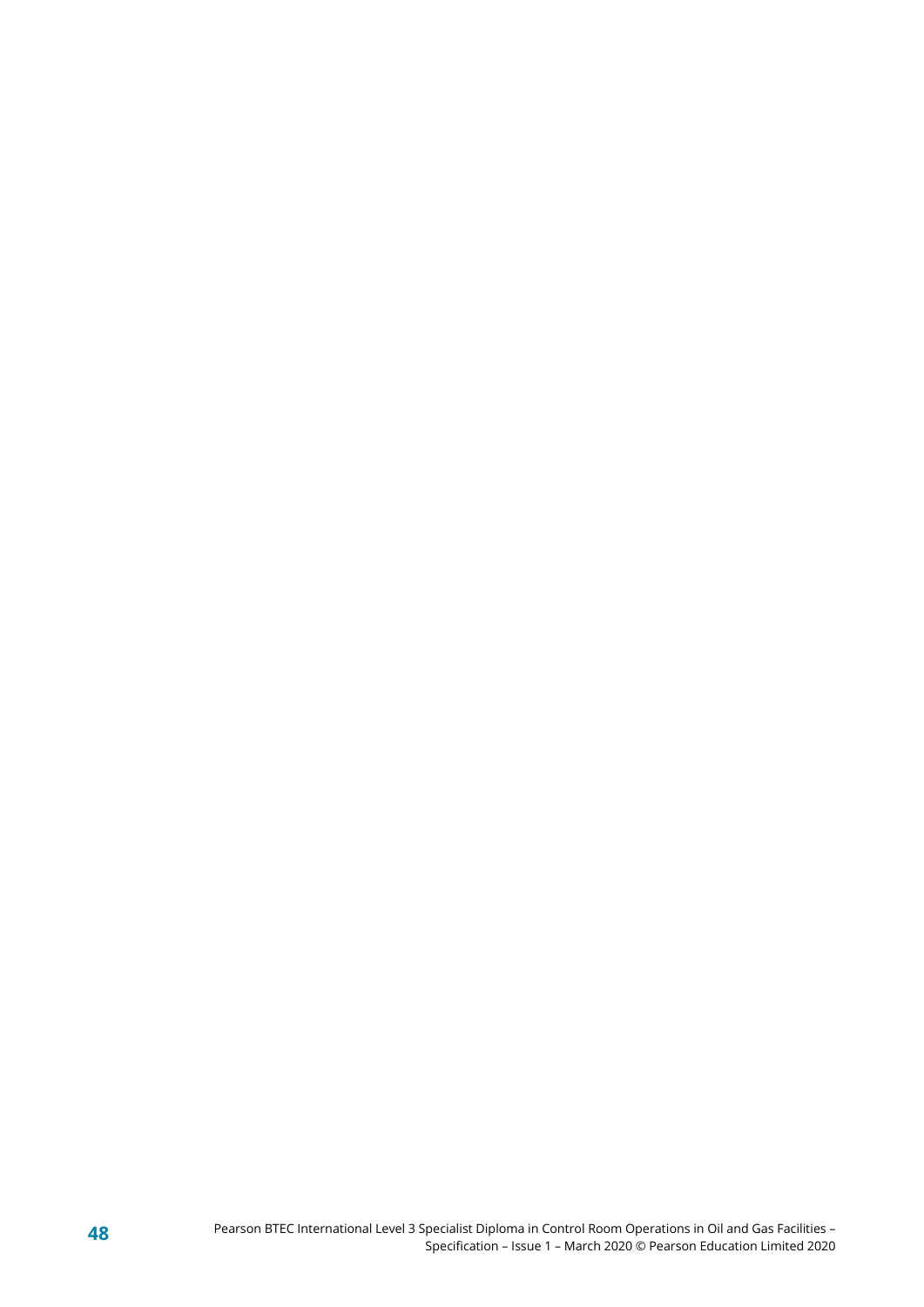# **Unit 7: Perform Constituents Testing of Process Fluids**

**Level: 3**

**Unit type: Optional**

**Guided learning hours: 70** 

## **Unit summary**

This unit gives learners the knowledge and skills to perform tests on process systems, including constituent testing in gas, water content testing in process fluids and glycol condition testing. During the sampling process, learners will carry out isolation/depressurisation and valve alignment in accordance with operating procedures. They will then collect, preserve, store and send samples to relevant parties for further analysis. In all test cases, learners will be taught the operating procedures for updating relevant logs and sheets

## **Unit assessment requirements**

This unit must be assessed using evidence from real work activities. For further details, please refer to *Appendix A: Assessment rules*.

Simulation is **not** permitted for this unit.

## **Range statements**

The range statements must be read in conjunction with the assessment criteria to which they relate. All items in the range must be covered, except for items that follow an 'e.g.'

#### **1 Understand the testing of different constituents in oil and gas fluids**

- 1.1 Constituents in oil and gas fluids:
	- hydrocarbons
	- water
	- glycol
	- hydrogen sulphide
	- carbon dioxide
	- toxic reagents, as appropriate to own facility.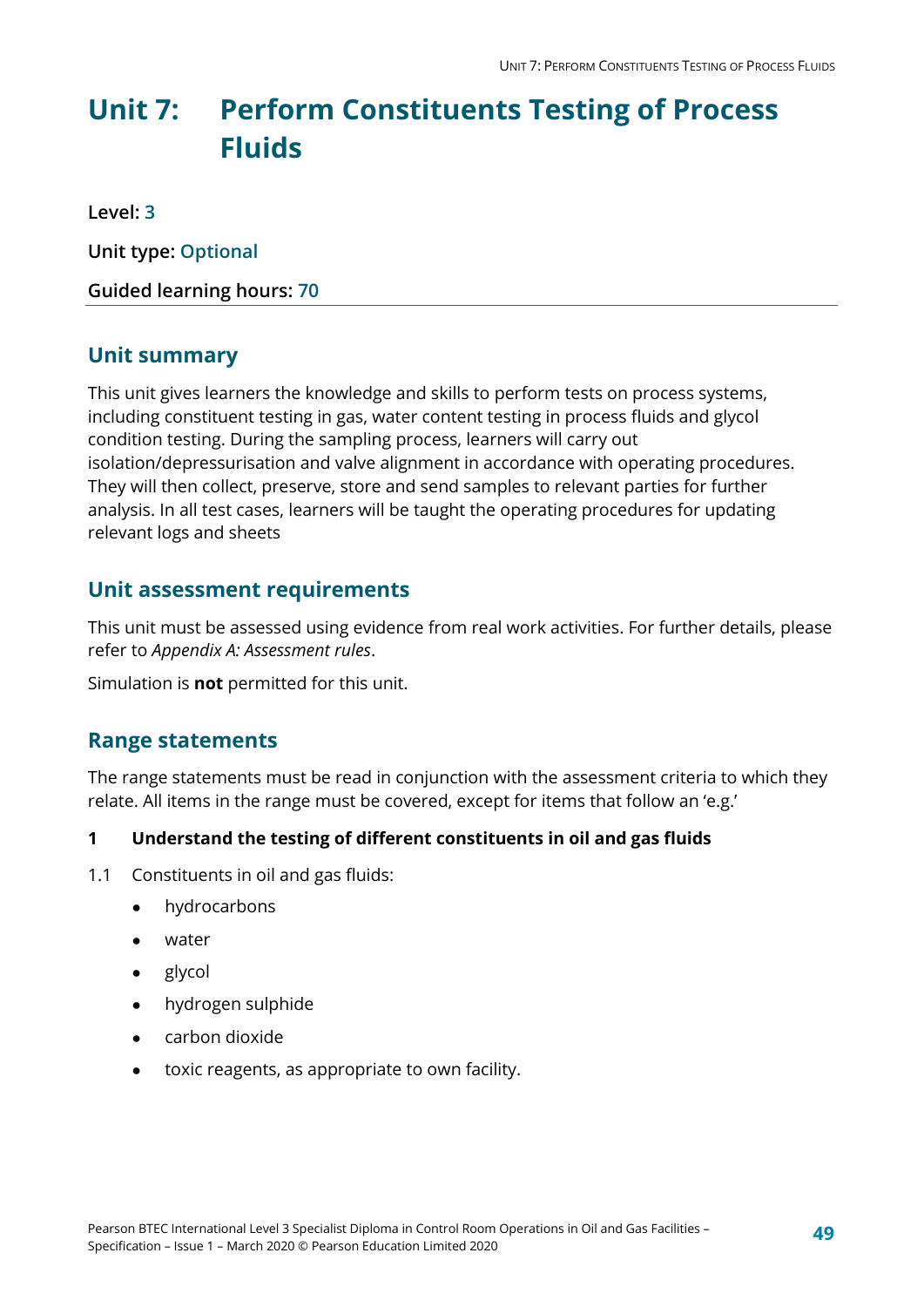- 1.2 Basic chemical properties of constituents, including:
	- viscosity
	- density
	- pH
	- total suspended solids (TSS)
	- oil in water.
- 1.3 Safe handling of samples, chemicals and apparatus:
	- use of proper PPE
	- in accordance with company SOP for safe handling of samples
	- site analyser and apparatus operating instructions.
- 1.4 Operating principles of the analysers used on-site:
	- in accordance with site analysers' operating instructions and technical information
	- in accordance with company SOP.
- 1.5 Sampling and testing procedures related to own facility:
	- in accordance with company SOP
	- in accordance with manufacturers' instructions.

### **2 Be able to perform constituent testing of process fluids applicable to own facility**

- 2.1 Isolation, depressurisation and valve alignment, and site sampling:
	- in accordance with isolation and depressurisation procedures
	- bleed pressure and drain all pressured lines, equipment and process, as required in Permit to Work
	- comply with company SOP
	- use authorised fittings by manufacturers.
- 2.2 Constituent testing on site:
	- constituent tests to include the following:
		- o H2S, CO2
		- o moisture in gas
		- o sediment testing
		- o water in crude/oil in water
		- o glycol testing
	- use of methods to include centrifuges, infrared absorption, pH by aqueous solution and electrometric method (glycol)
	- in accordance with manufacturers' procedures, company SOP and HSEMS.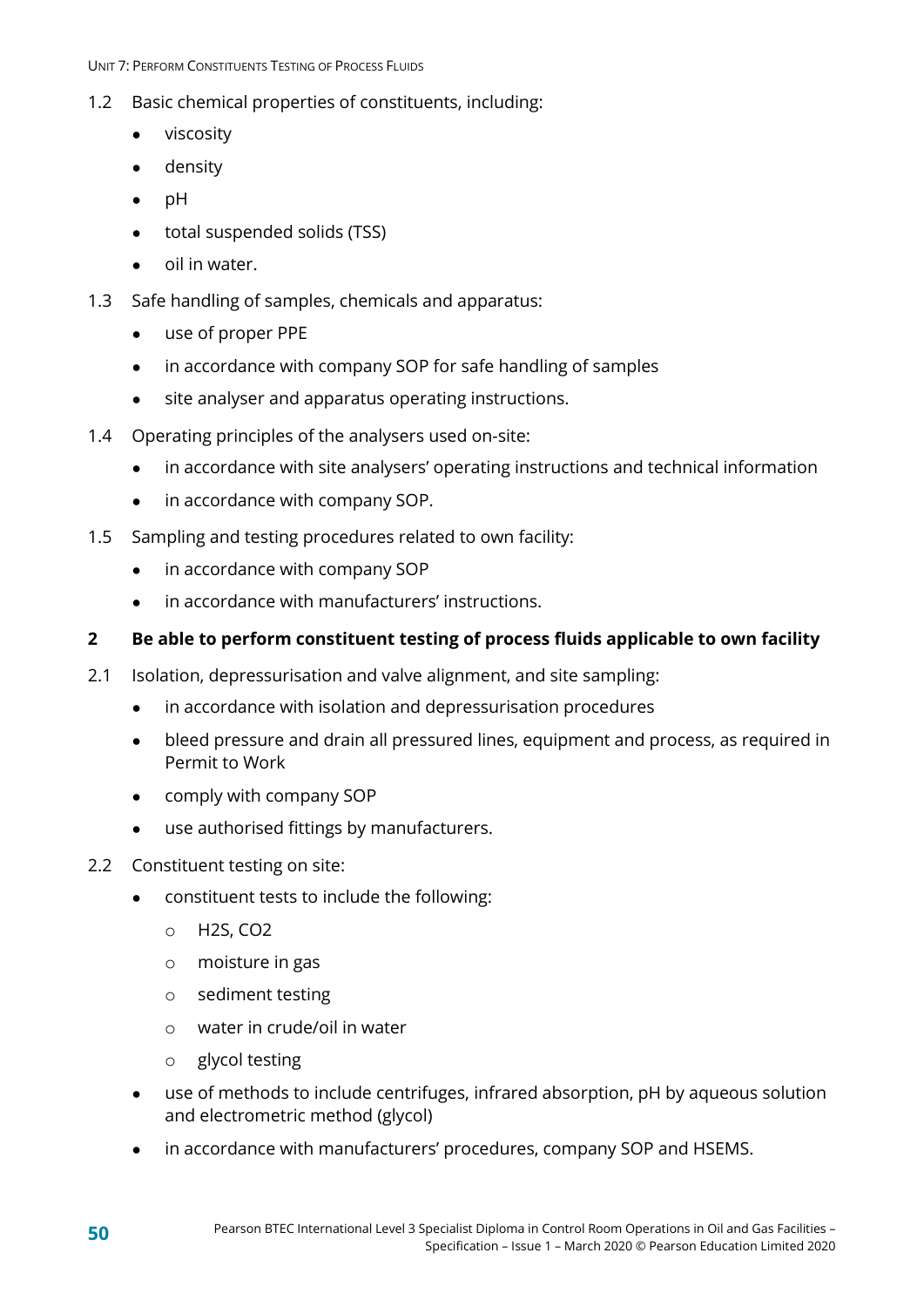- 2.3 Reinstate system for normal operations after testing:
	- in accordance with company SOP.
- 2.4 Record and report the outcomes of sampling:
	- in accordance with company SOP.

#### **3 Be able to prepare samples for further laboratory testing**

- 3.1 Preparation of samples for further analysis:
	- in accordance with company SOP
	- use of approved sampling equipment, e.g. glass sampling bottles, pressurised sampling cylinders
	- in accordance with aviation or marine safe handling of chemicals.
- 3.2 Communication with relevant parties:
	- specialist laboratory
	- logistics
	- pick-up services.
- 3.3 Follow up findings and recommendations:
	- follow up with specialist laboratory for test results
	- give recommendations based on findings.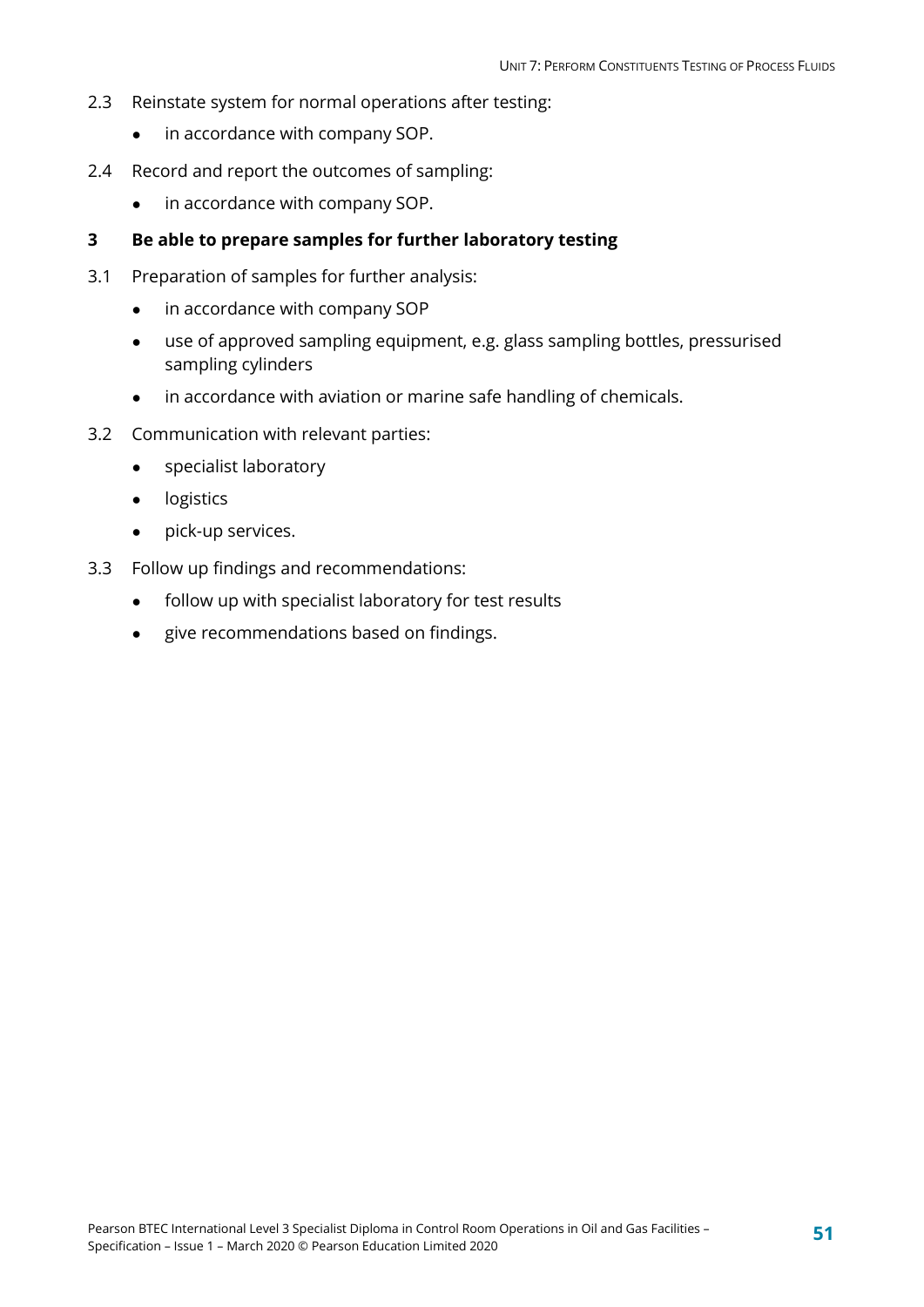| <b>Learning outcomes</b> |                                                                                      |     | <b>Assessment criteria</b>                                                              | <b>Evidence</b><br>type | <b>Portfolio</b><br>reference | <b>Date</b> |
|--------------------------|--------------------------------------------------------------------------------------|-----|-----------------------------------------------------------------------------------------|-------------------------|-------------------------------|-------------|
|                          | Understand the                                                                       | 1.1 | Explain the different types of constituent in oil and gas fluids                        |                         |                               |             |
|                          | testing of different<br>constituents in oil                                          | 1.2 | Explain the basic chemical properties of these fluids                                   |                         |                               |             |
|                          | and gas fluids                                                                       | 1.3 | Explain the principles of safe handling of samples, chemicals<br>and apparatus          |                         |                               |             |
|                          |                                                                                      | 1.4 | Explain the operating principles of the analysers used on-site                          |                         |                               |             |
|                          |                                                                                      | 1.5 | Explain the sampling and testing procedures related to own<br>facility                  |                         |                               |             |
| $\overline{2}$           | Be able to perform<br>constituent testing<br>of fluids applicable<br>to own facility | 2.1 | Isolate, depressurise and complete valve alignment to allow site<br>sampling            |                         |                               |             |
|                          |                                                                                      | 2.2 | Perform constituent testing on-site                                                     |                         |                               |             |
|                          |                                                                                      | 2.3 | Reinstate systems for normal operations after testing in<br>accordance with company SOP |                         |                               |             |
|                          |                                                                                      | 2.4 | Record and report outcome of sampling                                                   |                         |                               |             |
| 3                        | Be able to prepare                                                                   | 3.1 | Prepare and consign samples for further analysis                                        |                         |                               |             |
|                          | samples for<br>further laboratory                                                    | 3.2 | Communicate with relevant parties                                                       |                         |                               |             |
|                          | testing                                                                              | 3.3 | Follow up findings and recommendations with appropriate<br>personnel                    |                         |                               |             |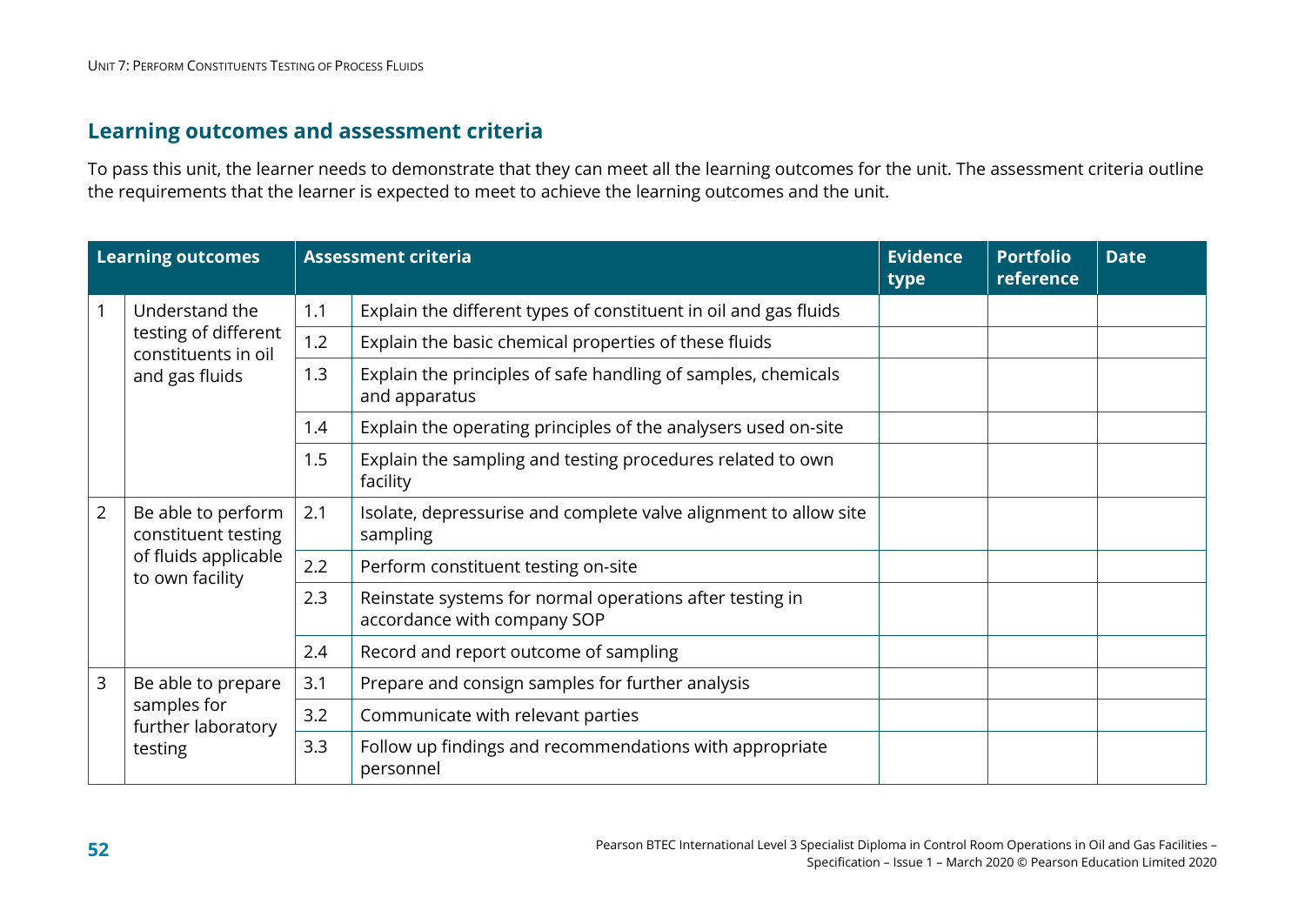## **Declarations**

| I confirm that the evidence for this unit is authentic and a true representation of my own work.                                                                                                                                                       |  |
|--------------------------------------------------------------------------------------------------------------------------------------------------------------------------------------------------------------------------------------------------------|--|
|                                                                                                                                                                                                                                                        |  |
|                                                                                                                                                                                                                                                        |  |
| I confirm that the evidence for this unit is authentically that of the learner whose name and signature appears above. The assessment<br>has been carried out in accordance with any specified assessment requirements for the unit and qualification. |  |
|                                                                                                                                                                                                                                                        |  |
|                                                                                                                                                                                                                                                        |  |
| (if sampled)                                                                                                                                                                                                                                           |  |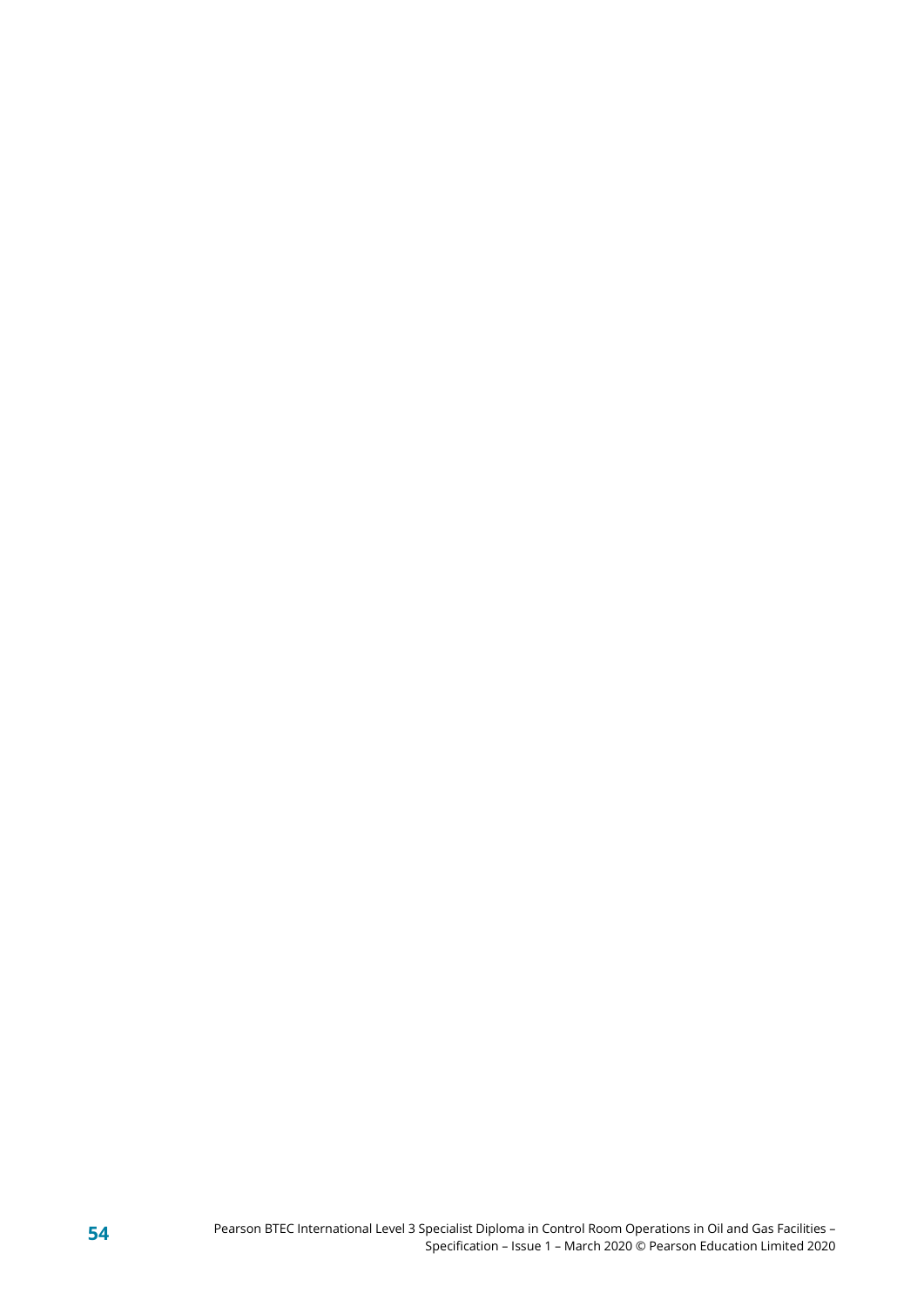# **Unit 8: Maintain Flow Assurance on Subsea Wells**

**Level: 3**

**Unit type: Optional**

## **Guided learning hours: 150**

## **Unit summary**

This unit gives learners the knowledge and skills needed to ensure that subsea well start-up is carried out in accordance with standard operating procedures. Learners will maintain effective communication and perform valve alignments on wellhead, manifold and subsea choke adjustments. They will monitor the well and process conditions against the daily production plan.

Learners will also gain the knowledge and skills to perform subsea well ramp-down and shutin. They will perform valve alignments on wellhead and manifold and boarding choke/PCV adjustments to shut-in the well. They must ensure that all procedures are carried out with minimal interruption to the main process system of the facility

## **Unit assessment requirements**

This unit must be assessed using evidence from real work activities. For further details, please refer to *Appendix A: Assessment rules*.

Simulation is **not** permitted for this unit.

## **Range statements**

The range statements must be read in conjunction with the assessment criteria to which they relate. All items in the range must be covered, except for items that follow an 'e.g.'

### **1 Understand the functions and principles of subsea systems**

1.1 The functions of the following subsea systems:

- subsea wellhead
- manifolds
- chemical injection system
- umbilical lines
- hydraulic system, including hydraulic power unit (HPU) and accumulators.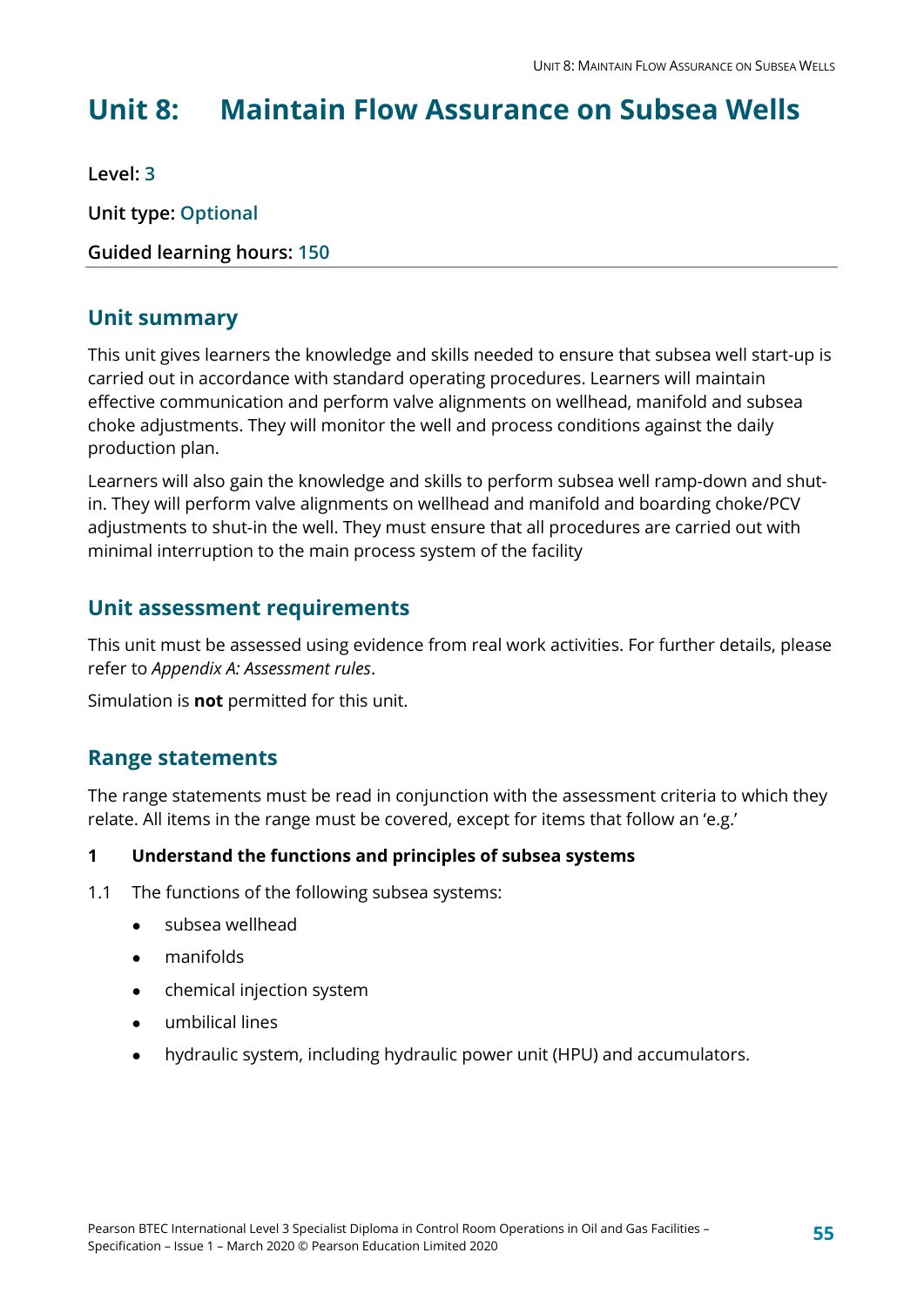- 1.2 Operating principles of the following subsea systems:
	- subsea wellhead
	- manifolds
	- chemical injection system
	- umbilical lines
	- hydraulic system, including HPU and accumulators.
- 1.3 Explain how to monitor subsea operations:
	- start-up
	- ramp-down and shutting-in production, how this may affect other wells in the flowline and actions required
	- monitoring of pressures, temperatures and drawdown in subsea operations
	- monitoring of drawdown limit and how it can adversely affect well bore and production equipment
	- monitoring of subsea hydraulic systems isolation of high- and low-pressure pumps and replacement of hydraulic filters.
- 1.4 Major hazards associated with subsea operations and how these can be mitigated:
	- the effect of high temperatures on pipelines
	- pressures and temperatures
	- leaks
	- use of methanol
	- handling of hydraulic fluids for HPU.

### **2 Be able to start up and maintain the operations of a subsea well**

- 2.1 Initial check on key subsea equipment prior to start-up, including:
	- christmas tree
	- production master valve (PMV)
	- HPU
	- master control station (MCS) and DCS.
- 2.2 Subsea well start-up:
	- in accordance with HSSE and company SOP
	- safe system of work, including Permit to Work
	- subsea well ramp-up.
- 2.3 Valve alignments on wellhead, manifold and subsea choke adjustment:
	- in accordance with HSSE and company SOP
	- safe system at work, including Permit to Work.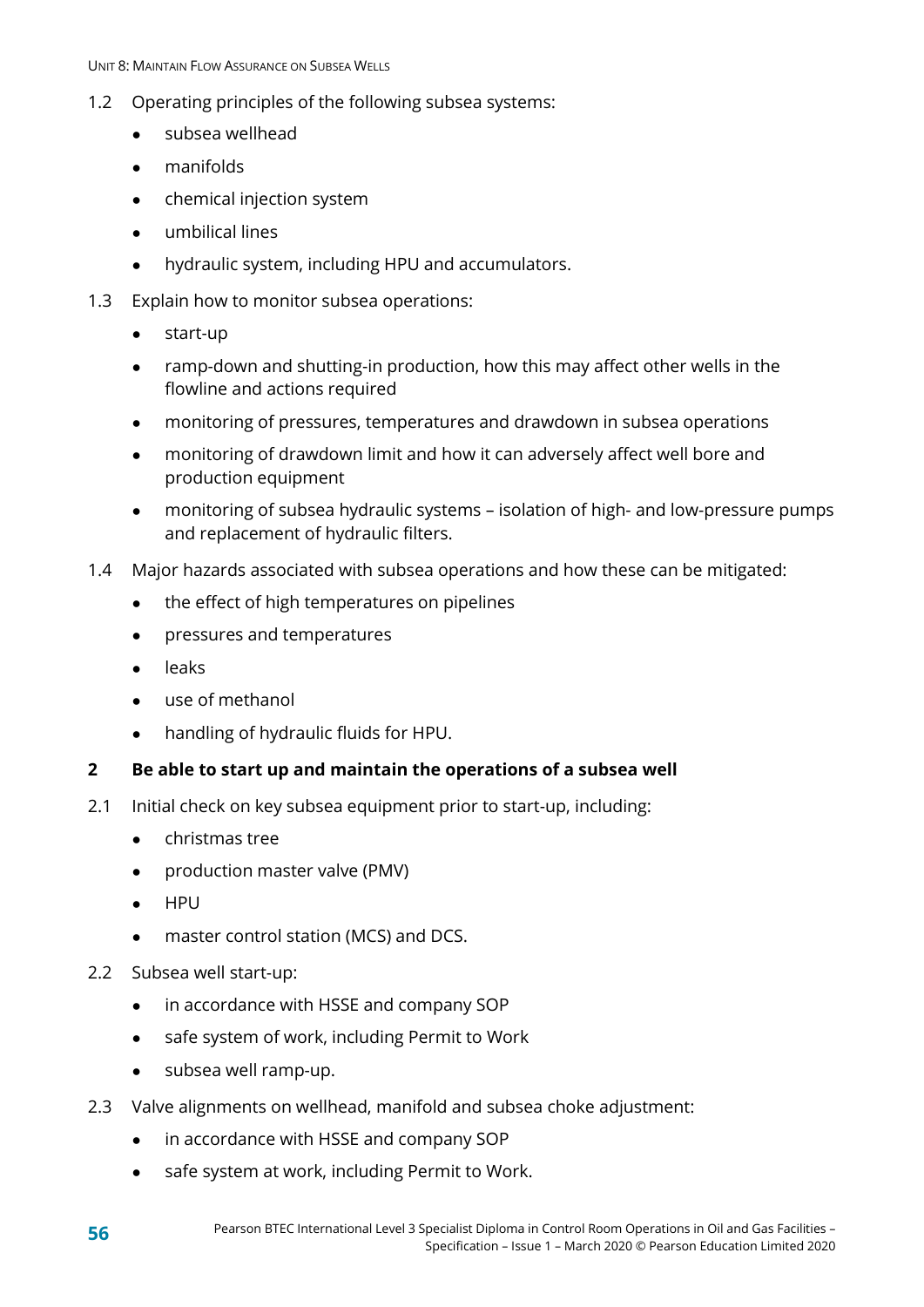- 2.4 Monitor well and process conditions against the daily production plan from the DCS:
	- pressure
	- gas flow rate
	- temperature of subsea pipeline
	- communicating with field operators.
- 2.5 Report issues and problems to supervisor, including recommendations:
	- identify variance and resolve
	- raise issues with supervisor if outside own authority.

### **3 Be able to perform normal subsea well shutdown**

- 3.1 Subsea well ramp-down:
	- in accordance with company HSEMS, including Permit to Work
	- following company ramp-down procedures.
- 3.2 Perform a well shutdown in accordance with company standard operating procedures:
	- in accordance with well shut-in checklist, including aligning valves on wellhead, manifold, boarding choke and PCV adjustments to shut down the well
	- closing of subsea choke
	- PMV, flow wing valve (FWV) and surface-controlled sub-surface safety valve (SSSV) adjustment in accordance with approved site-specific procedures
	- observance of all HSE issues
	- monitor critical well shut-in readings from DCS trends.
- 3.3 Chemical injection (CI) rate adjustments, if necessary:
	- in accordance with company SOP
	- monitor well production
	- stop CI after well shutdown.
- 3.4 Report issues, problems and recommendations to supervisor:
	- document and report outcome of well shut-in in accordance with SOP
	- highlight any issues for follow-up
	- communicate recommendations.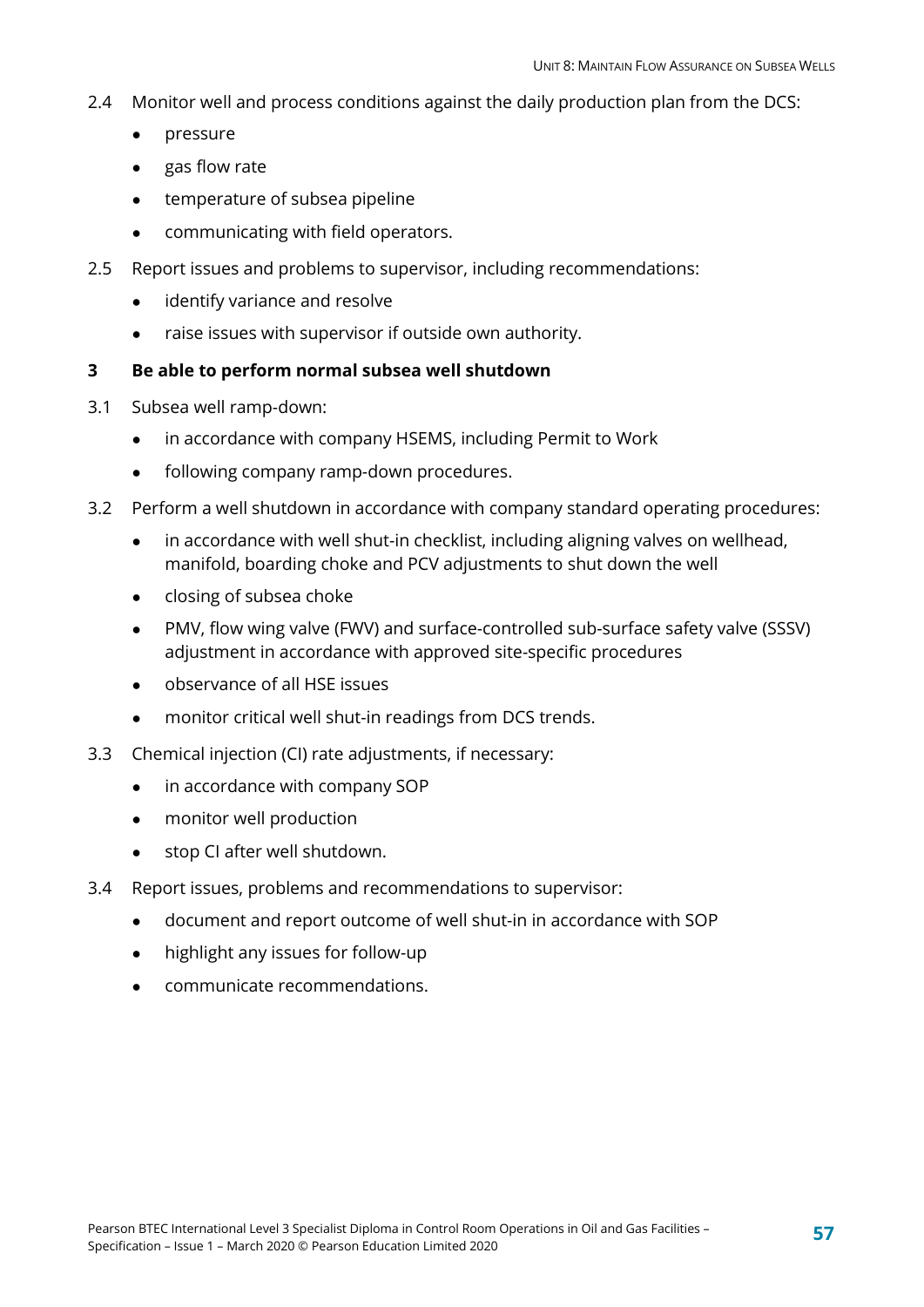| <b>Learning outcomes</b> |                                                                           |     | <b>Assessment criteria</b>                                                                                                              | <b>Evidence</b><br>type | <b>Portfolio</b><br>reference | <b>Date</b> |
|--------------------------|---------------------------------------------------------------------------|-----|-----------------------------------------------------------------------------------------------------------------------------------------|-------------------------|-------------------------------|-------------|
|                          | Understand the                                                            | 1.1 | Describe the functions of the major subsea systems                                                                                      |                         |                               |             |
|                          | functions and<br>principles of<br>subsea systems                          | 1.2 | Describe the operating principles of the major subsea systems<br>in own facility                                                        |                         |                               |             |
|                          |                                                                           | 1.3 | Explain how to monitor subsea operations                                                                                                |                         |                               |             |
|                          |                                                                           | 1.4 | Explain the major hazards associated with subsea operations<br>and mitigation required                                                  |                         |                               |             |
| $\overline{2}$           | Be able to start up<br>and maintain the<br>operations of a<br>subsea well | 2.1 | Carry out initial checks on key equipment associated with<br>subsea well start-up                                                       |                         |                               |             |
|                          |                                                                           | 2.2 | Perform subsea well start-up in accordance with company<br>standard operating procedures                                                |                         |                               |             |
|                          |                                                                           | 2.3 | Perform valve alignments on wellhead, manifold and subsea<br>choke adjustment to keep a well in accordance with operating<br>procedures |                         |                               |             |
|                          |                                                                           | 2.4 | Monitor the well and process conditions against the daily<br>production plan                                                            |                         |                               |             |
|                          |                                                                           | 2.5 | Report issues and problems to supervisor, including<br>recommendations                                                                  |                         |                               |             |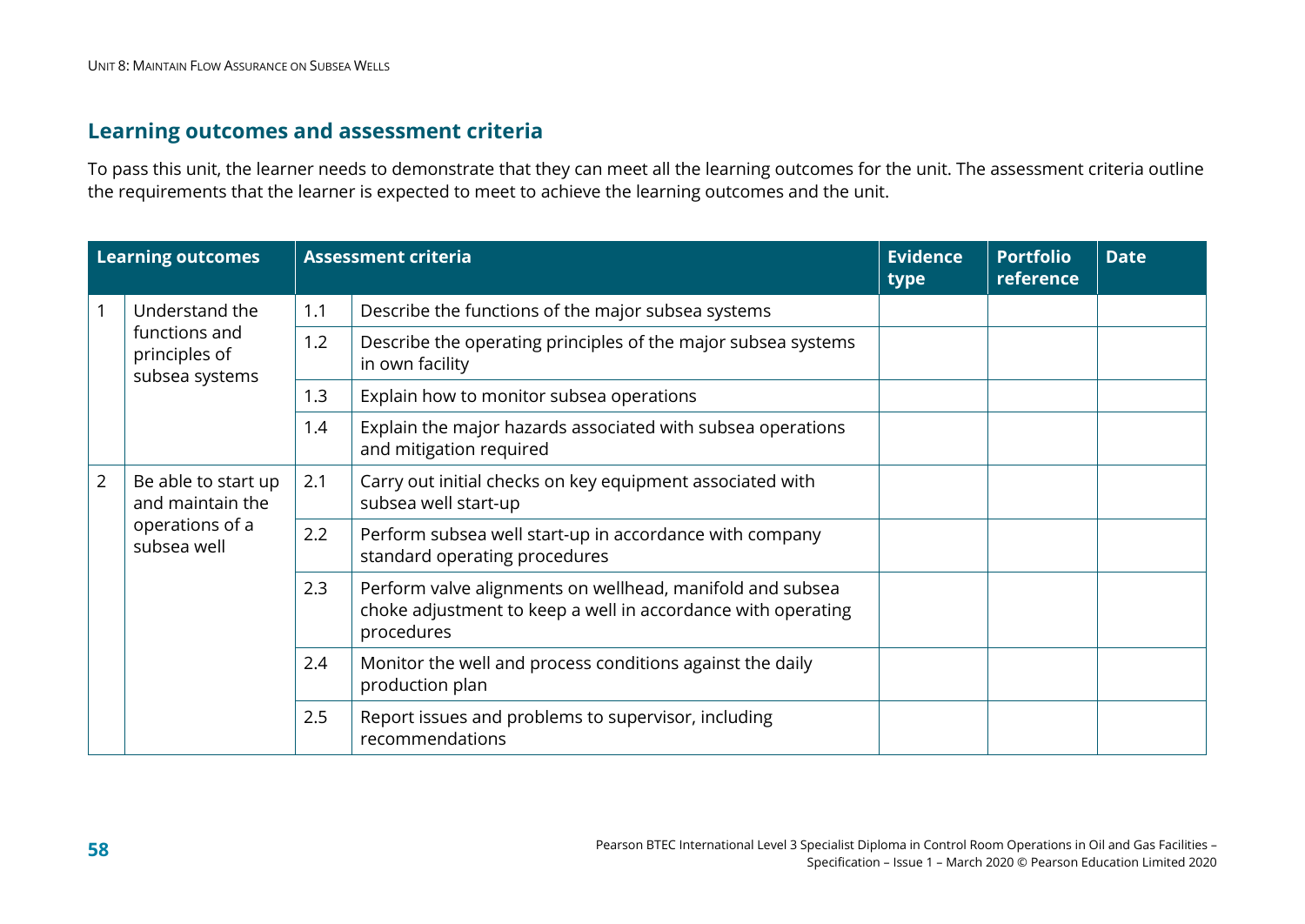| <b>Learning outcomes</b> |                                  |     | <b>Assessment criteria</b>                                                          | <b>Evidence</b><br>type | <b>Portfolio</b><br>reference | <b>Date</b> |
|--------------------------|----------------------------------|-----|-------------------------------------------------------------------------------------|-------------------------|-------------------------------|-------------|
|                          | Be able to perform               | 3.1 | Perform a subsea well ramp-down                                                     |                         |                               |             |
|                          | a normal subsea<br>well shutdown | 3.2 | Perform a well shutdown in accordance with company standard<br>operating procedures |                         |                               |             |
|                          |                                  | 3.3 | Perform chemical injection rate adjustments if necessary                            |                         |                               |             |
|                          |                                  | 3.4 | Report outcomes, issues and recommendations to supervisor                           |                         |                               |             |

## **Declarations**

*I confirm that the evidence for this unit is authentic and a true representation of my own work.*

Learner name:\_\_\_\_\_\_\_\_\_\_\_\_\_\_\_\_\_\_\_\_\_\_\_\_\_\_\_\_\_\_\_\_\_\_\_\_\_\_\_\_\_\_\_\_\_\_\_\_\_\_\_\_\_\_\_\_\_\_\_\_\_\_

Learner signature: et al. 2003. The set of all the set of all the set of all the set of all the set of all the set of all the set of all the set of all the set of all the set of all the set of all the set of all the set of

*I confirm that the evidence for this unit is authentically that of the learner whose name and signature appears above. The assessment has been carried out in accordance with any specified assessment requirements for the unit and qualification.* 

| Assessor name:               |       |
|------------------------------|-------|
| Assessor signature:          | Date: |
| Internal verifier signature: | Date: |
| (if sampled)                 |       |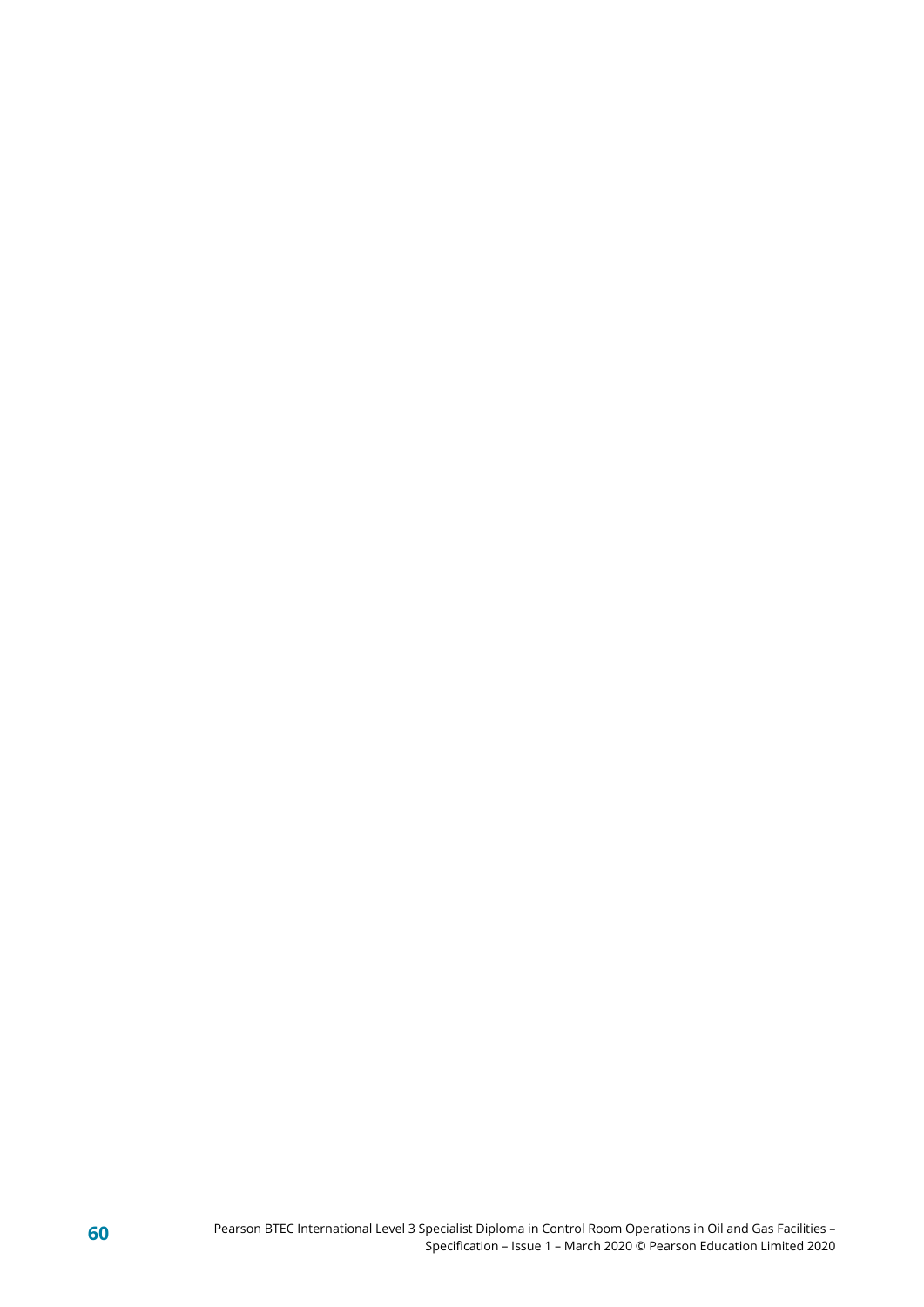# **Unit 9: Operate and Maintain Subsea Systems**

**Level: 3**

**Unit type: Optional**

**Guided learning hours: 150**

## **Unit summary**

This unit gives learners the knowledge and skills needed to operate and maintain subsea well systems. Learners will monitor annulus A and B pressures to determine if bleed is required and develop their understanding of the requirements of valve leak testing. They will carry out chemical injection operations by setting and monitoring injection rates and adjusting accordingly. Learners will operate and maintain the hydraulic power unit (HPU) system and replace HPU filters as indicated by pressure differential or laboratory analysis. In all instances, learners will discuss and report any problems to relevant parties and recommend further actions.

## **Unit assessment requirements**

This unit must be assessed using evidence from real work activities. For further details, please refer to *Appendix A: Assessment rules*.

Simulation is **not** permitted for this unit.

## **Range statements**

The range statements must be read in conjunction with the assessment criteria to which they relate. All items in the range must be covered, except for items that follow an 'e.g.'

### **1 Be able to perform subsea well testing**

- 1.1 Subsea well testing procedures:
	- in accordance with company SOP.
- 1.2 Well switching and appropriate separator:
	- align wellhead header from production train(s) to test separator header
	- in accordance with company SOP.
- 1.3 Collect water samples to determine the water cut:
	- in accordance with HSEMS and company SOP.
- 1.4 Collect gas and liquid meter readings:
	- in accordance with HSEMS and company SOP.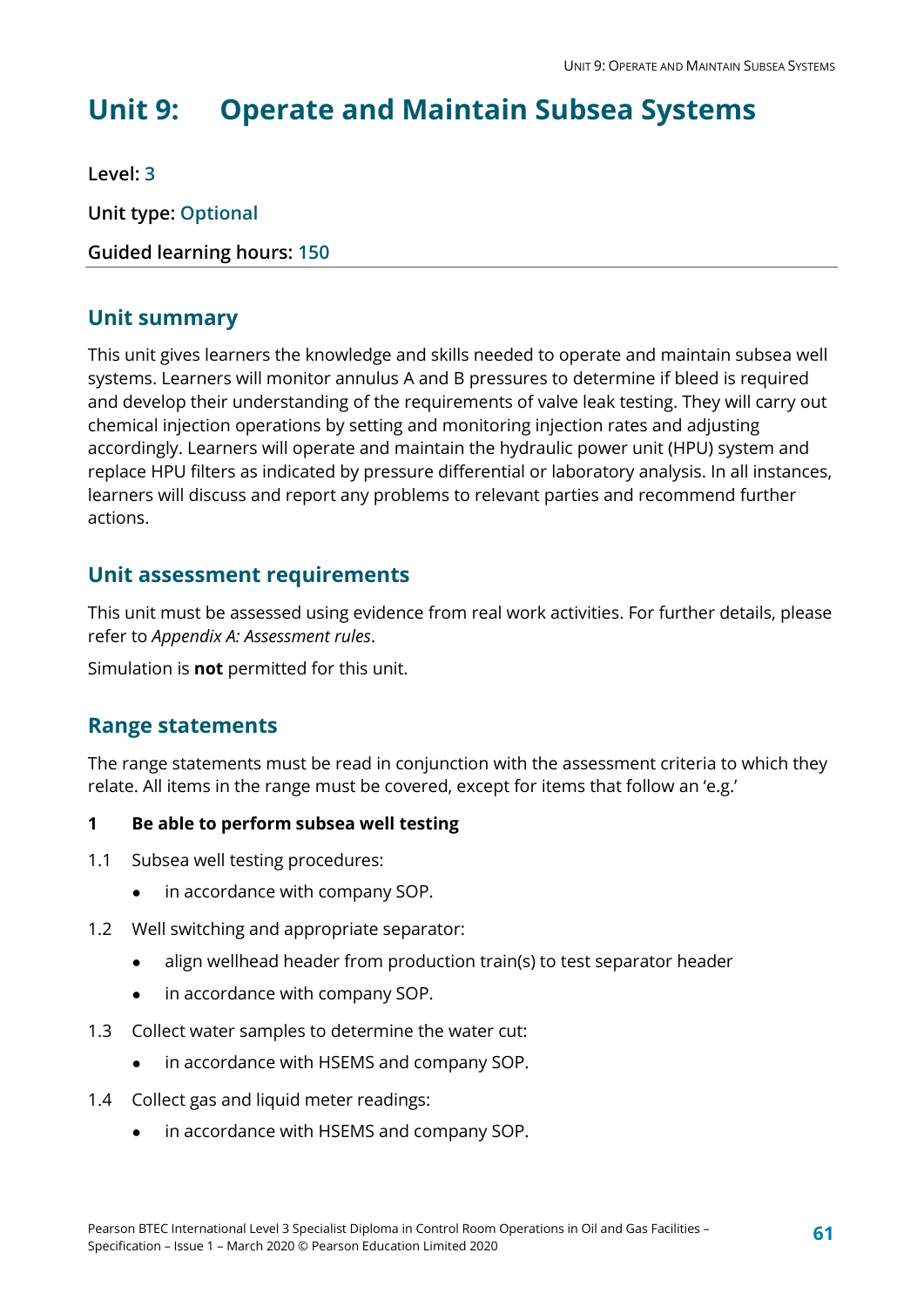- 1.5 Testing operations:
	- in accordance with company SOP
	- relevant data, including gas flowrate, wellhead flow tubing pressure, wellhead temperature, annulus A and B pressures.
- 1.6 Documentation of findings and recommendations
	- document findings
	- communicate to relevant department, e.g. well engineering, for further actions.

#### **2 Be able to perform subsea well annulus monitoring and bleed down**

- 2.1 Assess annulus A and B pressures and annulus bleed requirements:
	- in accordance with company approved guidelines
	- comply with maximum and minimum pressures of annulus based on guidelines.
- 2.2 Planning and scheduling of annulus bleed, including approval:
	- document trends of annulus A and B pressures from DCS
	- plan to include findings and recommendations for annulus bleed
	- obtain approval for annulus bleed in accordance with company MOA.
- 2.3 Valve alignment:
	- in accordance with company SOP.
- 2.4 Bleed-down operations:
	- obtain annulus trends
	- bleed-down operations in accordance with company SOP and HSE procedures.
- 2.5 Annulus pressure trending before and after bleed-down operations:
	- extract annulus pressure trends from DCS
	- compare before and after bleed-down operations.
- 2.6 Document findings and recommendations with site management on issues and further actions:
	- document findings
	- recommend further actions based on findings.

#### **3 Be able to perform a subsea wellhead valve leak test**

- 3.1 Requirements for how to carry out subsea wellhead leak test:
	- in accordance with company SOP
	- industrial lessons learned
	- manufacturer's recommendations and guidelines.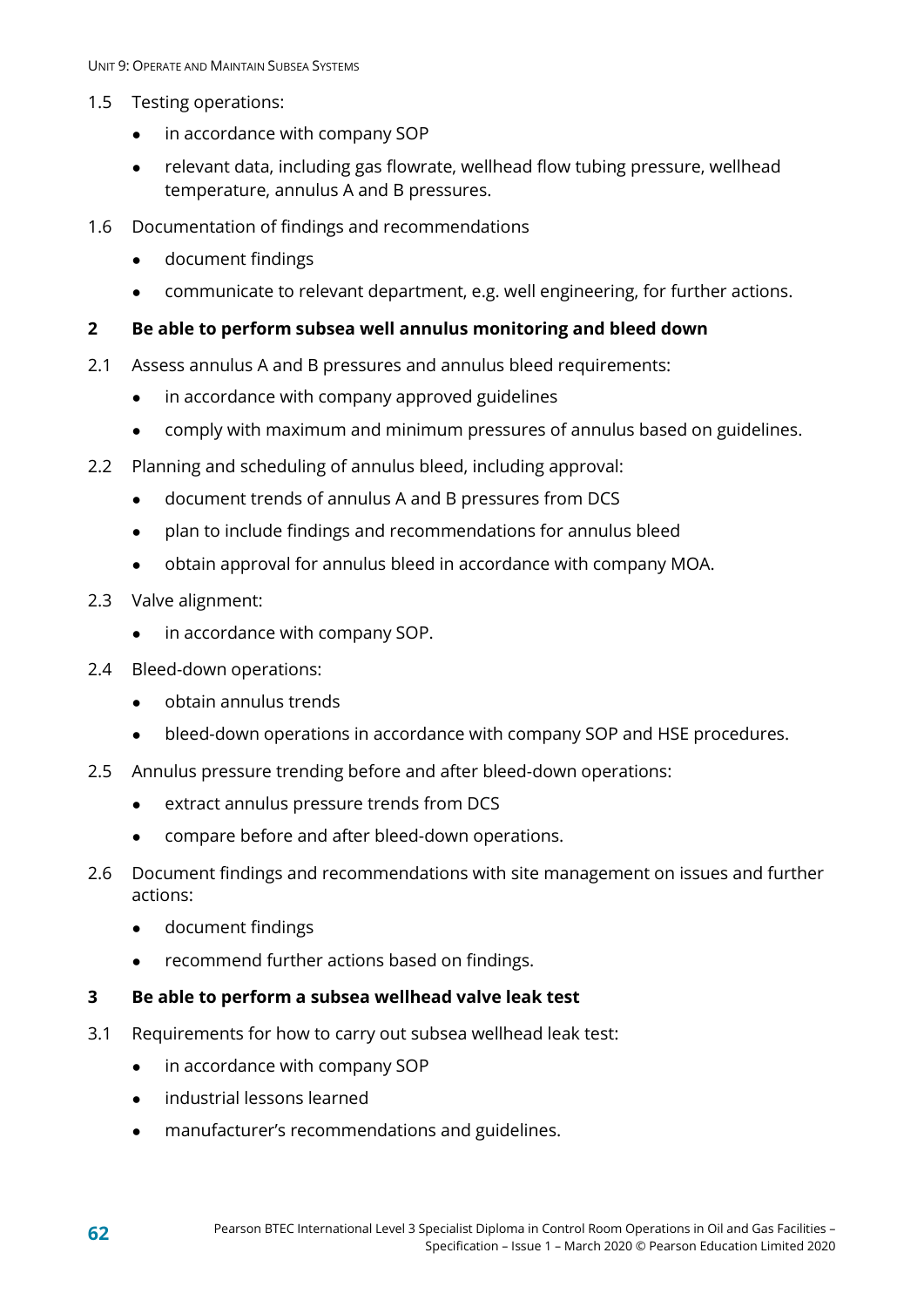- 3.2 Requirements and criteria for how to carry out a successful subsea wellhead valve leak test:
	- requirements how frequently subsea wellhead leak tests are needed and pressures that need to be applied
	- criteria differential pressures build-up and holding times.
- 3.3 Valve leak testing plan and schedule:
	- to cover well details
	- resources requirement
	- timing to ensure minimum disruption to production requirements
	- any special supports tools
	- HSE considerations
	- approval in accordance with delegated manual of authority.
- 3.4 Well shut-in, valve alignments and valve testing, and pressure equalisation:
	- in accordance with company SOP
	- follow the correct sequence of valves shutting and opening, including for:
		- o production control valve (PCV)
		- o production master valve (PMV)
		- o production wing valve (PWV).
- 3.5 Trending of pressures and temperatures:
	- monitor pressures of well
	- monitor temperatures of well.
- 3.6 Documentation of and report findings:
	- verify results and compare with previous results
	- recommend further actions based on outcome of leak test
	- communicate findings, as appropriate.

#### **4 Be able to operate subsea chemical injection system**

- 4.1 Chemical injection operations:
	- optimise the use of chemicals
	- set and monitor chemical injections as approved by production technologist
	- in accordance with company SOP for use of chemicals.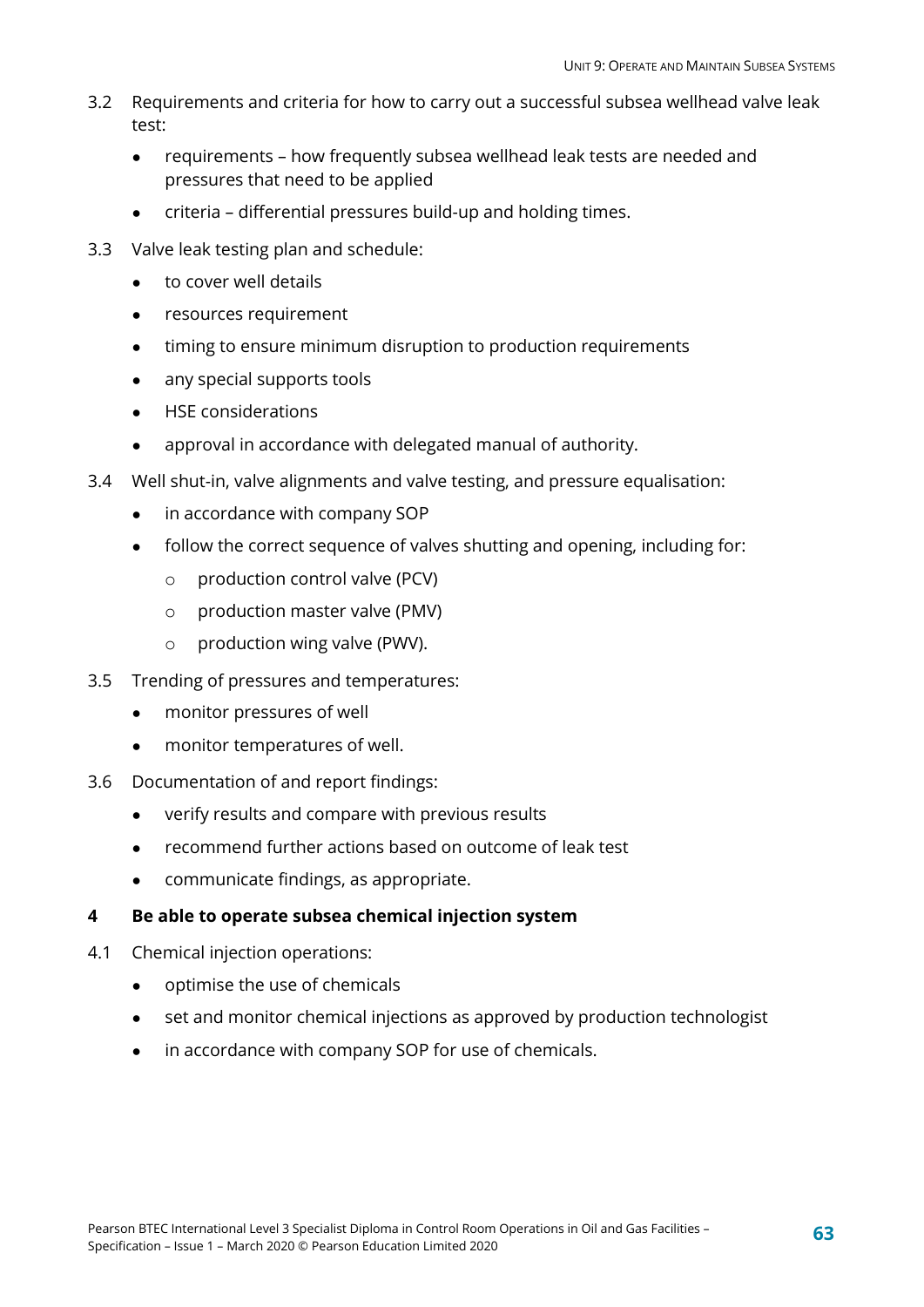#### **5 Be able to operate and maintain a hydraulic system**

- 5.1 Operation and maintenance of hydraulic power unit (HPU) system:
	- in accordance with company SOP
	- use of approved hydraulic oil.
- 5.2 Replacement of HPU filters when indicated by pressure differentials or laboratory analysis:
	- in accordance with company SOP for differential pressure (DP) readings
	- use of approved HPU filters.
- 5.3 Hydraulic fluid samples and appropriate laboratory analysis:
	- use of approved sampling equipment
	- use of approved laboratory.
- 5.4 Site hydraulic fluid analysis and PAMAS fluid analyser:
	- in accordance with company SOP
	- in accordance with manufacturer's recommendations.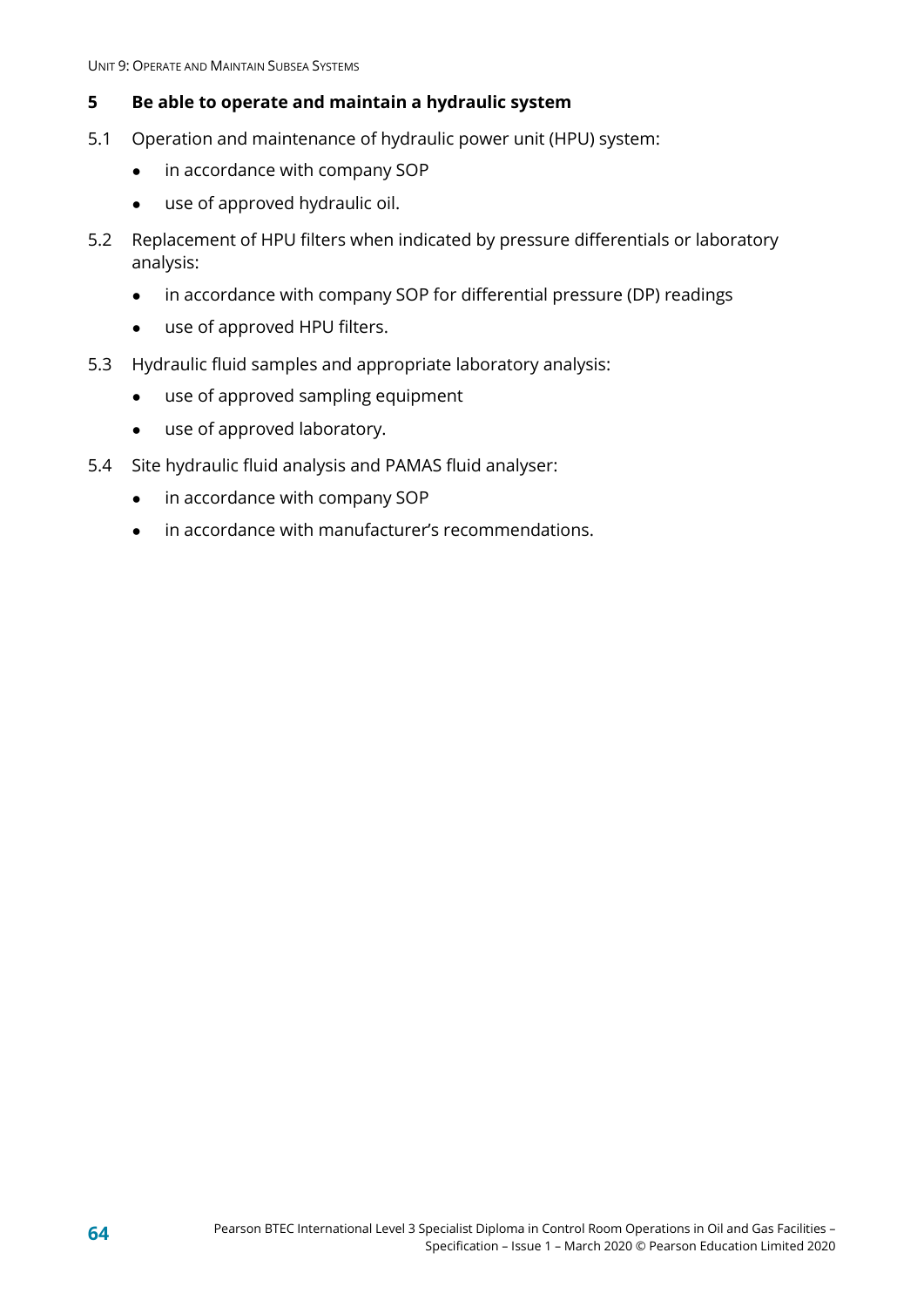| <b>Learning outcomes</b> |                                                                              |     | <b>Assessment criteria</b>                                                                      | <b>Evidence</b><br>type | <b>Portfolio</b><br>reference | <b>Date</b> |
|--------------------------|------------------------------------------------------------------------------|-----|-------------------------------------------------------------------------------------------------|-------------------------|-------------------------------|-------------|
|                          | Be able to perform<br>subsea well testing                                    | 1.1 | Explain subsea well testing procedures                                                          |                         |                               |             |
|                          |                                                                              | 1.2 | Switch well to appropriate separator                                                            |                         |                               |             |
|                          |                                                                              | 1.3 | Collect water samples to determine the water cut                                                |                         |                               |             |
|                          |                                                                              | 1.4 | Collect gas and liquid meter readings                                                           |                         |                               |             |
|                          |                                                                              | 1.5 | Carry out testing operations                                                                    |                         |                               |             |
|                          |                                                                              | 1.6 | Document and report findings                                                                    |                         |                               |             |
| $\overline{2}$           | Be able to perform<br>subsea well<br>annulus<br>monitoring and<br>bleed down | 2.1 | Assess annulus A and B pressures to determine if an annulus<br>bleed is required                |                         |                               |             |
|                          |                                                                              | 2.2 | Plan and schedule an annulus bleed, including approval                                          |                         |                               |             |
|                          |                                                                              | 2.3 | Perform valve alignment in accordance with<br>company standard operating procedures             |                         |                               |             |
|                          |                                                                              | 2.4 | Carry out bleed-down operations                                                                 |                         |                               |             |
|                          |                                                                              | 2.5 | Carry out annulus pressure trending before and after bleed-<br>down operations                  |                         |                               |             |
|                          |                                                                              | 2.6 | Document findings, issues and recommendations with site<br>management and agree further actions |                         |                               |             |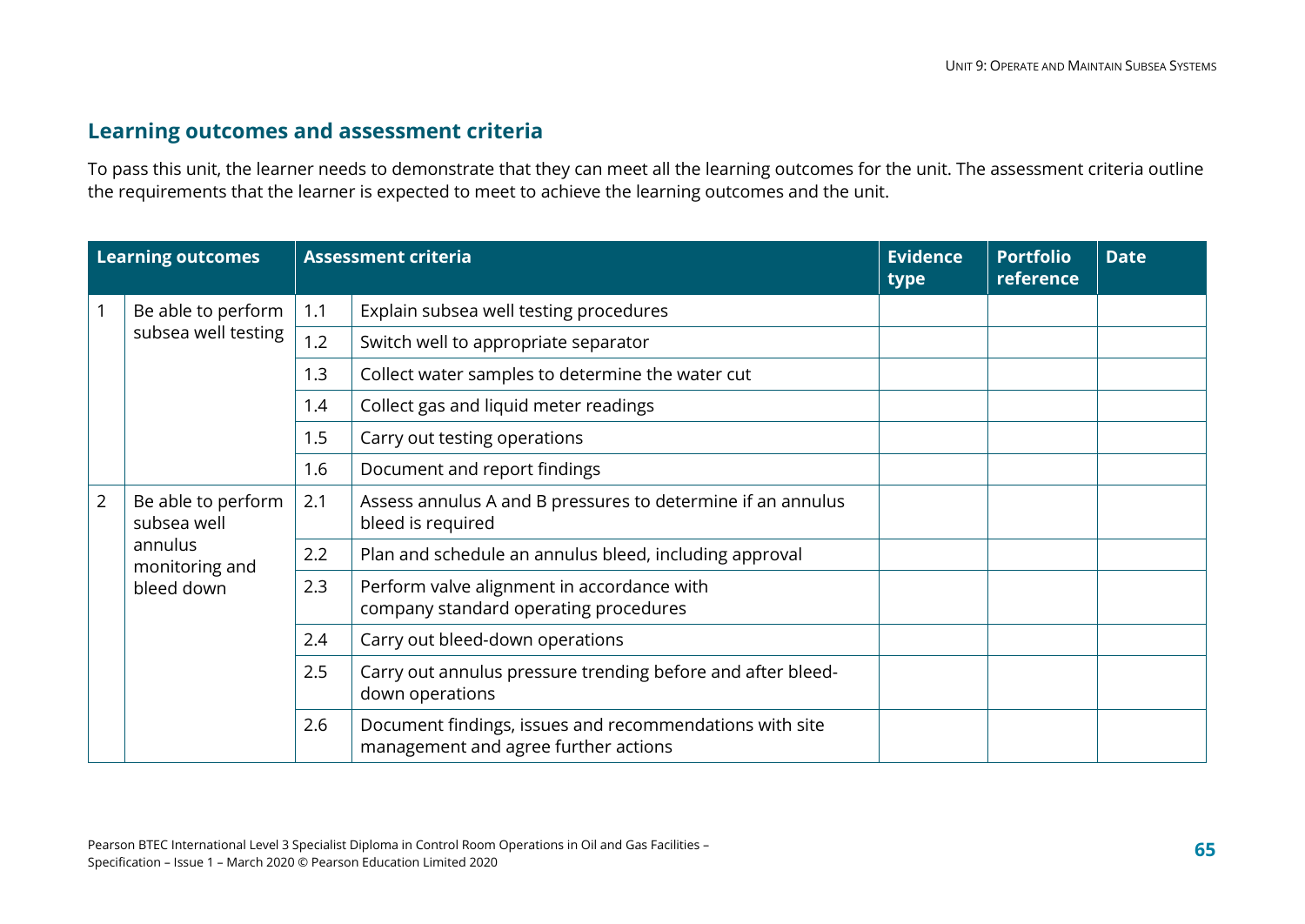#### UNIT 9: OPERATE AND MAINTAIN SUBSEA SYSTEMS

| <b>Learning outcomes</b> |                                                             |     | <b>Assessment criteria</b>                                                                            | <b>Evidence</b><br>type | <b>Portfolio</b><br>reference | <b>Date</b> |
|--------------------------|-------------------------------------------------------------|-----|-------------------------------------------------------------------------------------------------------|-------------------------|-------------------------------|-------------|
| 3                        | Be able to perform<br>a subsea wellhead<br>valve leak test  | 3.1 | Explain the requirements for how to carry out a subsea<br>wellhead valve leak test                    |                         |                               |             |
|                          |                                                             | 3.2 | Describe the requirements and criteria for a successful subsea<br>wellhead valve leak test            |                         |                               |             |
|                          |                                                             | 3.3 | Plan and schedule valve leak testing, including approval                                              |                         |                               |             |
|                          |                                                             | 3.4 | Carry out well shut-in, valve alignments and valve testing and<br>pressure equalisation               |                         |                               |             |
|                          |                                                             | 3.5 | Carry out trending of pressures and temperatures                                                      |                         |                               |             |
|                          |                                                             | 3.6 | Document and report findings                                                                          |                         |                               |             |
| $\overline{4}$           | Be able to operate<br>a subsea chemical<br>injection system | 4.1 | Carry out chemical injection operations                                                               |                         |                               |             |
| 5                        | Be able to operate<br>and maintain a<br>hydraulic system    | 5.1 | Operate and maintain a hydraulic power unit (HPU) system                                              |                         |                               |             |
|                          |                                                             | 5.2 | Perform replacement of HPU filters when indicated by pressure<br>differentials or laboratory analysis |                         |                               |             |
|                          |                                                             | 5.3 | Take hydraulic fluid samples to appropriate laboratory for<br>analysis                                |                         |                               |             |
|                          |                                                             | 5.4 | Carry out site hydraulic fluid analysis using fluid analyser as<br>required                           |                         |                               |             |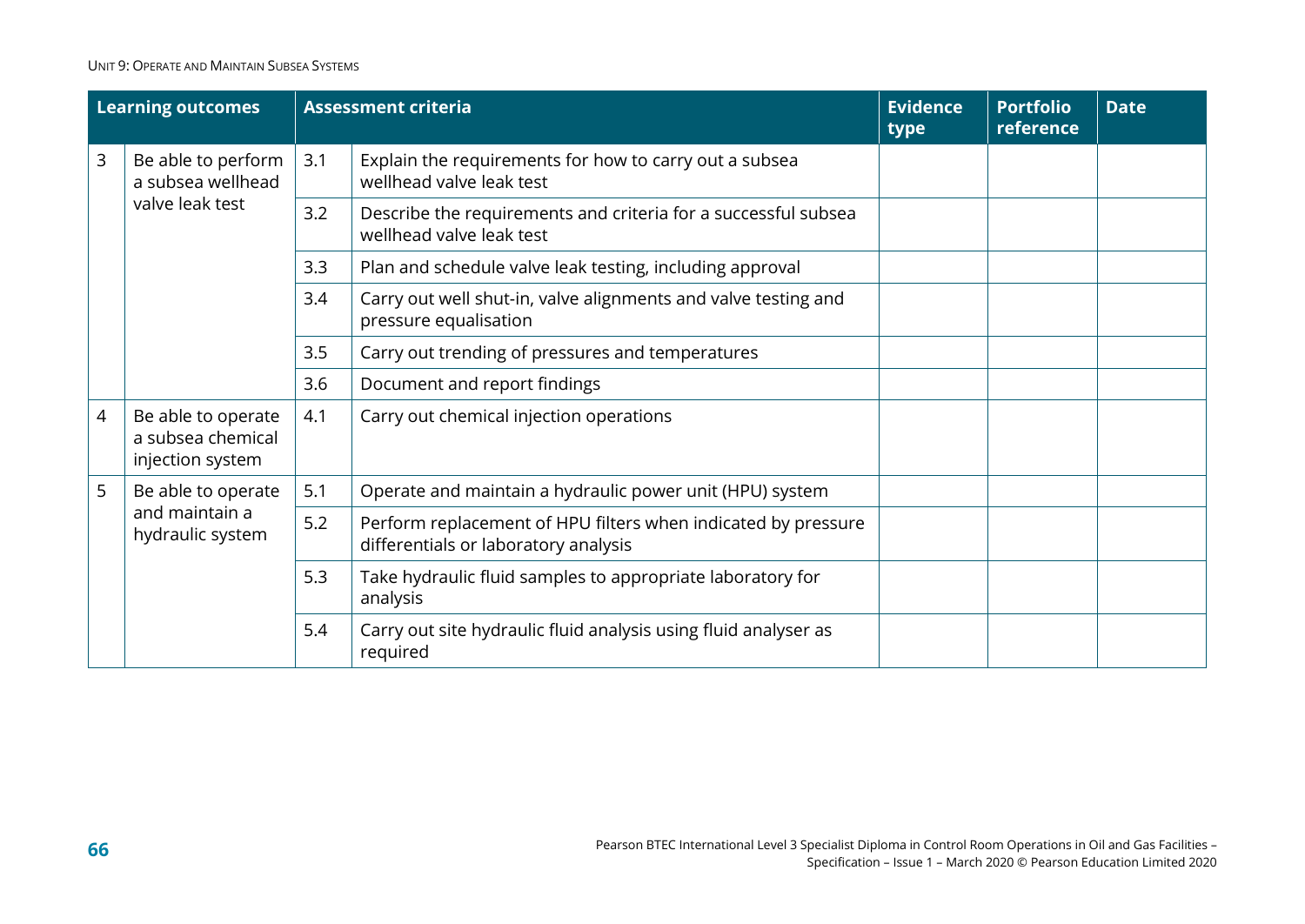## **Declarations**

| I confirm that the evidence for this unit is authentic and a true representation of my own work.                                                                                                                                                       |             |
|--------------------------------------------------------------------------------------------------------------------------------------------------------------------------------------------------------------------------------------------------------|-------------|
|                                                                                                                                                                                                                                                        |             |
|                                                                                                                                                                                                                                                        |             |
| I confirm that the evidence for this unit is authentically that of the learner whose name and signature appears above. The assessment<br>has been carried out in accordance with any specified assessment requirements for the unit and qualification. |             |
|                                                                                                                                                                                                                                                        |             |
|                                                                                                                                                                                                                                                        | Date: Date: |
| (if sampled)                                                                                                                                                                                                                                           |             |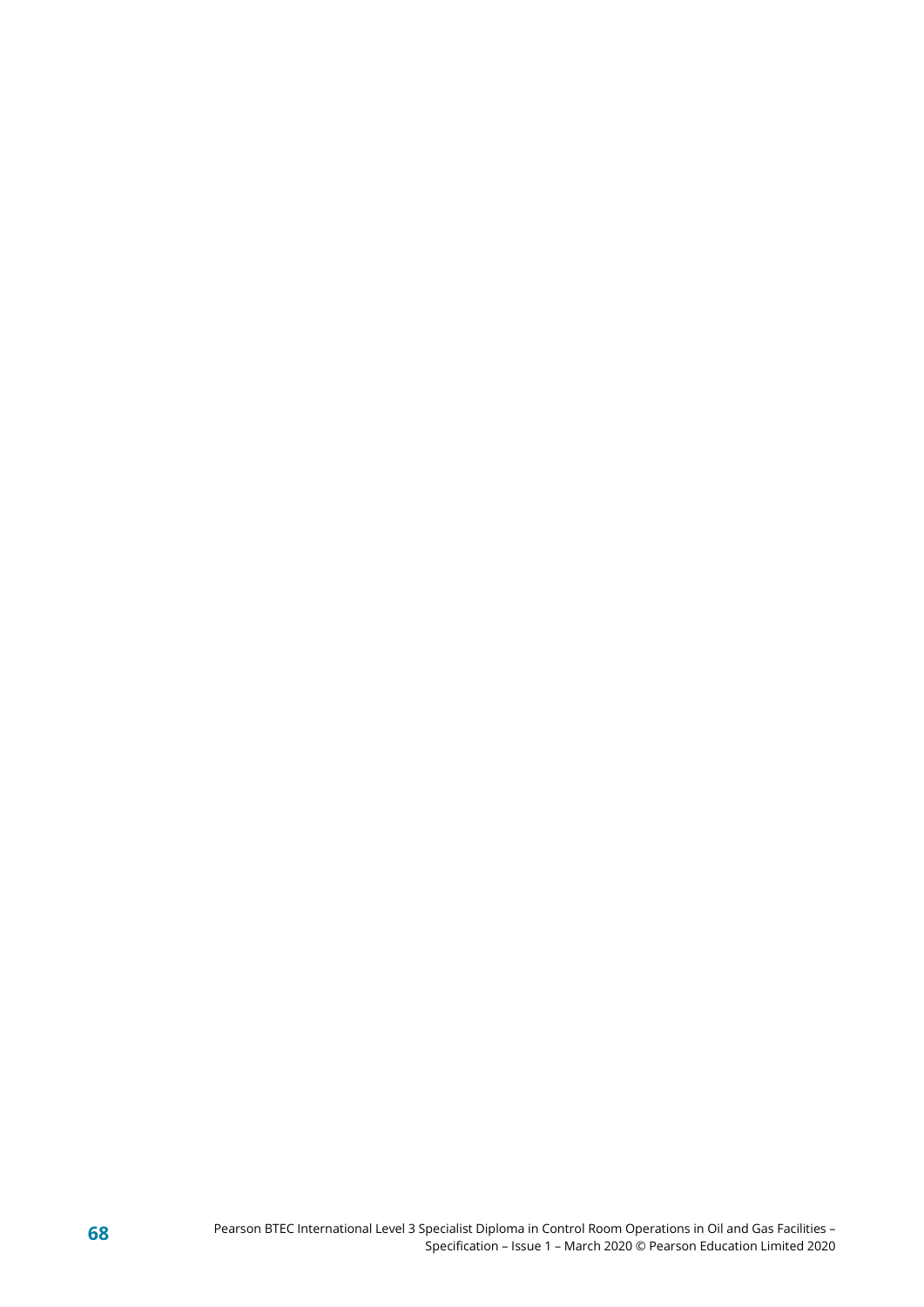# **5 Assessment**

To achieve a pass for qualifications in this suite, the learner must achieve all the units required in the qualification structure.

## **Internal assessment**

The units are assessed through an internally- and externally quality-assured Portfolio of Evidence, consisting of evidence gathered during the course.

Each unit has learning outcomes and assessment criteria. To pass each unit, learners must:

- achieve **all** the learning outcomes
- satisfy **all** the assessment criteria by providing sufficient and valid evidence for each criterion, including meeting any range statements
- prove that the evidence is their own.

The learner must have an assessment record that identifies the assessment criteria that have been met. The assessment record should be cross-referenced to the evidence provided. The assessment record should include details of the type of evidence and the date of assessment. Suitable centre documentation should be used to form an assessment record.

| <b>Valid</b>      | is relevant to the standards for which competence is claimed                                                                     |
|-------------------|----------------------------------------------------------------------------------------------------------------------------------|
| <b>Authentic</b>  | is produced by the learner                                                                                                       |
| Current           | is sufficiently recent to create confidence that the same skill,<br>understanding or knowledge persists at the time of the claim |
| <b>Reliable</b>   | indicates that the learner can consistently perform at this level                                                                |
| <b>Sufficient</b> | fully meets the requirements of the assessment criteria, including<br>any range statements                                       |

Learners can provide evidence of occupational competence from:

- **current practice** where evidence is generated from a current job role
- a **programme of development** where evidence comes from assessment opportunities built into a learning programme. The evidence provided must meet the assessment requirements for the qualification and reflect current practice in the sector
- the **Recognition of Prior Learning (RPL)** where a learner can demonstrate that they can meet a unit's assessment criteria through knowledge, understanding or skills they already possess. The assessor must be confident that the same level of skill, understanding and knowledge exists at the time of the claim as existed at the time the evidence was produced. RPL is acceptable for accrediting part of a unit, one or more units, or a whole qualification

Further guidance is available in our *Recognition of Prior Learning Policy and Process*  document, available on our website.

a combination of the above.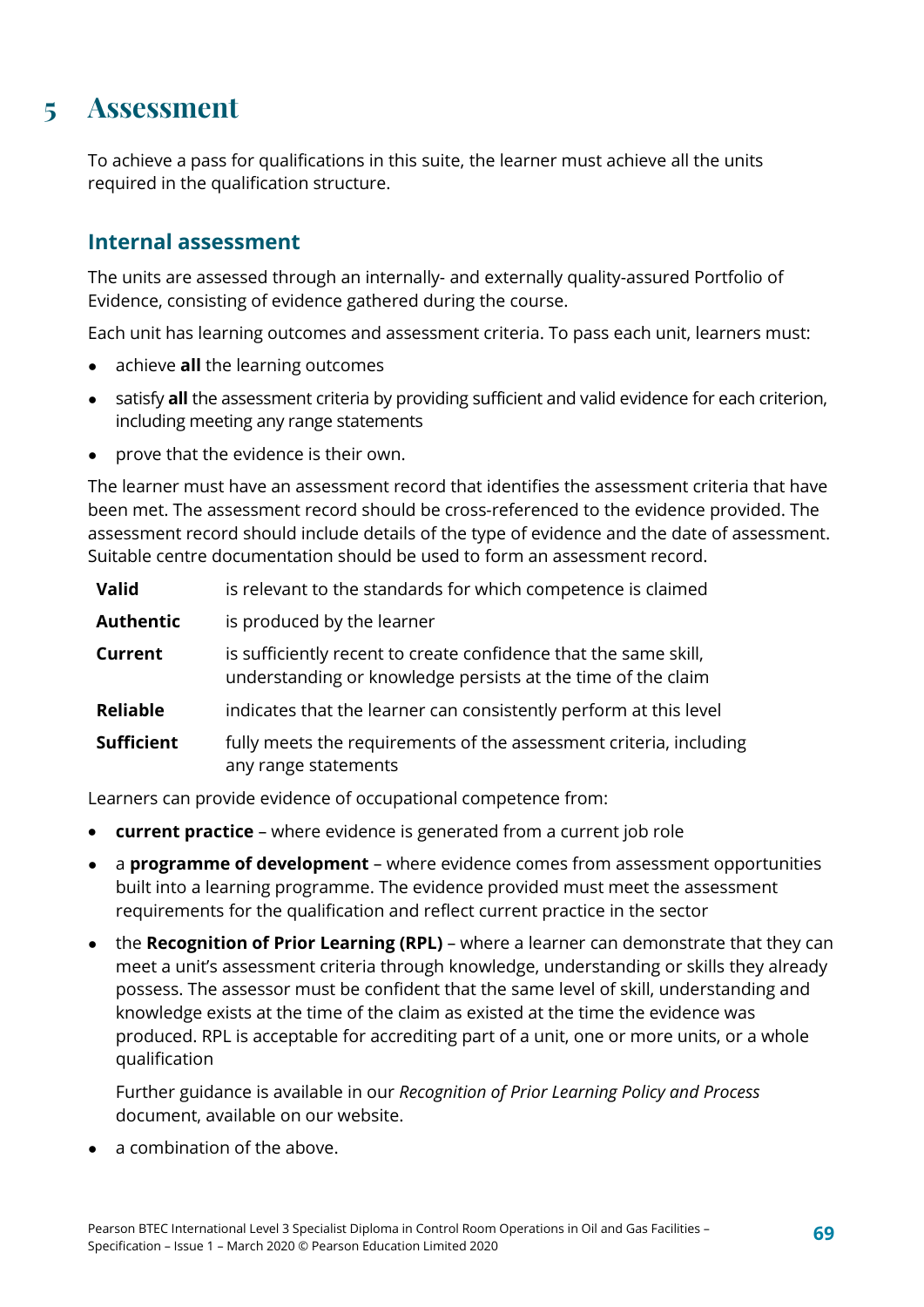## **Assessment rules**

The assessment rules for the qualifications in this sector are included in *Appendix A*. They set out the principles for assessing the units to ensure that the qualifications remain valid and reliable.

# **Types of evidence**

To achieve a unit, the learner must gather evidence that shows that they have met the required standard specified in the assessment criteria, Pearson's quality assurance arrangements (please see *Section 7 Quality assurance*) and the requirements of the assessment rules given in *Appendix A*.

In line with the assessment rules, evidence for internally-assessed units can take a variety of forms as indicated below:

- direct observation of the learner's performance by their assessor (O)
- outcomes from oral or written questioning (Q&A)
- $\bullet$  products of the learner's work (P)
- personal statements and/or reflective accounts (RA)
- outcomes from simulation (S)
- professional discussion (PD)
- witness testimony (WT)
- expert witness testimony (EWT)
- evidence of Recognition of Prior Learning (RPL).

Learners can use the abbreviations in their portfolios for cross-referencing purposes.

Learners can also use one piece of evidence to prove their knowledge, skills and understanding across different assessment criteria and/or across different units. One piece of evidence may be used to demonstrate achievement of several assessment criteria in the same or different units.

Any specific evidence requirements for a unit are given in the *Unit assessment requirements* section of the unit.

Further guidance on centre quality assurance and internal verification processes can be found in *Section 7 Quality Assurance*.

### **Assessment of knowledge and understanding**

Knowledge and understanding are key components of competent performance, but it is unlikely that performance evidence alone will provide sufficient evidence for knowledgebased learning outcomes and assessment criteria. Where the learner's knowledge and understanding is not apparent from performance evidence, it must be assessed through other valid methods, listed above.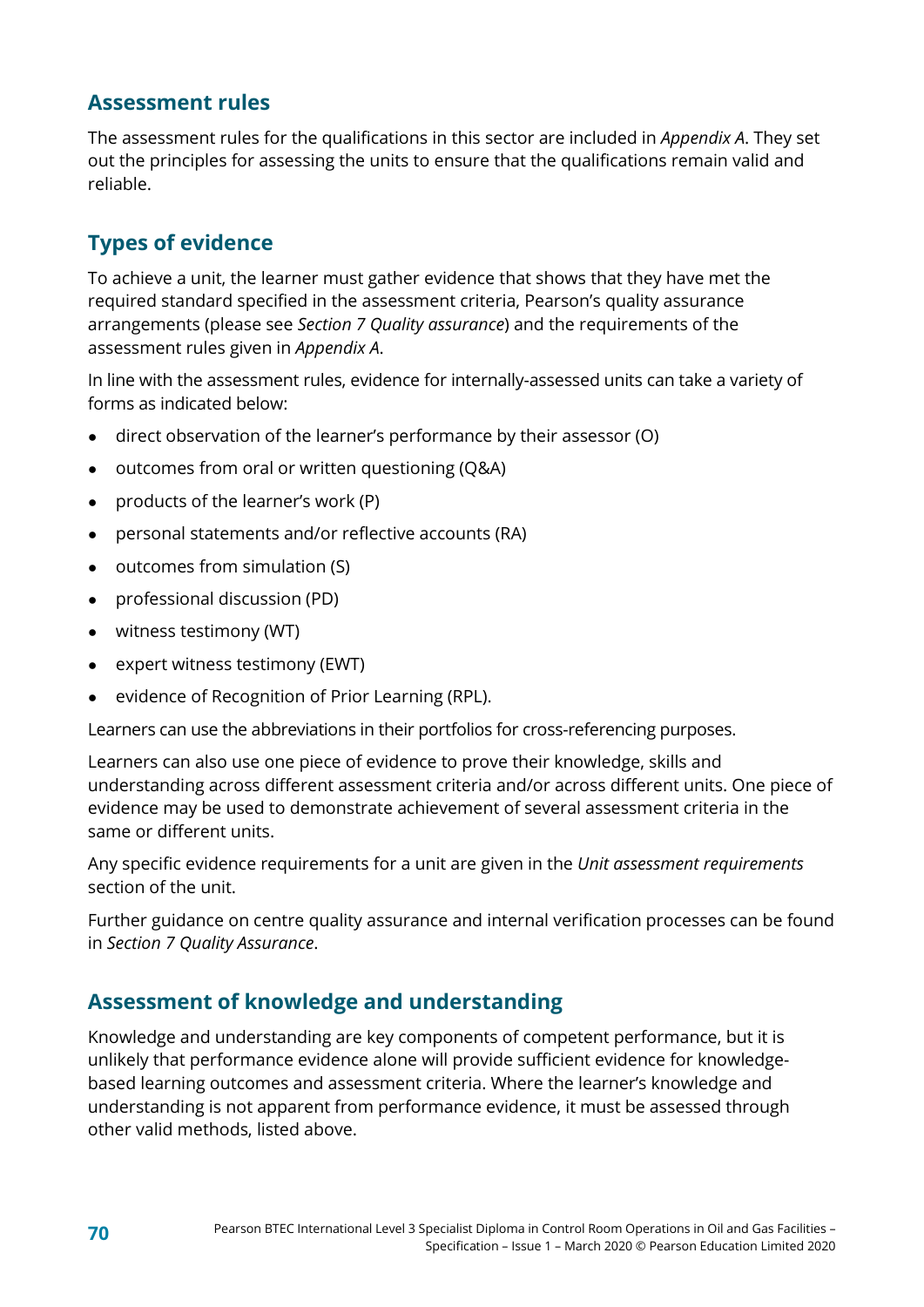# **6 Administrative arrangements**

## **Introduction**

This section focuses on the administrative requirements for delivering a BTEC qualification. It is of particular value to Quality Nominees, Lead IVs and Programme Leaders.

## **Learner registration and entry**

Shortly after learners start the programme of learning, you need to make sure that they are registered for the qualification. You need to refer to the *International Information Manual* for information on making registrations for the qualification.

Learners can be formally assessed only for a qualification on which they are registered. If learners' intended qualifications change, for example if a learner decides to choose a different pathway specialism, then the centre must transfer the learner appropriately.

### **Access to assessment**

Assessments need to be administered carefully to ensure that all learners are treated fairly, and that results and certification are issued on time to allow learners to progress to their chosen progression opportunities.

Pearson's *Equality Policy* requires that all learners should have equal opportunity to access our qualifications and assessments, and that our qualifications are awarded in a way that is fair to every learner. We are committed to making sure that:

- learners with a protected characteristic are not, when they are undertaking one of our qualifications, disadvantaged in comparison to learners who do not share that characteristic
- all learners achieve the recognition they deserve for undertaking a qualification and that this achievement can be compared fairly to the achievement of their peers.

Further information on access arrangements can be found in the Joint Council for Qualifications (JCQ) document *Access Arrangements, Reasonable Adjustments and Special Consideration for General and Vocational Qualifications*.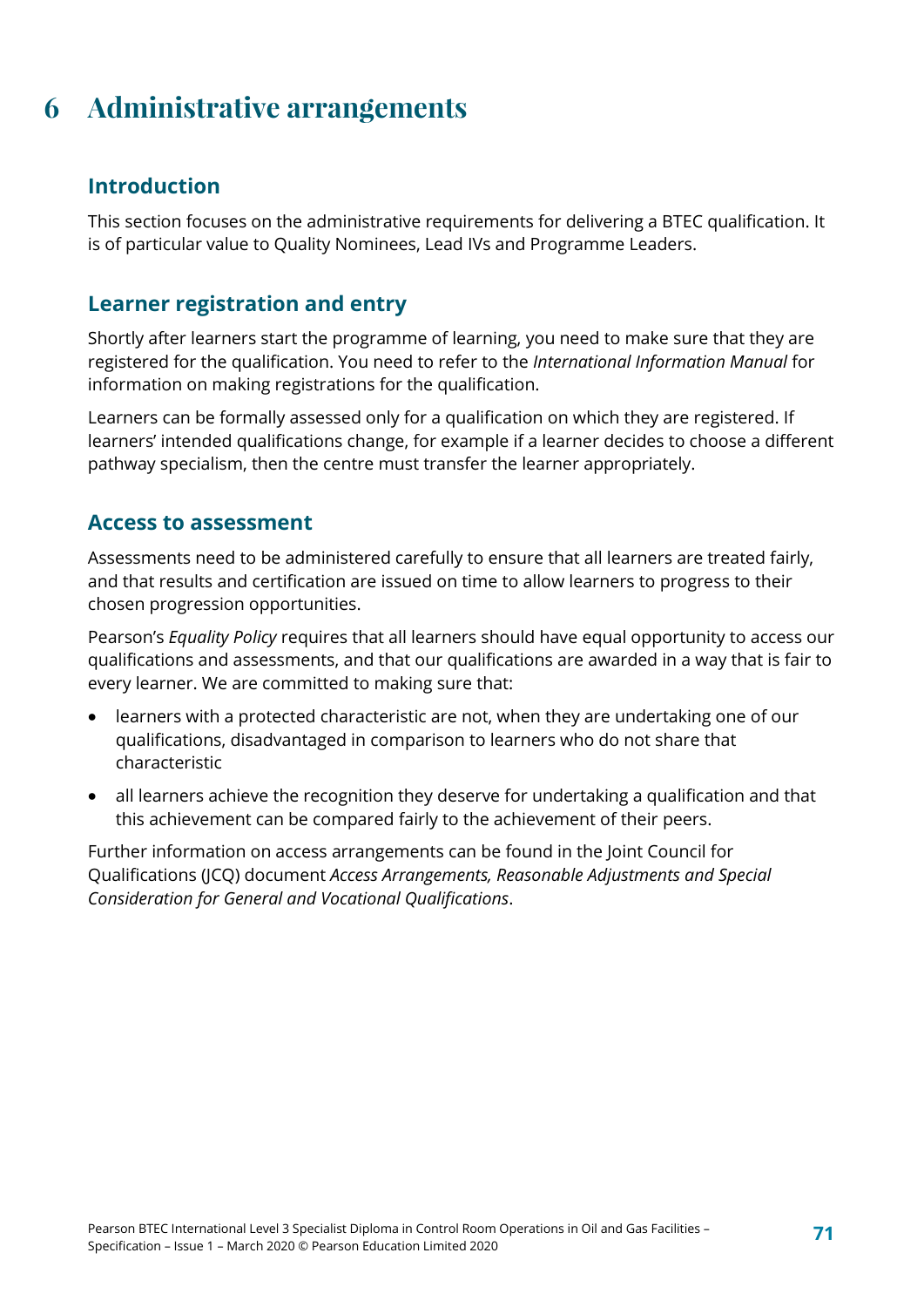## **Administrative arrangements for assessment**

#### **Records**

You are required to retain records of assessment for each learner. Records should include decisions reached and any adjustments or appeals. Further information can be found in the *International Information Manual*. We may ask to audit your records, so they must be retained as specified.

#### **Reasonable adjustments to assessment**

To ensure that learners have fair access to demonstrate the requirements of the assessments, a reasonable adjustment is one that is made before a learner is assessed. You are able to make adjustments to internal assessments to take account of the needs of individual learners. In most cases, this can be achieved through allowing the use of assistive technology or adjusting the format of evidence. Any reasonable adjustment must reflect the normal learning or working practice of a learner in a centre or working within the occupational area. We can advise you if you are uncertain as to whether an adjustment is fair and reasonable. You need to plan for time to make adjustments if necessary.

Further details on how to make adjustments for learners with protected characteristics are given on our website, in the document *Supplementary guidance for reasonable adjustment and special consideration in vocational internally-assessed units*.

#### **Appeals against assessment**

Your centre must have a policy for dealing with appeals from learners. These appeals may relate to assessment decisions being incorrect or assessment not being conducted fairly. The first step in such a policy could be a consideration of the evidence by a Lead IV or other member of the programme team. The assessment plan should allow time for potential appeals after assessment decisions have been given to learners. If there is an appeal by a learner, you must document the appeal and its resolution. Learners have a final right of appeal to Pearson but only if the procedures that you have put in place have not been followed. Further details are given in the document *Enquiries and appeals about Pearson vocational qualifications and end point assessment policy*.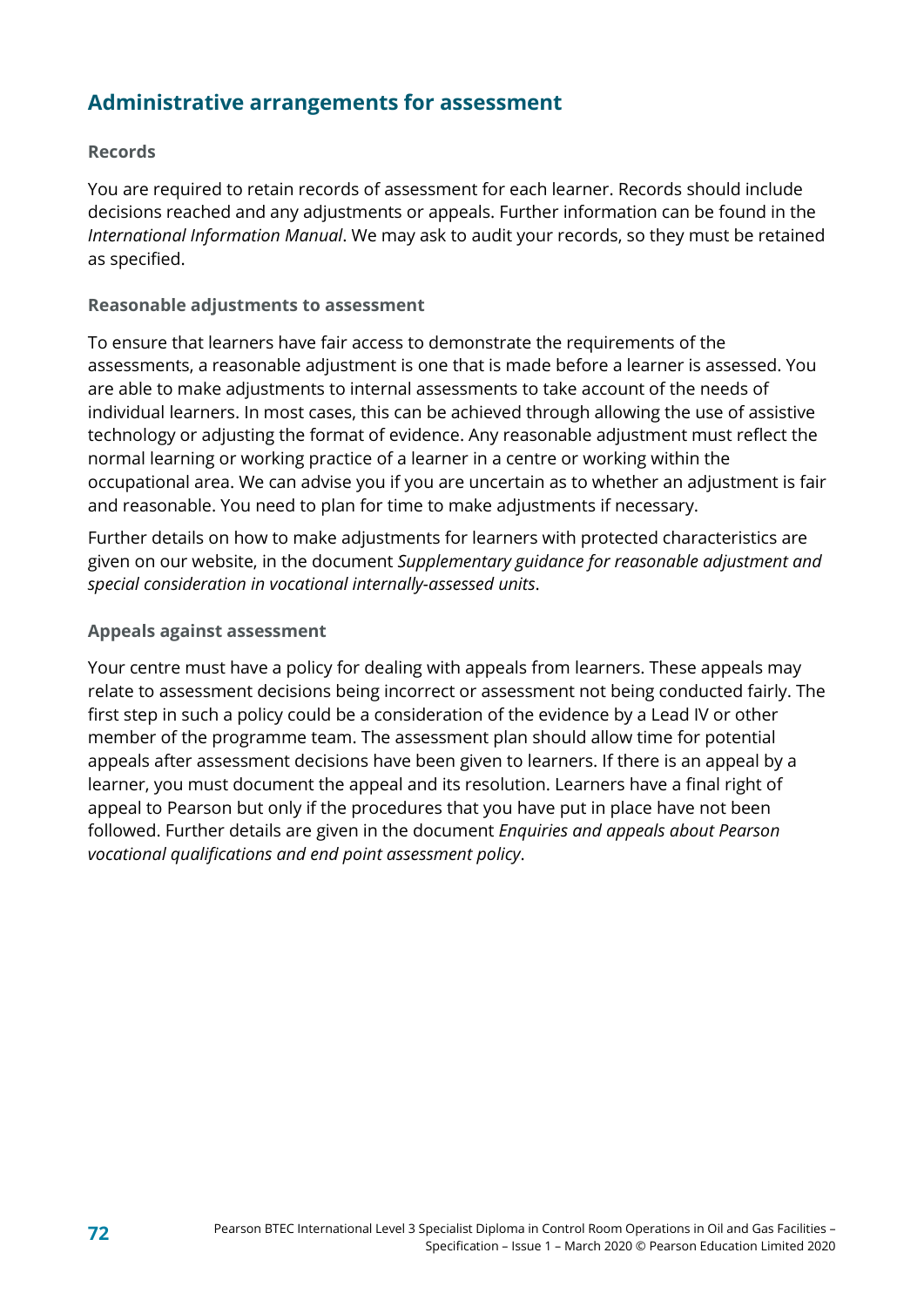# **Dealing with malpractice in assessment**

Malpractice means acts that undermine the integrity and validity of assessment, the certification of qualifications and/or may damage the authority of those responsible for delivering the assessment and certification.

Pearson does not tolerate actual or attempted actions of malpractice by learners, centre staff or centres in connection with Pearson qualifications. Pearson may impose penalties and/or sanctions on learners, centre staff or centres where malpractice or attempted malpractice has been proven.

Malpractice may occur or be suspected in relation to any unit or type of assessment within a qualification. For further details on malpractice and advice on preventing malpractice by learners, please see Pearson's *Centre Guidance: Dealing with Malpractice*, available on our website.

The procedures we ask you to adopt vary between units that are internally assessed and those that are externally assessed.

Centres are required to take steps to prevent malpractice and to investigate instances of suspected malpractice. Learners must be given information that explains what malpractice is for internal assessment and how suspected incidents will be dealt with by the centre. The *Centre Guidance: Dealing with Malpractice* document gives full information on the actions we expect you to take.

Pearson may conduct investigations if we believe a centre is failing to conduct internal assessment according to our policies. The above document gives further information and examples, and details the penalties and sanctions that may be imposed.

In the interests of learners and centre staff, centres need to respond effectively and openly to all requests relating to an investigation into an incident of suspected malpractice.

### **Learner malpractice**

The head of centre is required to report incidents of suspected learner malpractice that occur during Pearson qualifications. We ask centres to complete JCQ Form M1 (www.jcq.org.uk/malpractice) and email it with any accompanying documents (signed statements from the learner, invigilator, copies of evidence, etc.) to the Investigations Processing team at candidatemalpractice@pearson.com. The responsibility for determining appropriate sanctions or penalties to be imposed on learners lies with Pearson.

Learners must be informed at the earliest opportunity of the specific allegation and the centre's malpractice policy, including the right of appeal. Learners found guilty of malpractice may be disqualified from the qualification for which they have been entered with Pearson.

Failure to report malpractice constitutes staff or centre malpractice.

### **Teacher/centre malpractice**

The head of centre is required to inform Pearson's Investigations team of any incident of suspected malpractice (which includes maladministration) by centre staff, before any investigation is undertaken. The head of centre is requested to inform the Investigations team by submitting a JCQ M2 Form (downloadable from www.jcq.org.uk/malpractice) with supporting documentation to pqsmalpractice@pearson.com. Where Pearson receives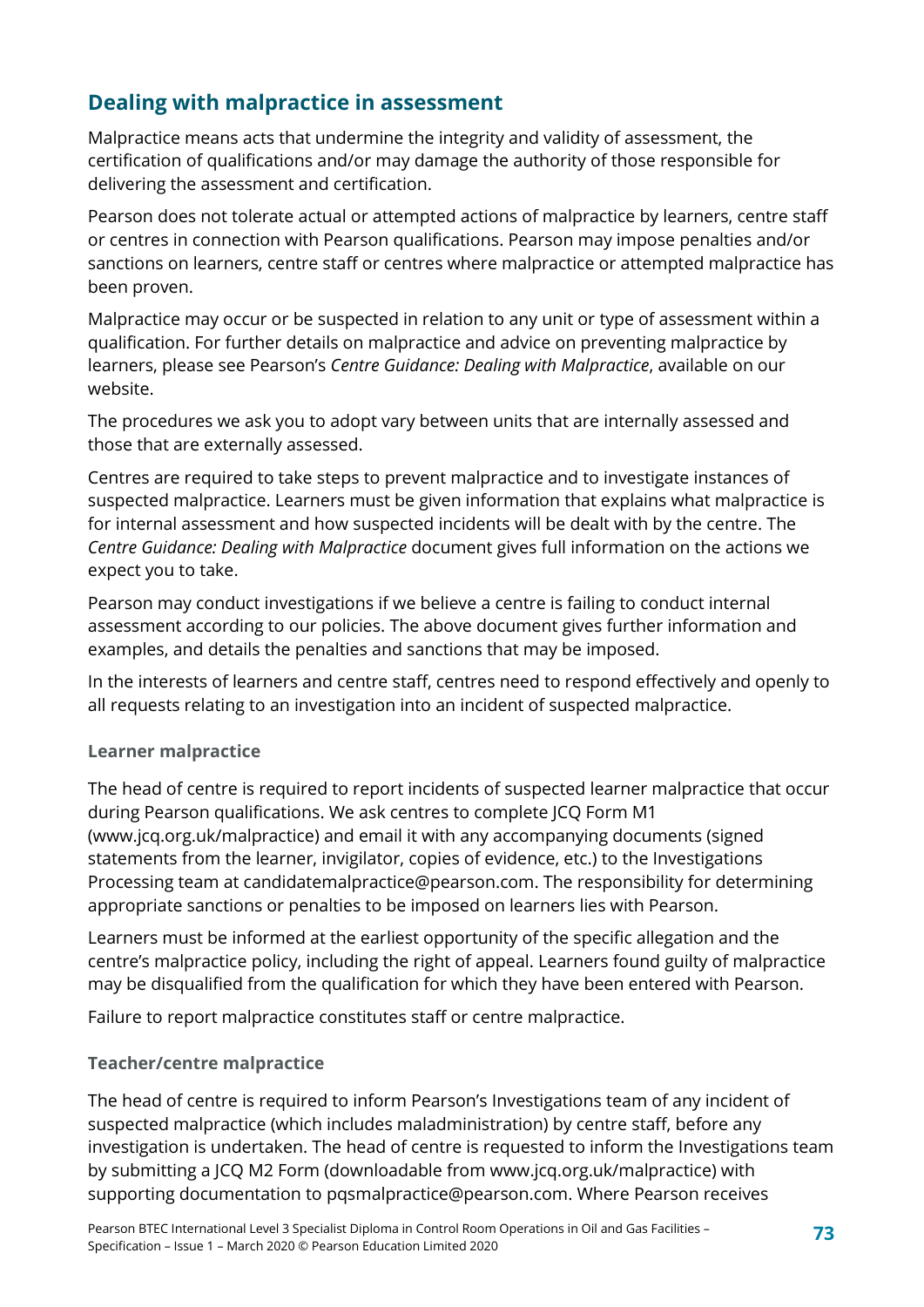allegations of malpractice from other sources (for example Pearson staff, anonymous informants), the Investigations team will conduct the investigation directly or may ask the head of centre to assist.

Pearson reserves the right in cases of suspected malpractice to withhold the issuing of results/certificates while an investigation is in progress. Depending on the outcome of the investigation, results and/or certificates may not be released or they may be withheld.

We reserve the right to withhold certification when undertaking investigations, audits and quality assurance processes. You will be notified within a reasonable period of time if this occurs.

### **Sanctions and appeals**

Where malpractice is proven, we may impose sanctions or penalties, such as:

- mark reduction for affected external assessments
- disqualification from the qualification
- debarment from registration for Pearson qualifications for a period of time.

If we are concerned about your centre's quality procedures we may impose sanctions such as:

- working with centres to create an improvement action plan
- requiring staff members to receive further training
- placing temporary blocks on the centre's certificates
- placing temporary blocks on registration of learners
- debarring staff members or the centre from delivering Pearson qualifications
- suspending or withdrawing centre approval status.

The centre will be notified if any of these apply.

Pearson has established procedures for centres that are considering appeals against penalties and sanctions arising from malpractice. Appeals against a decision made by Pearson will normally be accepted only from the head of centre (on behalf of learners and/or members or staff) and from individual members (in respect of a decision taken against them personally). Further information on appeals can be found in the JCQ Appeals booklet [\(https://www.jcq.org.uk/exams-office/appeals\)](https://www.jcq.org.uk/exams-office/appeals).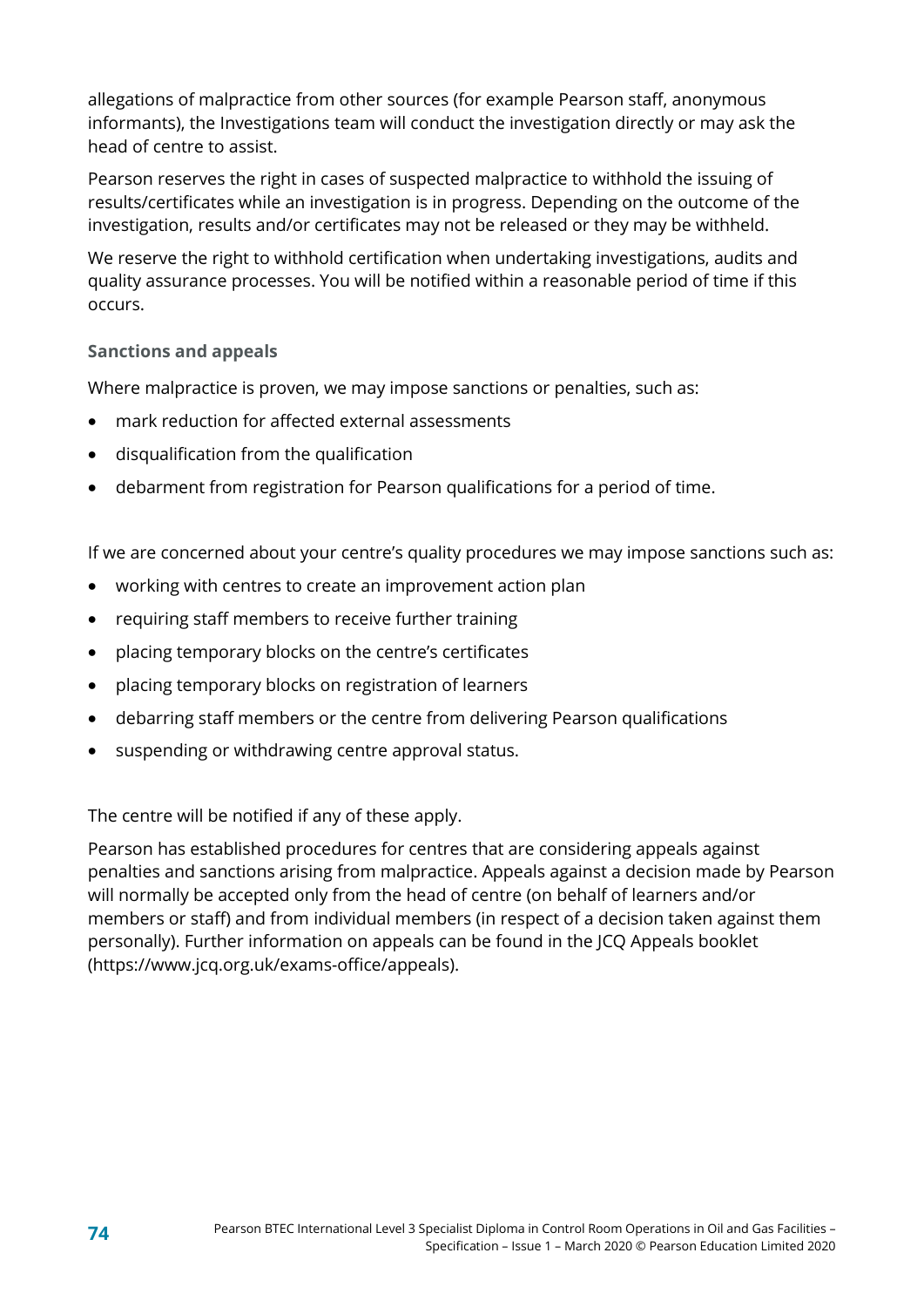## **Certification and results**

Once a learner has completed all the required components for a qualification, the centre can claim certification for the learner, provided that quality assurance has been successfully completed. For the relevant procedures, please refer to our *International Information Manual*. You can use the information provided on qualification grading to check overall qualification grades.

## **Additional documents to support centre administration**

As an approved centre, you must ensure that all staff delivering, assessing and administering the qualifications have access to the following documentation. These documents are reviewed annually and are reissued if updates are required.

- *Pearson International Quality Assurance Handbook*: this sets out how we will carry out quality assurance of standards and how you need to work with us to achieve successful outcomes.
- *International Information Manual*: this gives procedures for registering learners for qualifications, transferring registrations and claiming certificates.
- *Regulatory policies*: our regulatory policies are integral to our approach and explain how we meet internal and regulatory requirements. We review the regulated policies annually to ensure that they remain fit for purpose. Policies related to this qualification include:
	- o adjustments for candidates with disabilities and learning difficulties, access arrangements and reasonable adjustments for general and vocational qualifications
	- o age of learners
	- o centre guidance for dealing with malpractice
	- o recognition of prior learning and process.

This list is not exhaustive and a full list of our regulatory policies can be found on our website.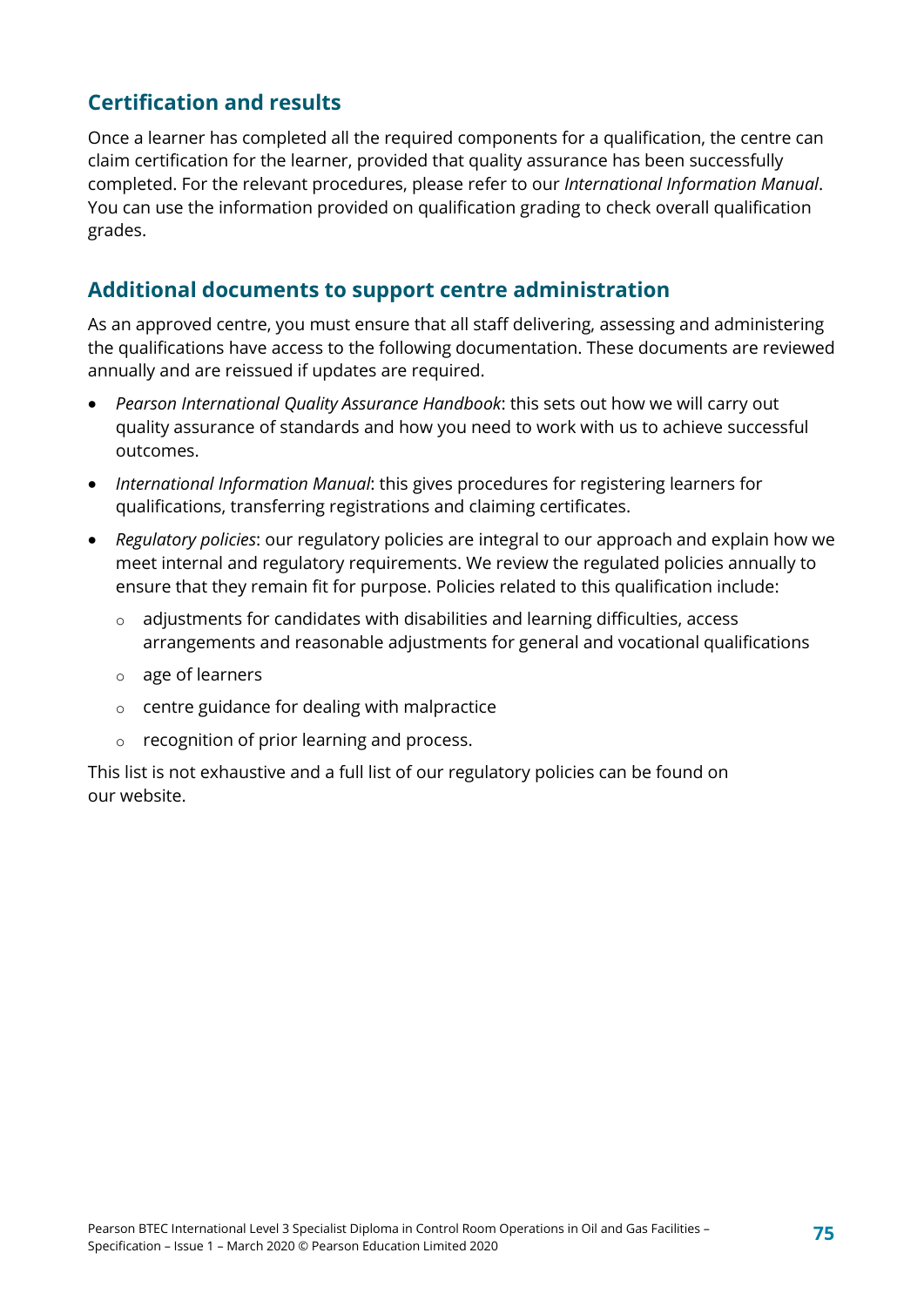# **7 Quality assurance**

## **Centre and qualification approval**

As part of the approval process, your centre must make sure that the resource requirements listed below are in place before offering the qualification.

- Centres must have access to appropriate physical resources (for example equipment, IT, learning materials, teaching rooms) to support the delivery and assessment of the qualification. This may include a workplace in line with industry standards and/or a Realistic Working Environment (RWE) where this is permitted in the units. This must comply with the requirements specified in the assessment rules in *Appendix A*.
- Staff involved in the assessment process must have relevant expertise and/or occupational experience specified in the assessment rules.
- There must be systems in place to ensure continuing professional development for staff delivering the qualification.
- Centres must have in place appropriate health and safety policies relating to the use of equipment by learners.
- Centres must deliver the qualification in accordance with current equality and diversity legislation and/or regulations.

## **Continuing quality assurance and standards verification**

On an annual basis, we produce the *Pearson International Quality Assurance Handbook*. It contains detailed guidance on the quality processes required to underpin robust assessment and internal verification.

The key principles of quality assurance are that:

- a centre delivering BTEC programmes must be an approved centre, and must have approval for the programmes or groups of programmes that it is delivering
- the centre agrees, as part of gaining approval, to abide by specific terms and conditions around the effective delivery and quality assurance of assessment; the centre must abide by these conditions throughout the period of delivery
- an approved centre must follow agreed protocols for standardisation of assessors and verifiers, for the planning, monitoring and recording of assessment processes, and for dealing with special circumstances, appeals and malpractice.

The approach of quality-assured assessment is through a partnership between an approved centre and Pearson. We will make sure that each centre follows best practice and employs appropriate technology to support quality-assurance processes, where practicable. We work to support centres and seek to make sure that our quality-assurance processes do not place undue bureaucratic processes on centres. We monitor and support centres in the effective operation of assessment and quality assurance.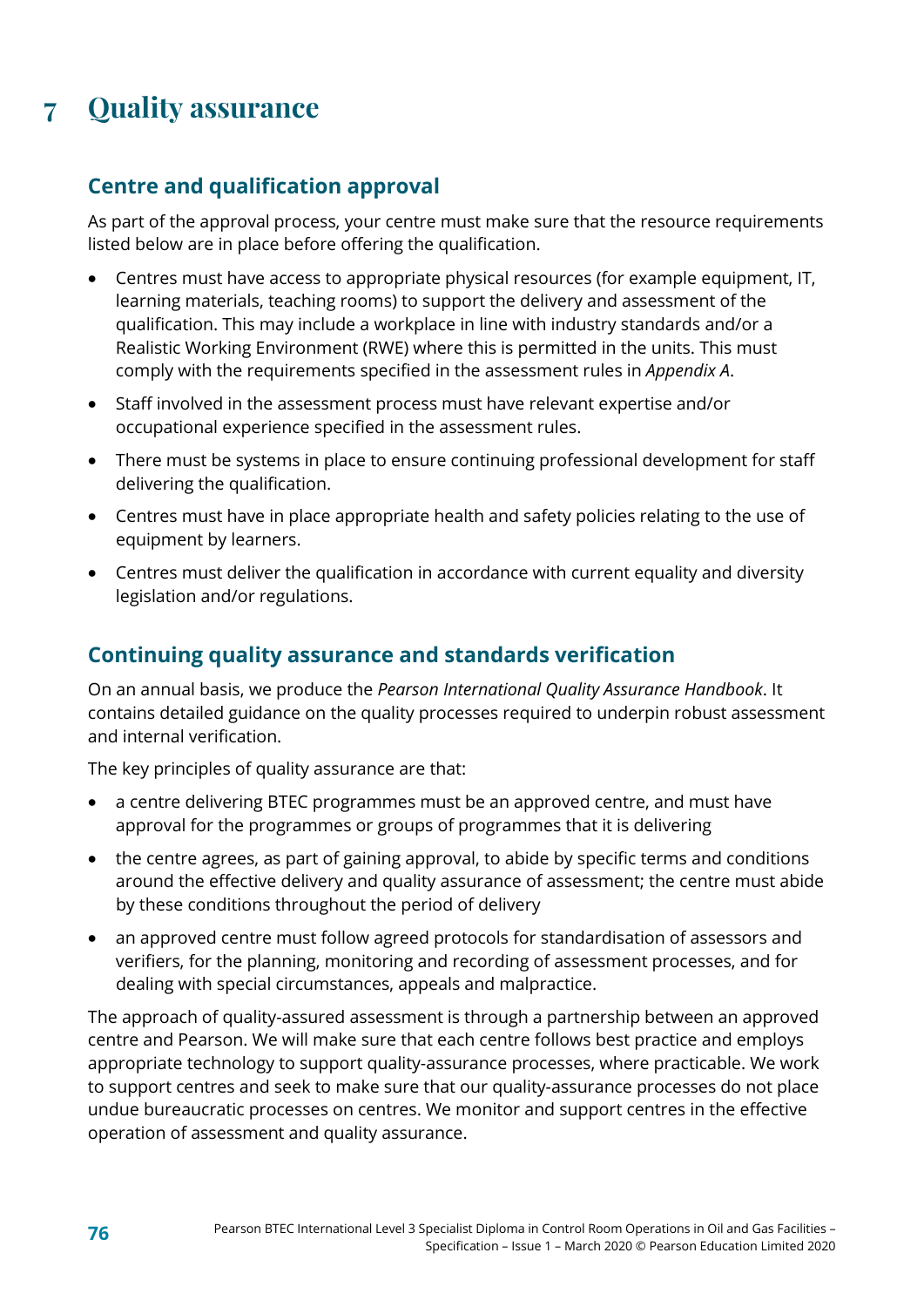The methods we use to do this include:

- making sure that all centres complete appropriate declarations at the time of approval
- undertaking approval visits to centres
- making sure that centres have effective teams of assessors and verifiers who are trained to undertake assessment
- assessment sampling and verification, through requested samples of assessments, completed assessed learner work and associated documentation
- an overarching review and assessment of a centre's strategy for delivering and quality assuring its BTEC programmes, for example making sure that synoptic units are placed appropriately in the order of delivery of the programme.

Centres that do not fully address and maintain rigorous approaches to delivering, assessing and quality assurance cannot seek certification for individual programmes or for all BTEC programmes. An approved centre must make certification claims only when authorised by us and strictly in accordance with requirements for reporting.

Centres that do not comply with remedial action plans may have their approval to deliver qualifications removed.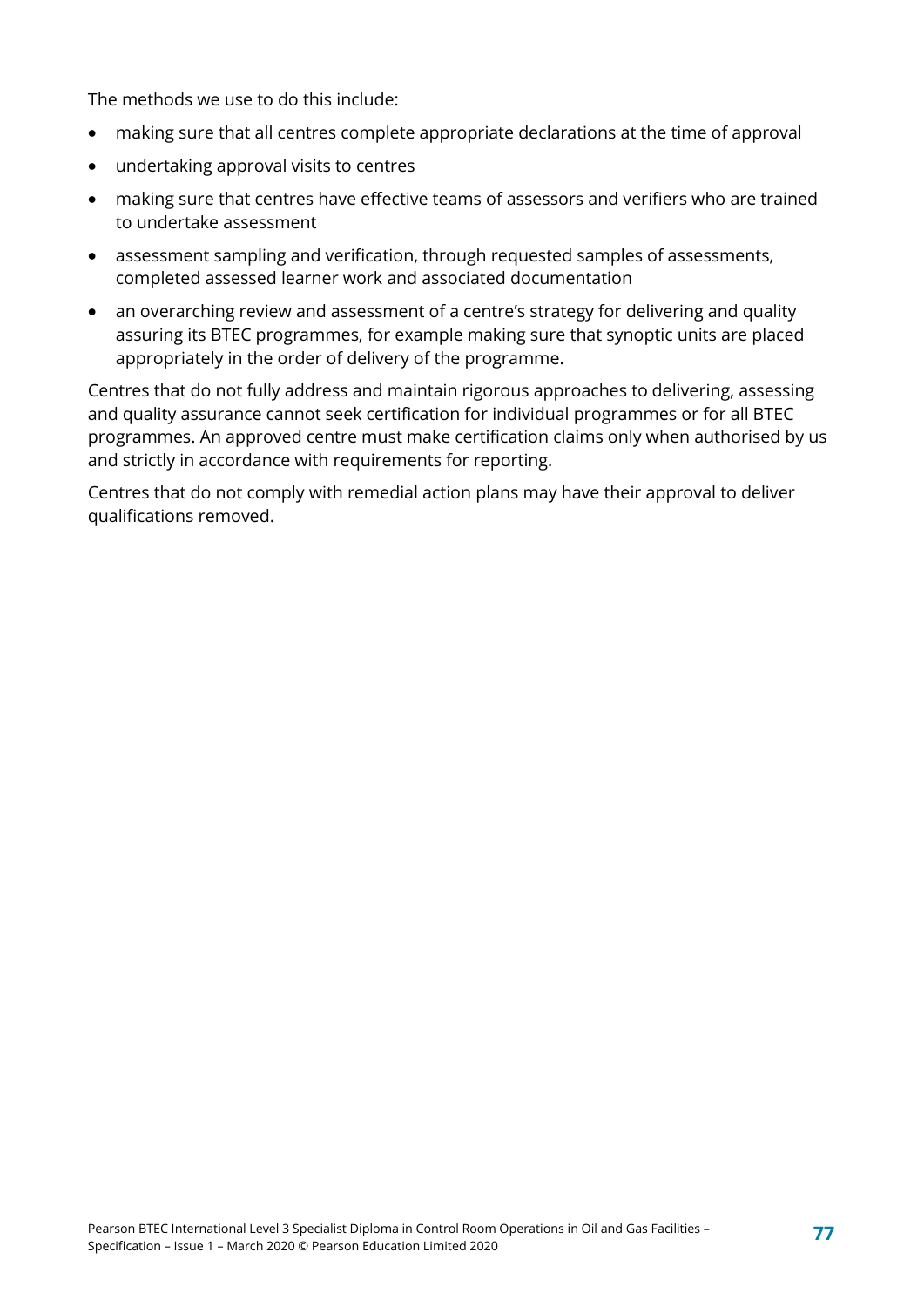# **Appendix A: Assessment rules**

The purpose of these assessment rules is to ensure that this suite of qualifications is assessed in a valid and reliable manner.

It covers:

- 1. Approaches to assessment
- 2. Simulation
- 3. Requirements for assessors and internal verifiers
- 4. Requirements for expert witnesses.

#### **1 Approaches to assessment**

- 1.1 Within the learning outcomes for the units, there may be a mix of assessment criteria that relate to **performance** and those that relate to **knowledge and understanding**. Assessment criteria relating to knowledge/understanding typically use words such as *identify, describe* and *explain*.
- 1.2 Most of the evidence for assessment criteria that relate to *performance* must derive from real work activities carried out in the workplace. In some circumstances, evidence may come from simulation in a realistic working environment (see section 2 below). For these assessment criteria, the preferred types of evidence are:
	- observation by the assessor of learner performance in the workplace
	- expert witness testimony relating to learner performance in the workplace. This is particularly useful for evidence that occurs when the assessor is not present. To be considered an expert witness, they must meet the definition outlined in section 4.
	- products of work done in the workplace, e.g. written records.
- 1.3 Assessment criteria that relate to knowledge and understanding can be assessed inside or outside the workplace, but the learner must relate their knowledge and understanding to the work environment. For these assessment criteria, evidence is likely to come mainly from:
	- learner reflective accounts
	- oral or written questioning, with questions and answers recorded by the assessor or candidate
	- professional discussion.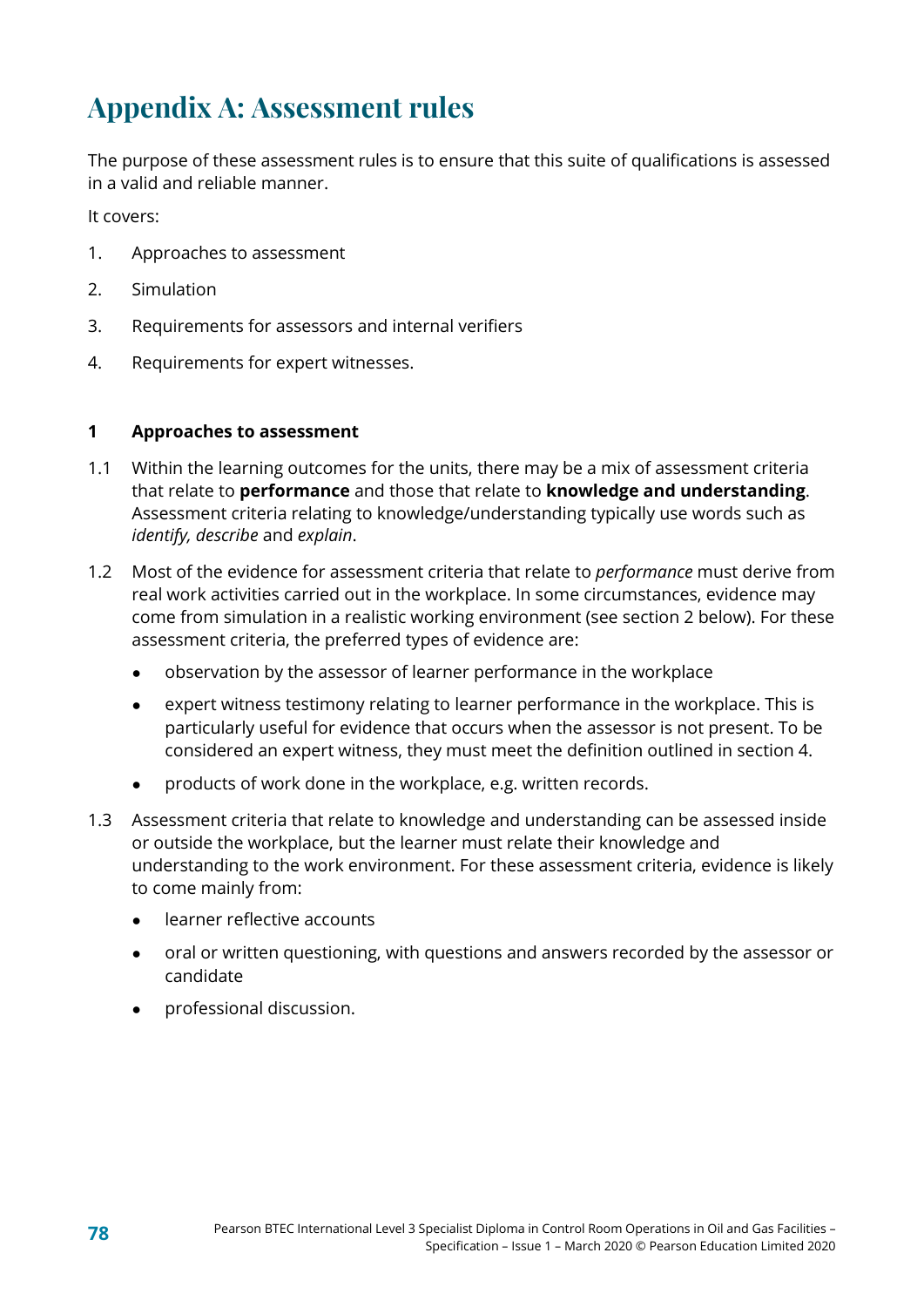#### **2 Simulation**

- 2.1 Where simulation is permitted, this is identified within the relevant unit.
- 2.2 Simulation is allowed only in situations where learners are required to respond to a situation that rarely occurs, for example emergencies or situations that would require a complete shutdown of production.
- 2.3 Where simulation is allowed, it must take place in a realistic working environment (RWE). In other words, the conditions should match those that would be normally found in the workplace, including:
	- facilities, equipment and materials
	- relationships with colleagues
	- pressures
	- relevant legislation, regulations and codes of practice.
- 2.4 Individuals involved in the simulation should be assigned roles, and, where appropriate, visual and sound effects should be used, e.g. to simulate explosions. To show their ability to shut down a facility, it is recommended that computer-based simulations can be used.
- 2.5 All simulations must be planned, delivered and documented by the centre in a way that ensures the simulation accurately reflects what the unit seeks to assess.

#### **3 Requirements for assessors and internal verifiers**

- 3.1 Assessors and internal verifiers (IVs) must be occupationally competent. This means that each assessor/IV must be competent in the functions covered by the units they are assessing/verifying. This competence must be current and verifiable, and must be sufficient to be effective and reliable when judging the learner's competence. This can be confirmed in various ways, for example through:
	- CV and references
	- possession of relevant qualification(s).
- 3.2 Assessors and IVs must provide evidence of maintaining their occupational competence, for example by maintaining a CPD log.
- 3.3 Assessors and IVs must:
	- understand the structure of the qualification
	- recognise acceptable sources of evidence for the qualification
	- implement the required assessment recording procedures
	- understand and comply with the quality assurance and administrative requirements for the qualification.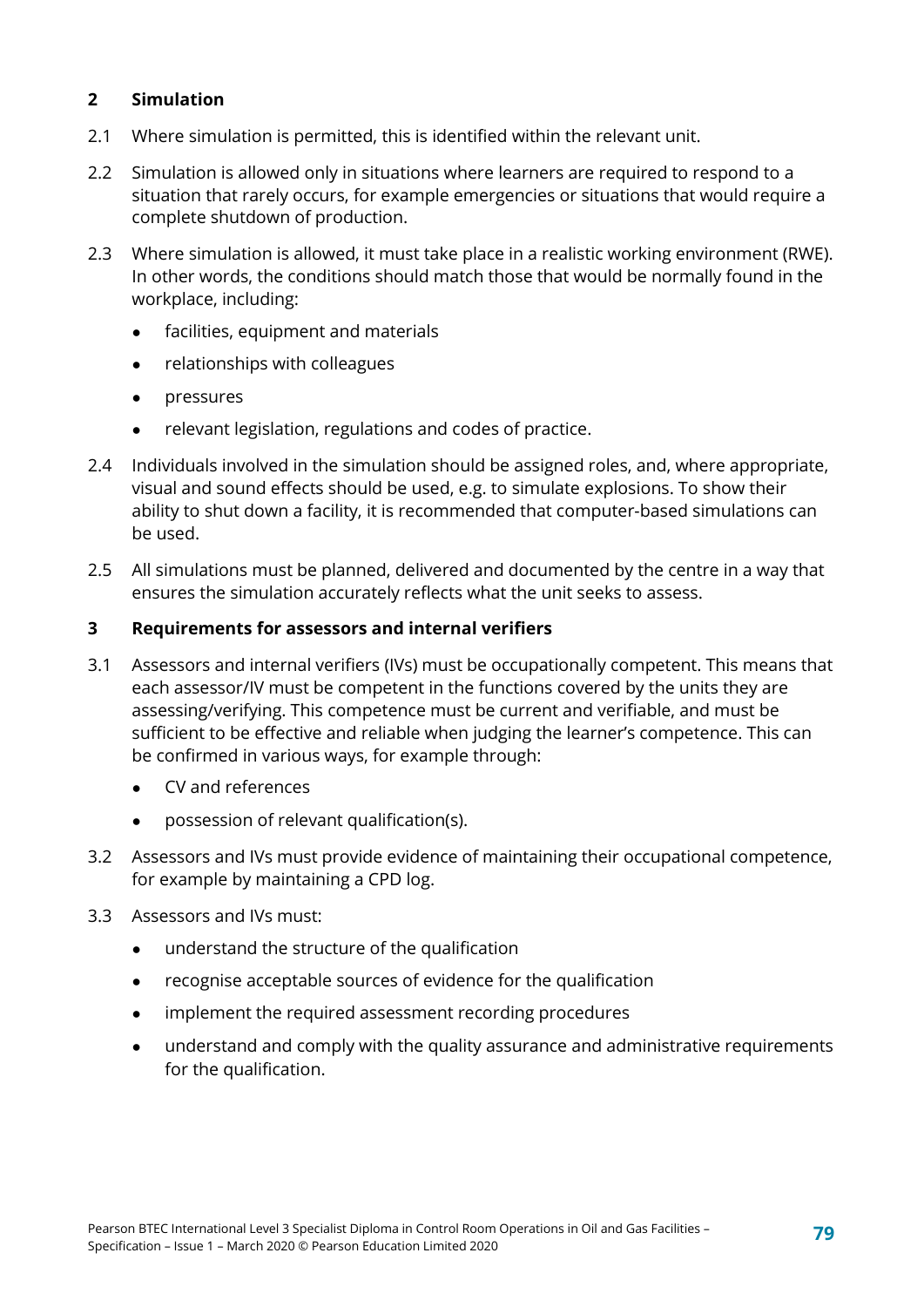- 3.5 Assessors must have sufficient expertise in the internal verification of competencebased assessment. To evidence this, they must have, or be working towards, one of the following:
	- Level 3 Award in Assessing Competence in the Work Environment
	- Level 3 Certificate in Assessing Vocational Achievement
	- relevant units from predecessor qualifications: D32 and D33; or A1, A2
	- qualifications or training that can be demonstrated to be equivalent to one or more of the above.
- 3.6 Internal verifiers must have sufficient expertise in the internal verification of competence-based assessment. To evidence this, they must have, or be working towards, one of the following:
	- Level 4 Award in the Internal Quality Assurance of Assessment Processes and Practice
	- relevant units from predecessor qualifications: D34; or V1
	- qualifications or training that can be demonstrated to be equivalent to one or more of the above.

#### **4 Expert witnesses**

- 4.1 Pearson supports the use of expert witness testimony as a natural and effective way of contributing to evidence of learners' competence. Nonetheless, the quality of this type of evidence will be affected by the witness's knowledge of the qualification and their own occupational competence. As a minimum, the expert witness must be:
	- familiar with the part(s) of the qualification for which they are providing testimony
	- occupationally competent this means that they must be competent in the functions covered by the units they are witnessing
	- fully briefed and clear about the purpose and use of the testimony.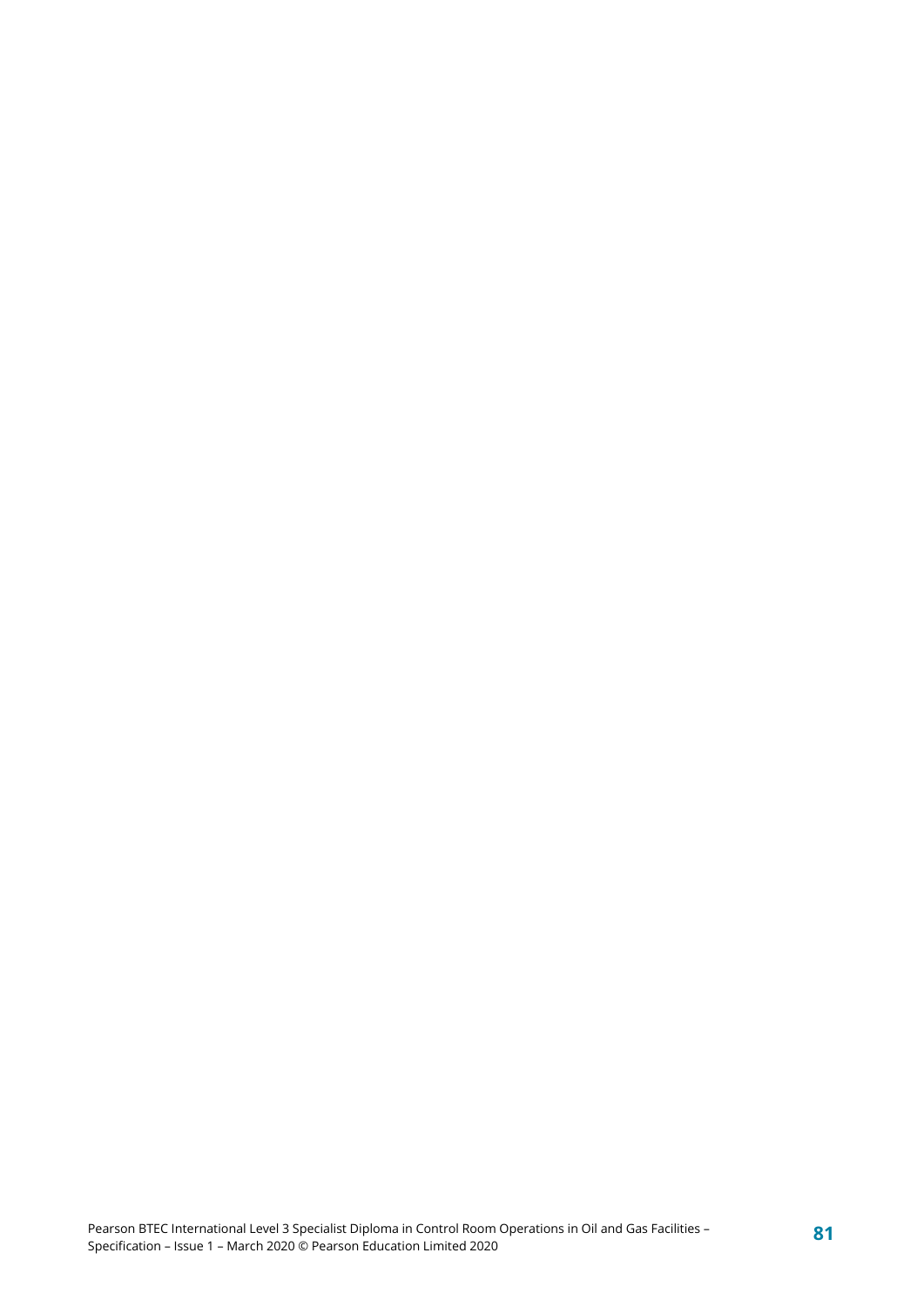# **Appendix B: Structures of the oil and gas qualification suite at a glance**

The tables below show the units and the qualifications to which they contribute in this suite of oil and gas qualifications.



**M Mandatory units O Optional units**

| <b>Pearson BTEC International Level 2 Specialist Diplomas for Process,</b>                        | <b>Unit size</b> | <b>Pathway</b> |                   |                   |                   |
|---------------------------------------------------------------------------------------------------|------------------|----------------|-------------------|-------------------|-------------------|
| <b>Electrical, Instrument and Mechanical Technicians in Oil and Gas</b><br><b>Facilities</b>      | (GLH)            | <b>Process</b> | <b>Electrical</b> | <b>Instrument</b> | <b>Mechanical</b> |
| Control Frontline Barriers in Oil and Gas Operations                                              | 120              | M              | M                 | M                 | M                 |
| Respond and Recover in Emergencies and Incidents<br>$\mathbf{2}$                                  | 60               | M              | M                 | M                 | M                 |
| <b>Implement Process Safety</b><br>3                                                              | 130              | M              | M                 | M                 | M                 |
| Operate and Monitor Oil Production Processes and Associated<br>$\overline{4}$<br>Systems          | 135              | M              |                   |                   |                   |
| Operate and Monitor Gas Processes and Dehydration Systems<br>5                                    | 110              | M              |                   |                   |                   |
| Operate and Monitor the Gas Condensate Process and System<br>6                                    | 50               | M              |                   |                   |                   |
| Perform Routine Operations and Maintenance of Electrical Drives and<br>the Motor-control Centre   | 80               |                | M                 |                   |                   |
| Perform Routine Operations and Maintenance of Power Generation<br>8<br>and Control Equipment      | 80               |                | M                 |                   |                   |
| Perform Routine Operations and Maintenance of Power Supplies and<br>9.<br><b>Lighting Systems</b> | 70               |                | M                 |                   |                   |
| 10 Perform Routine Operations and Maintenance of Process Measuring<br>and Analyser Devices        | 70               |                |                   | M                 |                   |
| 11 Perform Routine Operations and Maintenance of Current-to-<br><b>Pneumatic Converters</b>       | 60               |                |                   | M                 |                   |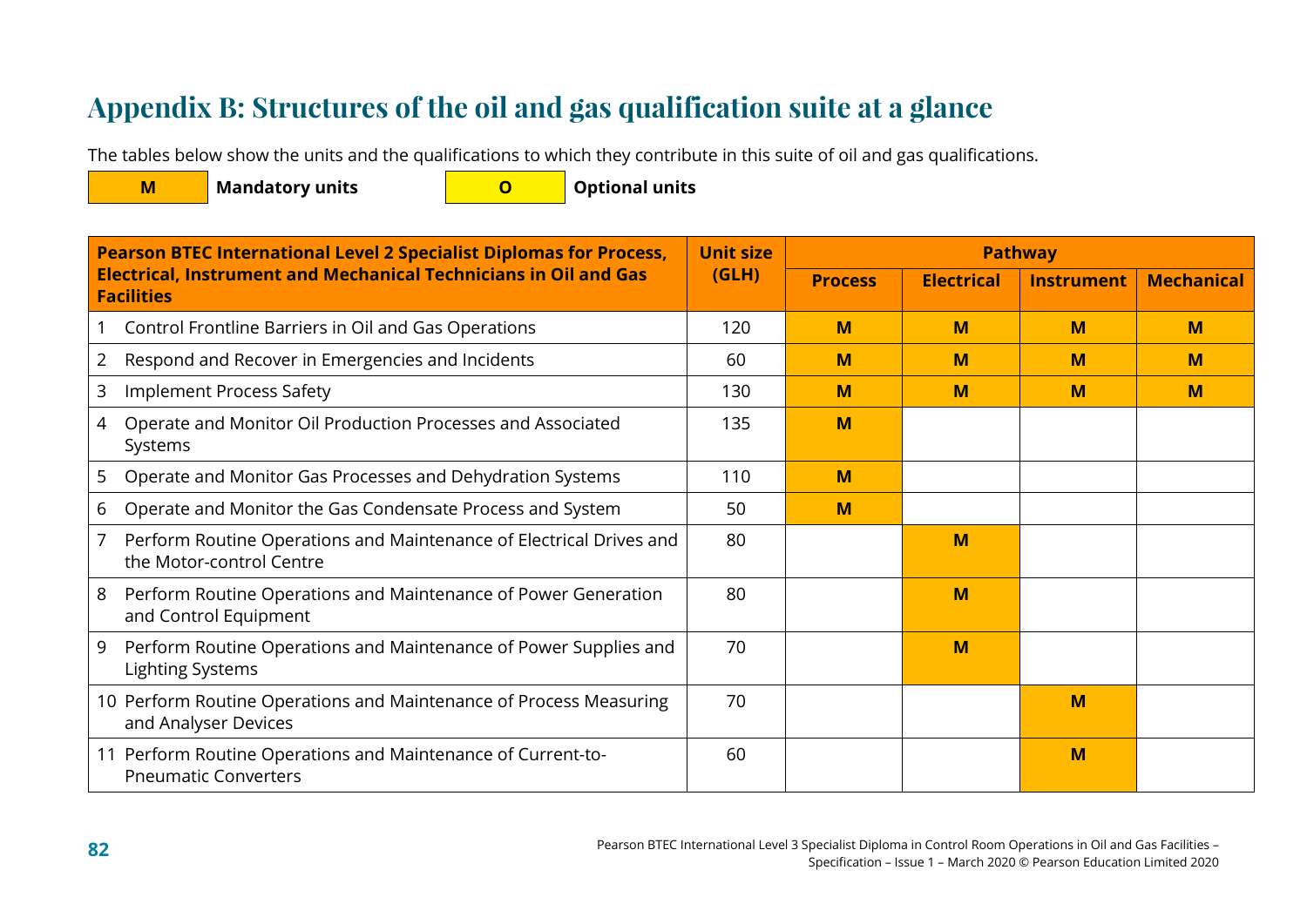| <b>Pearson BTEC International Level 2 Specialist Diplomas for Process,</b>                   | <b>Unit size</b> | <b>Pathway</b> |                   |                   |                   |
|----------------------------------------------------------------------------------------------|------------------|----------------|-------------------|-------------------|-------------------|
| <b>Electrical, Instrument and Mechanical Technicians in Oil and Gas</b><br><b>Facilities</b> | (GLH)            | <b>Process</b> | <b>Electrical</b> | <b>Instrument</b> | <b>Mechanical</b> |
| 12 Perform Routine Operations and Maintenance of Process Controllers<br>and Control Valves   | 110              |                |                   | M                 |                   |
| 13 Perform Routine Operations and Maintenance of Static Equipment                            | 120              |                |                   |                   | M                 |
| 14 Perform Routine Operations and Maintenance of Reciprocating<br><b>Engines and Pumps</b>   | 90               |                |                   |                   | M                 |
| 15 Perform Routine Operations and Maintenance of Compressors and<br><b>Turbines</b>          | 90               |                |                   |                   | M                 |

| Pearson BTEC International Level 3 Specialist Diploma in Control Room Operations in Oil and Gas Facilities | <b>Unit size</b><br>(GLH) | <b>Mandatory</b><br>or optional |
|------------------------------------------------------------------------------------------------------------|---------------------------|---------------------------------|
| Perform Functional Testing of Integrated Process Systems and Remote Control Operations                     | 110                       | M                               |
| Perform Central Control Room Operations<br>$\mathbf{2}^-$                                                  | 120                       | M                               |
| Coordinate the Response to Emergencies and Critical Process Situations<br>3.                               | 120                       | M                               |
| Supervise Frontline Safety Barriers<br>4                                                                   | 60                        | $\Omega$                        |
| Supervise Process Safety Within Own Area of Work<br>5.                                                     | 90                        | $\mathbf O$                     |
| Supervise Materials Acquisition and Supply Chain Processes for Process-related Frontline Activities<br>6   | 60                        |                                 |
| Perform Constituents Testing of Process Fluids                                                             | 70                        | $\mathbf O$                     |
| Maintain Flow Assurance on Subsea Wells<br>8.                                                              | 150                       | O                               |
| Operate and Maintain Subsea Systems<br>9.                                                                  | 150                       | O                               |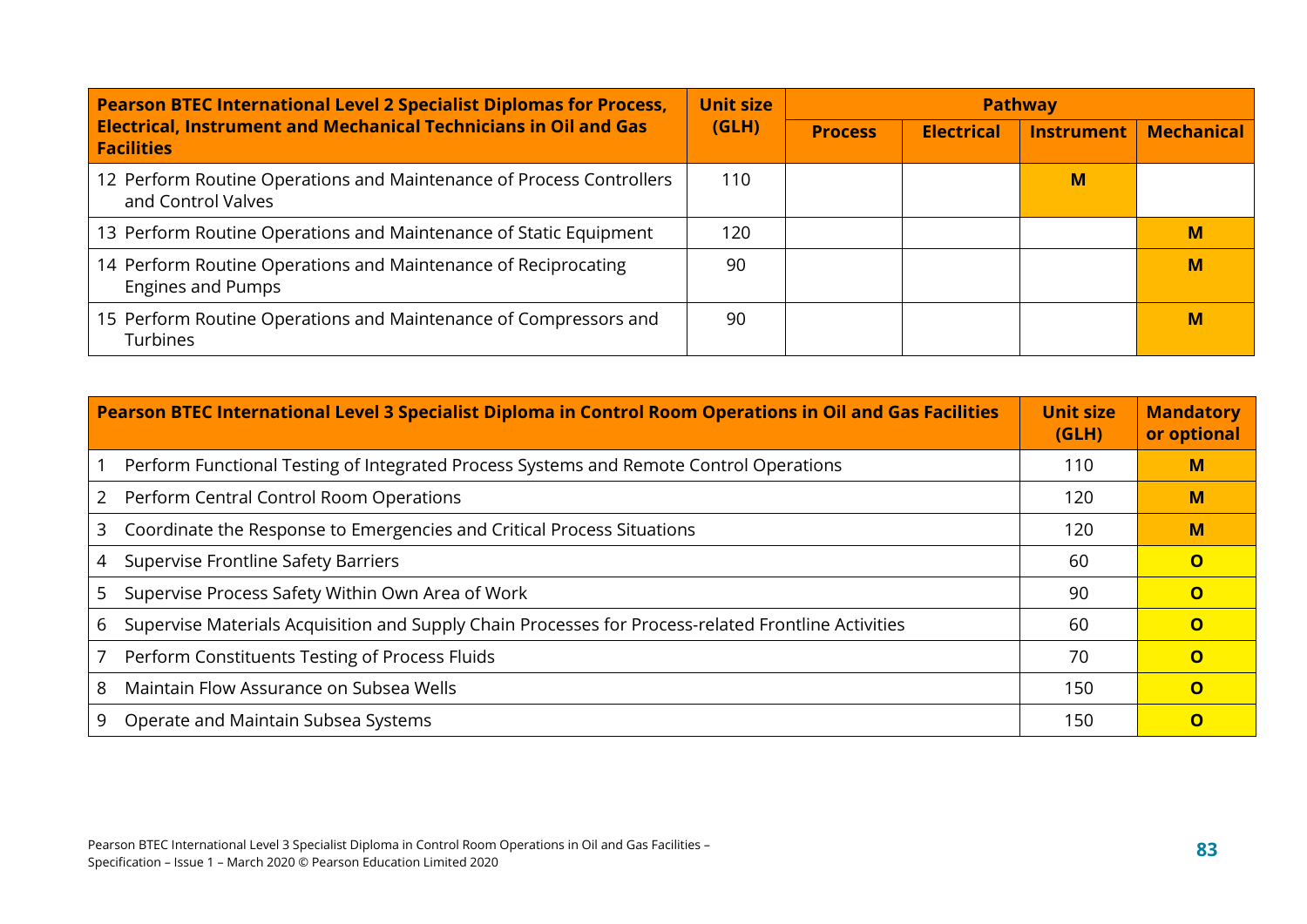| Pearson BTEC International Level 3 Specialist Diploma in Electrical Engineering Operations<br>in Oil and Gas Facilities | <b>Unit size</b><br>(GLH) | <b>Mandatory</b><br>or optional |
|-------------------------------------------------------------------------------------------------------------------------|---------------------------|---------------------------------|
| Inspect and Test Installations, Cables and Conductors                                                                   | 100                       | М                               |
| 2 Inspect and Test Power Distribution and Protection Systems                                                            | 100                       | M                               |
| 3 Perform Corrective Maintenance of Electrical Equipment and Distribution Systems                                       | 100                       | M                               |
| 4 Perform Corrective Maintenance of Auxiliary Power and Utilities Systems                                               | 100                       | M                               |
| 5 Perform Corrective Maintenance of Power Generation and Protection Systems                                             | 100                       | м                               |

| Pearson BTEC International Level 3 Specialist Diploma in Instrument Engineering Operations<br>in Oil and Gas Facilities | <b>Unit size</b><br>(GLH) | <b>Mandatory</b><br>or optional |
|-------------------------------------------------------------------------------------------------------------------------|---------------------------|---------------------------------|
| Perform Corrective Maintenance of Control Systems and Safeguarding Systems                                              | 100                       | М                               |
| 2 Perform Corrective Maintenance of Distributed Control Systems                                                         | 120                       | M                               |
| 3 Perform Corrective Maintenance of Instrumented Protective Devices and Systems                                         | 120                       | M                               |
| 4 Perform Corrective Maintenance of Fire and Gas Detection Devices and Systems                                          | 120                       | M                               |

| <b>Pearson BTEC International Level 3 Specialist Diploma in Mechanical Engineering Operations</b><br>in Oil and Gas Facilities | <b>Unit size</b><br>(GLH) | <b>Mandatory</b><br>or optional |
|--------------------------------------------------------------------------------------------------------------------------------|---------------------------|---------------------------------|
| Perform Corrective Maintenance of Reciprocating Engines                                                                        | 120                       | M                               |
| 2 Perform Corrective Maintenance of Pumps                                                                                      | 120                       | M                               |
| 3 Perform Corrective Maintenance of Gas Turbines                                                                               | 120                       | M                               |
| 4 Perform Corrective Maintenance of Compressors                                                                                | 120                       | M                               |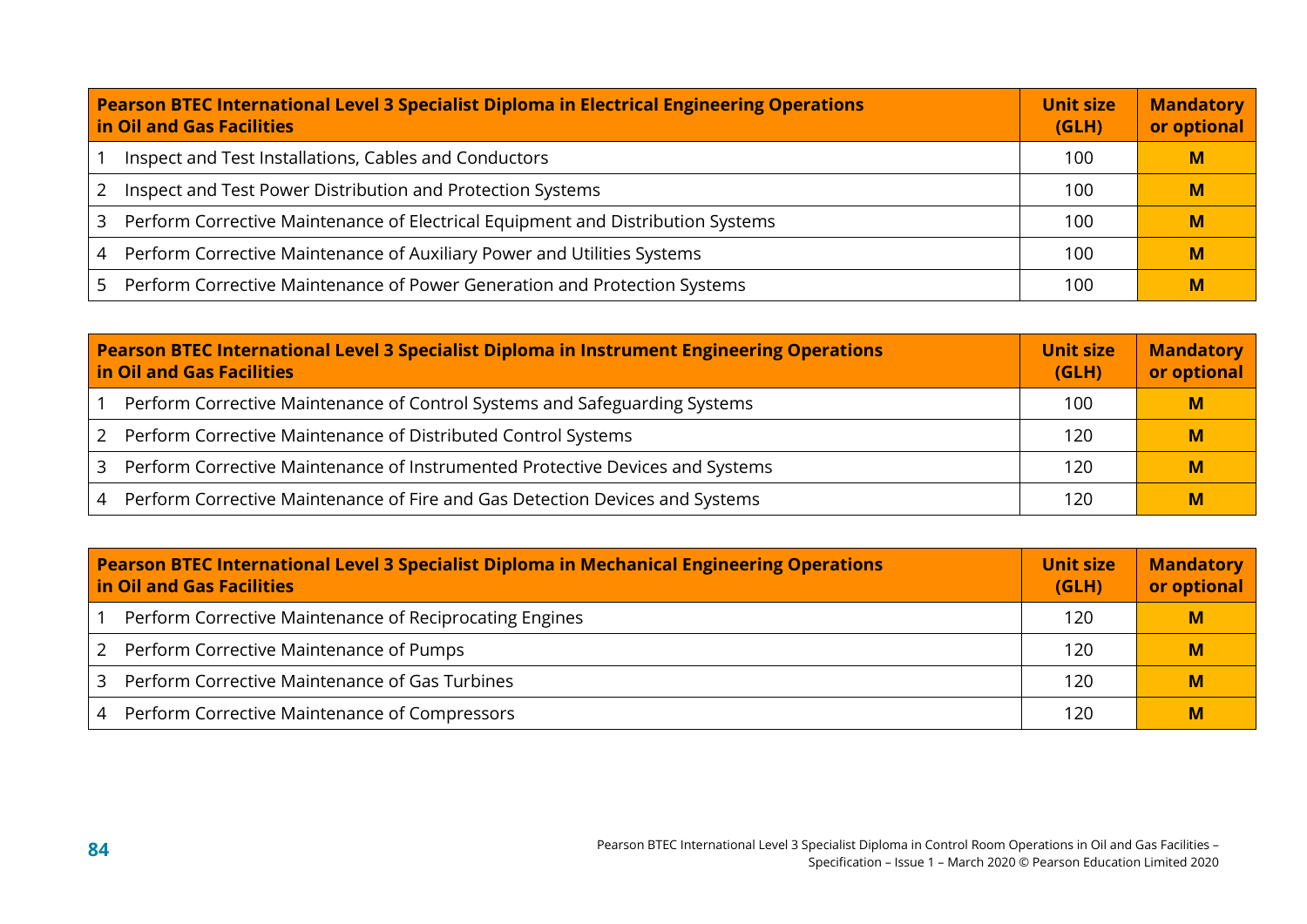| Pearson BTEC International Level 4 Professional Diploma in Oil and Gas Facility Management | <b>Unit size</b><br>(GLH) | <b>Mandatory</b><br>or optional |
|--------------------------------------------------------------------------------------------|---------------------------|---------------------------------|
| Manage Emergency Responses                                                                 | 150                       | M                               |
| Manage Health, Safety, Environment and Security                                            | 150                       | M                               |
| Manage Information and Decision Making<br>3                                                | 140                       | M                               |
| Manage Operations and Asset Integrity<br>4                                                 | 140                       | M                               |
| Manage Maintenance Activities<br>5                                                         | 140                       | $\mathbf 0$                     |
| Manage Turnaround and Project Implementation<br>6                                          | 160                       | $\mathbf 0$                     |
| Manage Process Plant and Well Integrity                                                    | 120                       | $\mathbf{o}$                    |
| Manage Upstream Production and Operations Optimisation<br>8                                | 140                       | $\mathbf 0$                     |
| <b>Manage Marine Operations</b><br>9                                                       | 130                       | $\mathbf 0$                     |
| 10 Manage Marine Export Operations                                                         | 140                       | $\mathbf 0$                     |
| Manage Onshore Terminal Plant, Storage and Export Facilities                               | 110                       | $\mathbf 0$                     |
| 12 Manage Onshore Terminal Process Optimisation and Export Operations                      | 140                       | O                               |

| Pearson BTEC International Level 4 Professional Diploma in Oil and Gas Installation Management | <b>Unit size</b><br>(GLH) | <b>Mandatory</b><br>or optional |
|------------------------------------------------------------------------------------------------|---------------------------|---------------------------------|
| Manage Emergency Responses                                                                     | 150                       | M                               |
| Manage Health, Safety, Environment and Security                                                | 150                       | M                               |
| Manage Information and Decision Making<br>3.                                                   | 140                       | M                               |
| Manage Production and Maintenance Operations<br>4                                              | 150                       | M                               |
| Manage Simultaneous Operations<br>5.                                                           | 150                       | M                               |
| Manage Finance and Human Resources<br>6                                                        | 130                       | M                               |
| Manage Operations and Production Plans                                                         | 150                       | M                               |